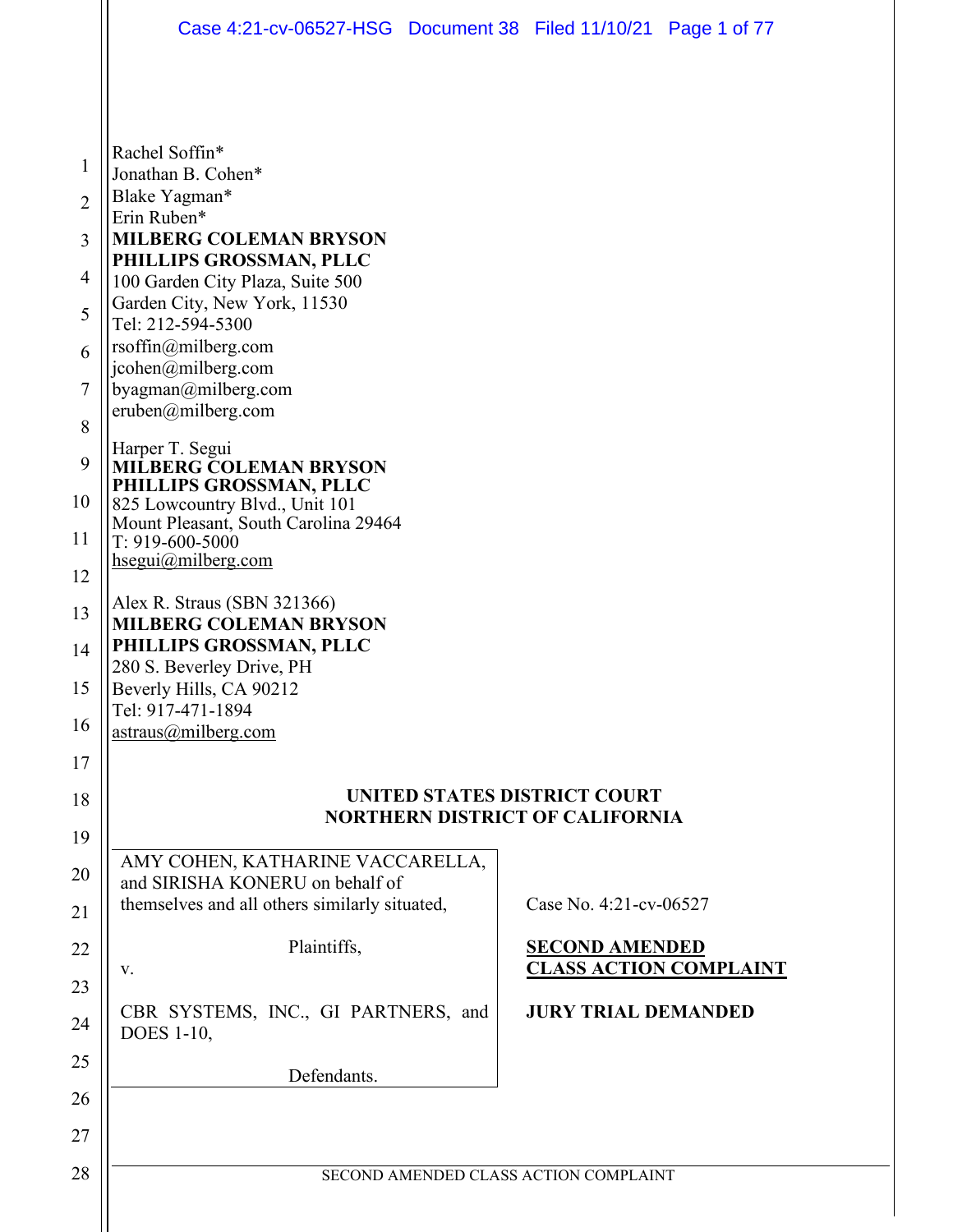Plaintiffs Amy Cohen, Katharine Vaccarella, and Sirisha Koneru (collectively, "Plaintiffs"), on behalf of themselves and all others similarly situated, bring this Class Action Complaint (the "Action") against Defendants CBR Systems, Inc. ("CBR"), GI PARTNERS, and DOES 1-10 (collectively, "Defendants") based upon personal knowledge as to themselves and their own acts, and as to all other matters upon information, investigation, and belief of their undersigned counsel.

## **INTRODUCTION**

1. Few bonds in human existence are as sacred as that between a parent and her or his child. When a baby is born, one of the important decisions that parents, relatives, and caregivers make about the health and future of their child is whether to preserve the child's cord blood for future protection against blood disorders and cancer.

2. According to the United States Food and Drug Administration ("FDA"), Cord blood is the blood contained in the placental blood vessels and umbilical cord that connects an unborn baby to the mother's womb, which can be collected (or recovered) from the umbilical cord at birth.<sup>[1](#page-1-0)</sup> Cord blood contains hematopoietic progenitor cells (HPCs), which are blood-forming stem cells that are routinely used in hematopoietic stem cell transplantation procedures to treat patients with certain cancers, such as leukemia or lymphoma, and other disorders of the blood and immune systems.<sup>[2](#page-1-1)[3](#page-1-2)</sup>

3. "Cord blood can be donated to a public cord blood bank, where it will be stored for potential future use by anyone who may need it. Alternatively, parents may arrange for the cord blood to be stored in a private cord bank, for potential use if it is later needed for treatment of the child from whom it was recovered, or for use in first- or second-degree relatives."[4](#page-1-3)

- <span id="page-1-0"></span>1 www.fda.gov/vaccines-blood-biologics/consumers-biologics/cord-blood-banking-informationconsumers (last accessed Nov. 4, 2021).
- <span id="page-1-1"></span> $2$  *Id.*

<span id="page-1-2"></span> $3$   $Id$ .

<span id="page-1-3"></span> $^{4}$  *Id.* 

1 SECOND AMENDED CLASS ACTION COMPLAINT

1

2

3

4

5

6

7

8

9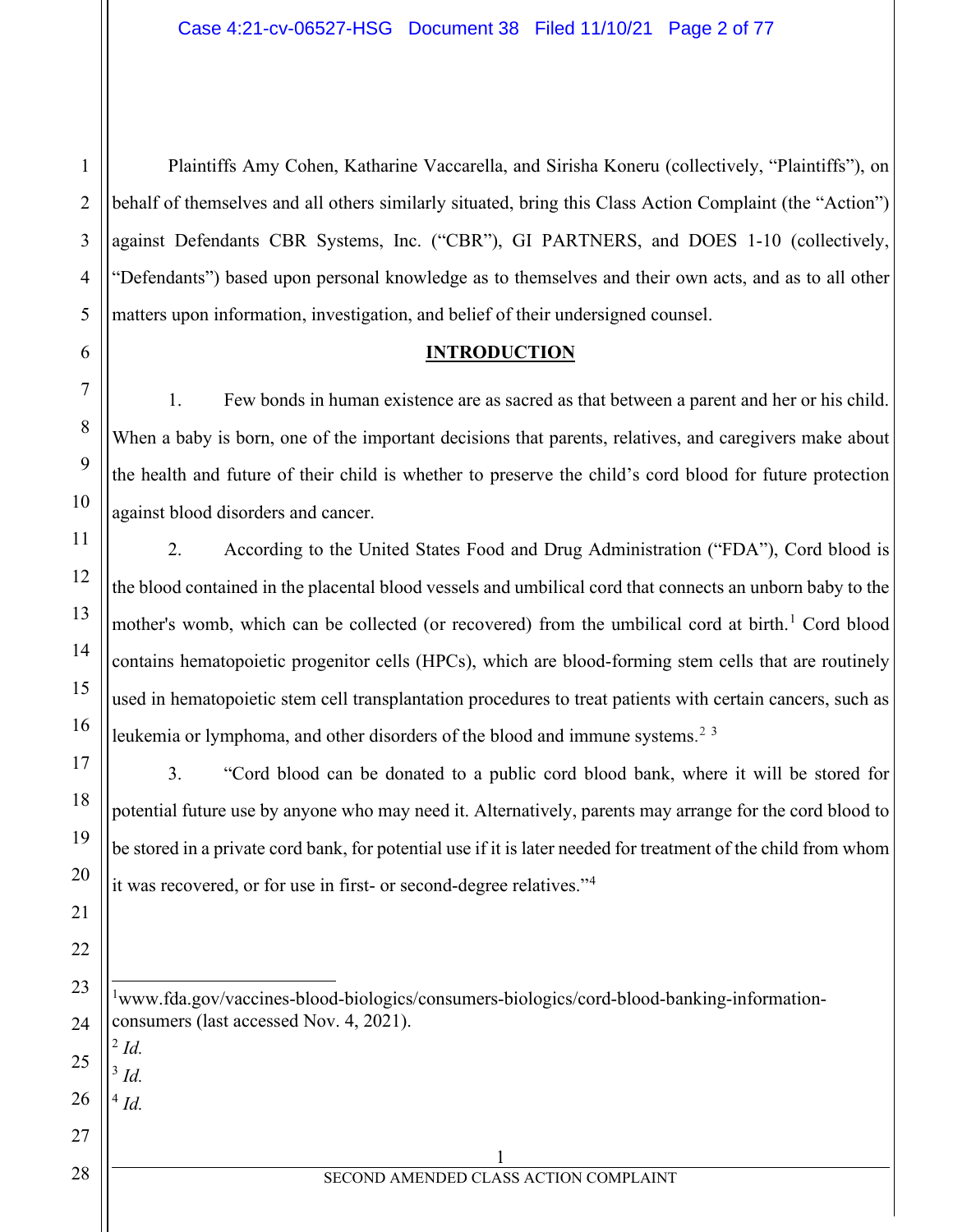4. Defendants own one such private cord blood bank, operated under the "CBR by Generate Life Sciences" brand name, which has the largest market share in the United States for private cord blood banking.<sup>[5](#page-2-0)</sup> Over 900,000 cord blood samples are preserved by CBR in its warehouse in Arizona for consumers to be able to use in the future, if necessary.

5. Since its founding in 1992, CBR has been providing newborn stem cell processing and preservation services and is now the world's largest stem cell collection and storage company.

6. In August 2018, Defendant CBR was acquired by Defendant GI Partners for a cost of \$530 Million, confirming the incredibly lucrative nature of the cord blood banking business.

7. Defendant GI Partners is a middle market private equity firm that has described its role in the acquisition of CBR as that of "Lead Investor."[6](#page-2-1) As one advisor to GI Partners stated regarding the acquisition, "[t]he transaction is indicative of the high level of investor interest in the women's health, fertility and stem cell sectors."[7](#page-2-2)

8. The consumers in this Action are caring parents, relatives, and/or caregivers who made the decision to store and preserve their newborn children's cord blood with CBR for the future protection of their children who may later develop blood disorders and blood cancers ("Consumers" or "Class Members."). When these Consumers contracted with CBR for cord blood banking, they agreed to pay a hefty up-front fee, as well as an annual storage fee that they reasonably believed was fixed, but which CBR has deceptively and unlawfully increased over time. This increased annual storage fee has resulted in tens of millions of dollars or more in revenue for Defendants CBR and GI Partners as the lead investor.

9. While Consumers enter into contracts with Defendant CBR for the storage and preservation of cord blood, through a quagmire of business operations, including partnerships, mergers,

 $5 \text{ https://www.cordblood.com/cbr-difference/compare}$  $5 \text{ https://www.cordblood.com/cbr-difference/compare}$  $5 \text{ https://www.cordblood.com/cbr-difference/compare}$  (last accessed Nov. 4, 2021).

<span id="page-2-1"></span><span id="page-2-0"></span><https://www.gipartners.com/private-equity/portfolio/generate-life-sciences> (last accessed Oct. 11, 2021).

<span id="page-2-2"></span><sup>7</sup> [https://www.harriswilliams.com/news/harris-williams-advises-gi-partners-its-acquisition-california](https://www.harriswilliams.com/news/harris-williams-advises-gi-partners-its-acquisition-california-cryobank-and-cord-blood-registry)[cryobank-and-cord-blood-registry.](https://www.harriswilliams.com/news/harris-williams-advises-gi-partners-its-acquisition-california-cryobank-and-cord-blood-registry) (last accessed Oct. 19, 2021).

1

2

3

4

5

6

7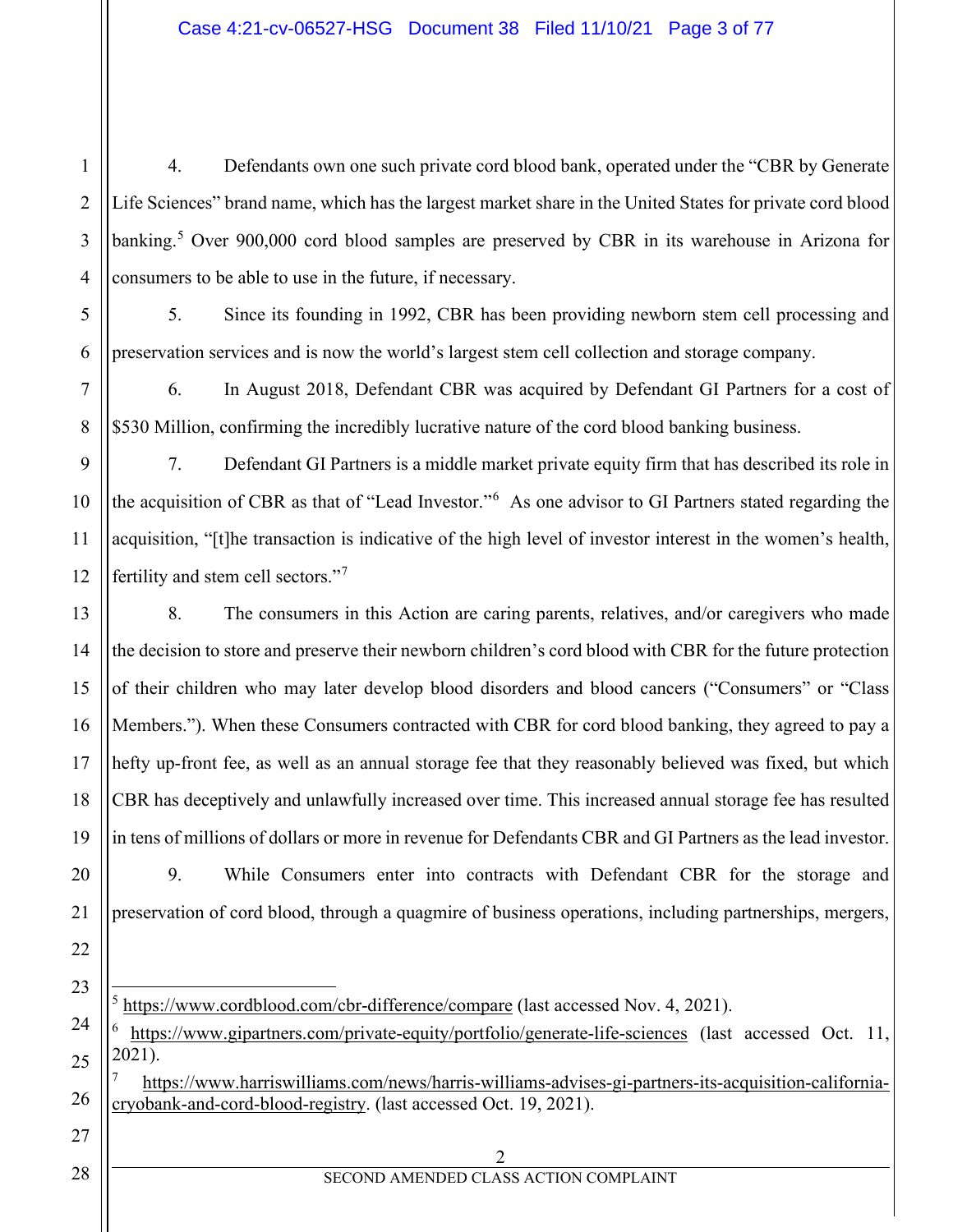1 investors, and asset ownership, Defendant GI Partners, among other DOE companies, have benefitted financially from CBR's stem cell storage and preservation services.

10. When Consumers sign up with CBR in order to secure the once-in-a-lifetime opportunity to protect their children, they pay a substantial initial fee of approximately \$1,500.00 or more, in addition to shipping costs of \$150.00-\$170.00. Consumers also contract with CBR to pay an annual storage fee of at least \$125.00 over the lifespan of the cord blood storage, which CBR deceptively leads Consumers to believe is a fixed fee through its sales representatives, website representations, and its service contract.

11. Consumers, selflessly, are willing to pay these exorbitant initial fees and costs, and fixed annual storage fees, to preserve their children's cord blood at birth in order to potentially protect their children and other potential end-users in the event of a serious illness.

12. Given the substantial costs associated with cord blood banking, including the large upfront fee, CBR heavily markets and promises to consumers that the annual storage fee will be fixed. No reasonable consumer would contract with CBR for cord blood banking if they knew CBR could or would unconscionably, unilaterally, and indiscriminately increase these annual storage fees.

13. Unbeknownst to Consumers and inconsistent with CBR's pervasive marketing, advertising, and uniform service contract, the annual fee is not fixed. Rather, CBR unlawfully and substantially increases the annual fee over time so that over the lifetime of their cord blood storage, Consumers are paying hundreds of additional dollars in excess of the agreed upon fee. For Consumers who are storing cord blood for more than one child, these hidden and undisclosed fees could cost them thousands of additional dollars. And, collectively, these excess storage fees charged to CBR's clients for the 900,000 cord blood samples translate to tens of millions of dollars or more in revenue for Defendants CBR and GI Partners over the course of the cord blood storage.

14. When Consumers sign the service contract with CBR for cord blood banking, they contract with CBR only. They do not contract with GI Partners, or any of its business affiliates, nor are they informed that these companies are investors in and profit from their cord blood banking, including the deceptive and unlawful increase of their fixed annual storage fees.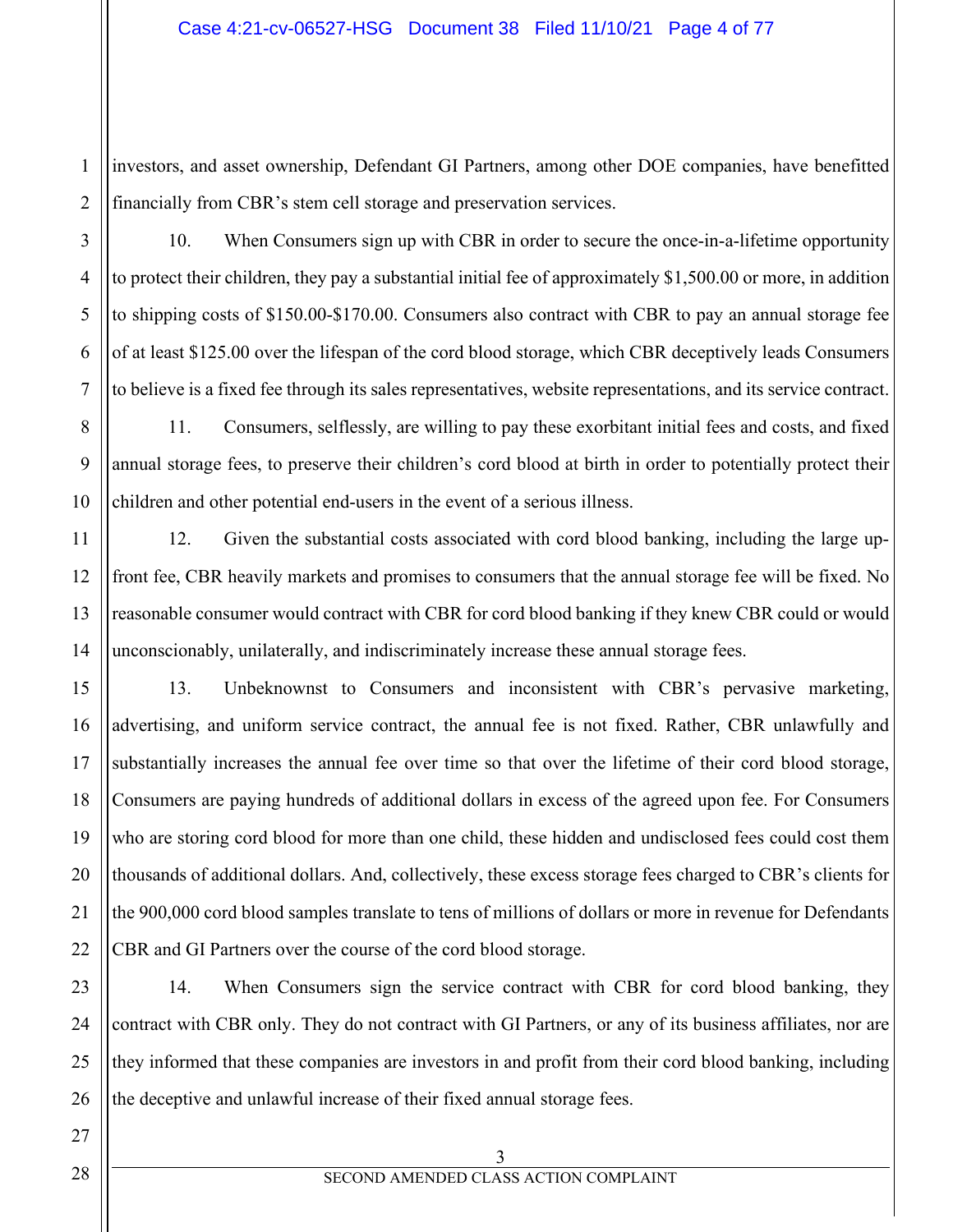15. Nonetheless, Defendants CBR and GI Partners collectively benefit and profit from the deceptive and unlawful increase of the fixed annual storage fees, which are used for purposes other than actual cord blood storage. Notably, these increased storage fees are not reasonably related to the service provided by CBR (i.e., cord blood storage), but are instead used by Defendants to fund unrelated business expenses and marketing ventures designed to increase Defendants' own market share and thereby amass greater profits. Paying for Defendants' unrelated business expenses is not a burden that Consumers should have to bear, as such expenses are wholly unrelated to the storage of cord blood, and Consumers have already paid substantial up-front fees and costs for cord blood banking services.

16. Defendants' lack of financial resources to fund their business expenses, or their desire to avoid reducing their profits by funding such expenses themselves, do not justify Defendants' deceptively and unlawfully tacking unauthorized charges onto the cord blood storage fees paid by Consumers. The annual storage fee is just that – a fee for storage – and reasonable Consumers do not expect this fee to include costs for Defendants' unrelated corporate schemes.

17. Further, if and when Consumers discover the increased storage fees and explore the possibility of taking their business elsewhere, CBR represents that the transfer of cord blood to a competitor is difficult or impossible, effectively holding the cord blood for ransom and forcing Consumers to choose between continuing to pay the increased annual storage fees or losing access to the cord blood they have been paying to store and preserve.

18. Indeed, when Consumers cannot afford to pay the deceptive and unlawfully increased annual storage fees imposed upon them, CBR notifies the consumers that CBR now "owns" their children's cord blood and the Consumers –and their children whose cord blood is being stored – lose any possibility of ever being able to use it. Once CBR collects and stores the cord blood in order to maintain its potential utility, Defendants then increase the annual storage fees, knowing that Consumers will have no choice but to pay the exorbitant fees or forever lose the cord blood. Defendants' conduct is fundamentally deceptive, unlawful, and unfair, and threatens the future health of Consumers by jeopardizing the potential life-saving utility of the stored cord blood.

1

2

4 SECOND AMENDED CLASS ACTION COMPLAINT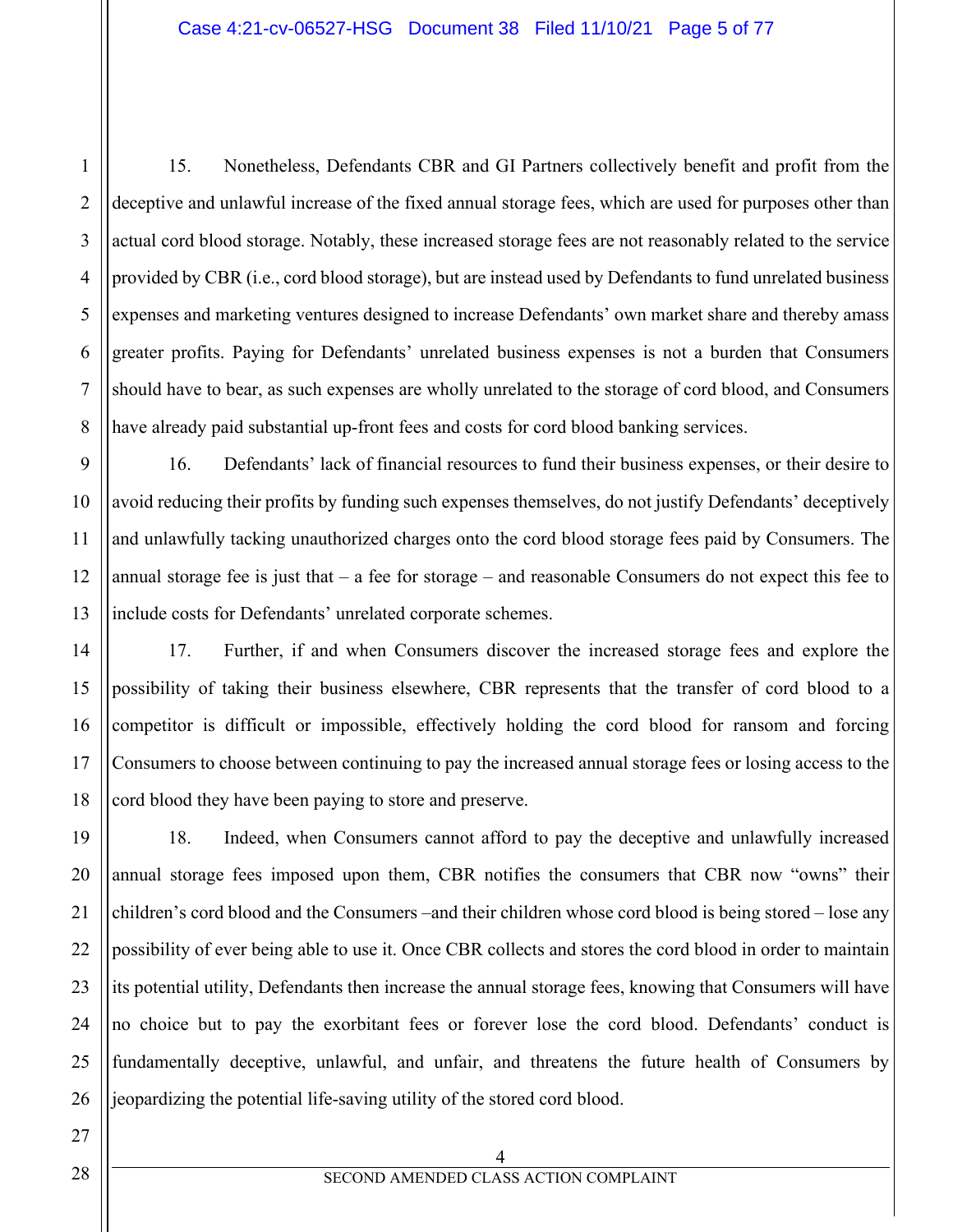19. Thus, while Defendants' mission may seem altruistic, they abuse the very Consumers who depend on CBR's services in the event of a health emergency, and Defendants use their possession and control of the cord blood to force Consumers to pay undisclosed costs to ensure the continued preservation of their children's cord blood.

20. Defendants take advantage of the sacred bond between child and parent, relative, and/or caregiver, and abuse families who may ultimately have to depend on CBR's services to overcome terminal illness, thereby harming Consumers and the public at-large.

21. Defendants' behavior is unlawful, deceptive, and ethically reprehensible. As such, Plaintiffs, individually and on behalf of themselves and all others similarly situated, bring this Action against Defendants, seeking all allowable forms of damages, restitution, a public injunction, reasonable attorneys' fees, and all other relief that this Court deems necessary and proper.

22. Further, this Action presents a classic circumstance warranting class treatment. Defendants' conduct, including all relevant practices, contracts, deceptive representations, and omissions, is uniform to all Consumers. Defendants' common course of conduct will determine liability for the Class, ensuring the rights of thousands of thousands of Consumers are vindicated through the efficiency of a single trial.

# **JURISDICTION AND VENUE**

23. This Court has subject-matter jurisdiction pursuant to the Class Action Fairness Act, 28 U.S.C. § 1332(d)(2), because: (1) there are one hundred or more (named and unnamed) Class Members, (2) there is an aggregate amount in controversy exceeding \$5,000,000, exclusive of interest and costs, and (3) there is minimal diversity because at least one Plaintiff and one Defendant are citizens of different States. This Court also has supplemental jurisdiction over the state law claims pursuant to 28 U.S.C. § 1367.

24. This Court may exercise personal jurisdiction over Defendants, who do substantial business in this State and within this District, receive substantial compensation and profits from the

1

2

3

4

5

6

7

8

9

10

11

12

13

14

15

16

17

18

19

20

21

22

23

24

25

26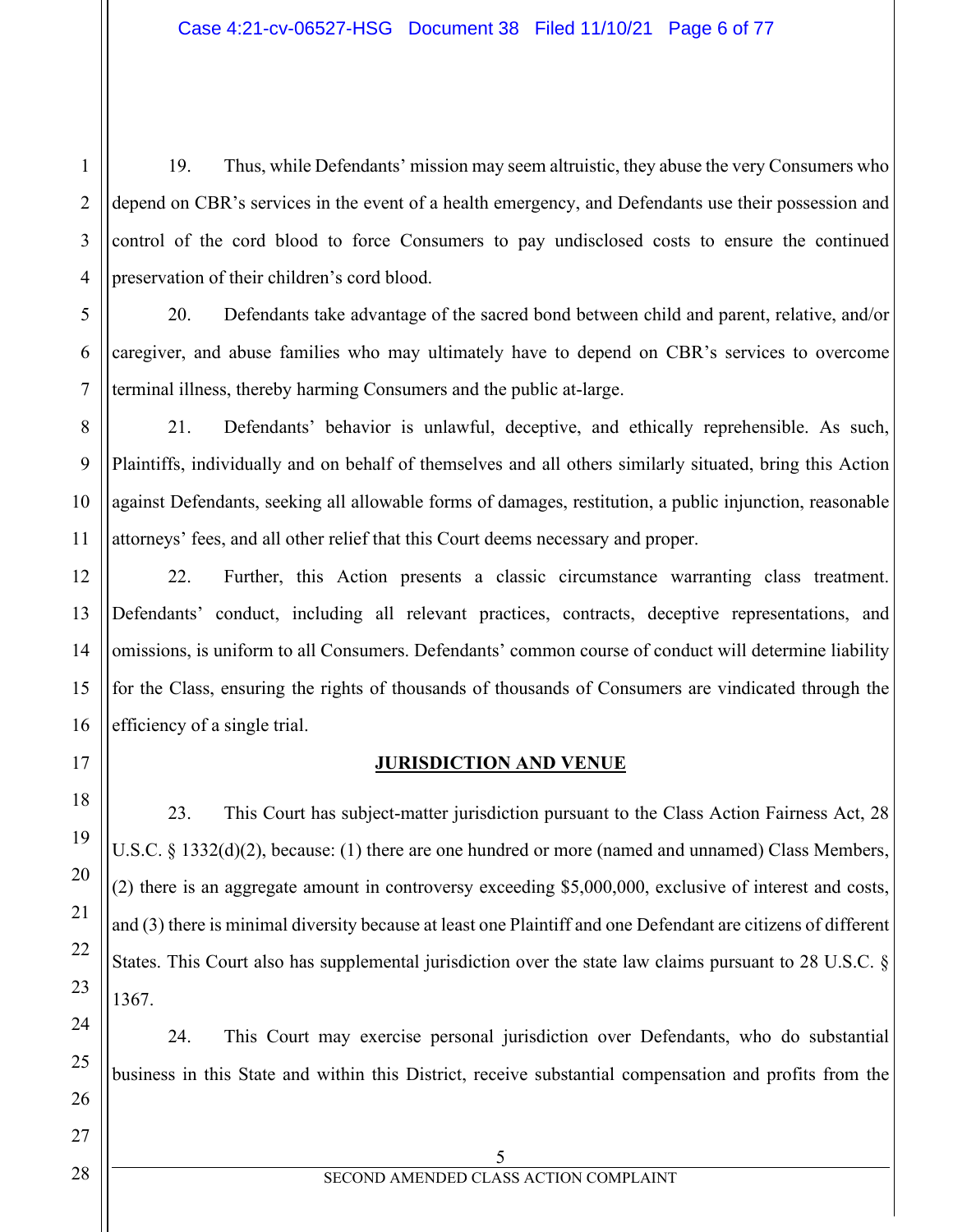marketing, distribution, and sale of services in this District, and have engaged in the unlawful practices described in this Complaint within this District. In addition, Defendants' principal places of business are located in California.

25. Venue is proper in this District pursuant to 28 U.S.C. § 1391(b)(1) because Defendants resides in this District and are residents of the State of California.

## **INTRADISTRICT ASSIGNMENT**

26. Pursuant to N.D. Cal. Civ. L.R. 3-2(c), (d) and 3-5(b), this action is properly assigned to the San Francisco or Oakland division because a substantial part of the events and omissions which give rise to the claims emanated from California, and from San Francisco County in particular.

#### **PARTIES**

# *Plaintiffs*

27. Plaintiff Amy Cohen is the grandparent of two children whose cord blood is stored and preserved by CBR. Plaintiff Cohen is a citizen and resident of Florida and was harmed by Defendants' immoral, oppressive, and unlawful conduct alleged herein. When Plaintiff Cohen purchased cord blood banking services from CBR, she was led to reasonably believe, through CBR's marketing and advertising, and the service contract, that the annual cord blood storage fees were fixed.

28. Plaintiff Katharine Vaccarella is a parent of a child whose cord blood is stored and preserved by CBR. Plaintiff Vaccarella is a resident of New Jersey and was harmed by Defendants' immoral, oppressive, and unlawful conduct alleged herein. When Plaintiff Vaccarella purchased cord blood banking services from CBR, she was led to reasonably believe, through CBR's marketing and advertising, and the service contract, that the annual cord blood storage fees were fixed.

29. Plaintiff Sirisha Koneru is a parent of a child whose cord blood is stored and preserved by CBR. Plaintiff Koneru is a citizen and resident of New York and was harmed by Defendants' immoral, oppressive, and unlawful conduct alleged herein. When Plaintiff Koneru purchased cord blood banking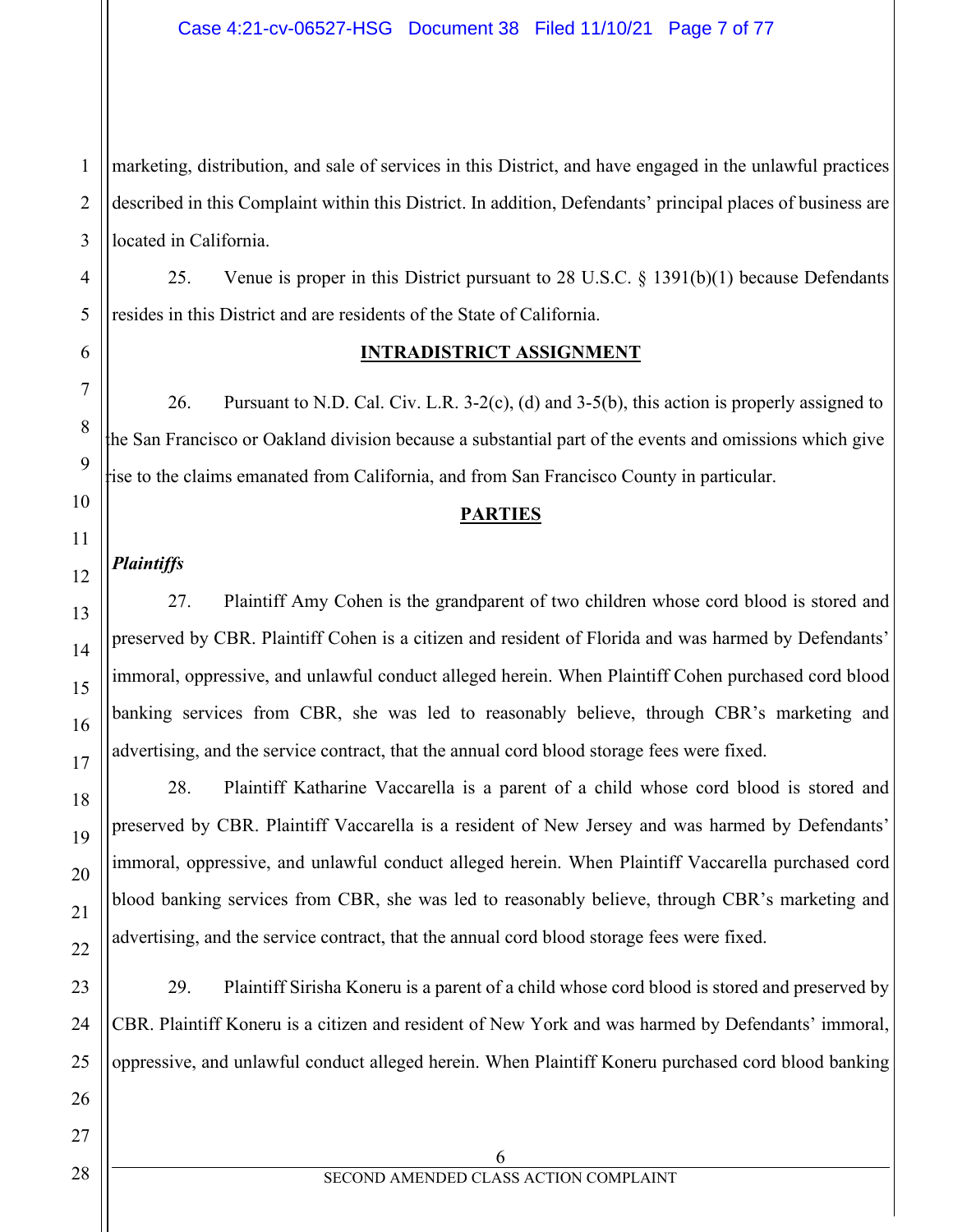1 services from CBR, she was led to reasonably believe, through CBR's marketing and advertising, and the service contract, that the annual cord blood storage fees were fixed.

#### *Defendants: CBR and GI Partners Profit and Benefit from CBR's Income.*

30. Defendant CBR Systems, Inc., described in further detail herein, is a corporation headquartered in Los Angeles, California that specializes in the storage and preservation of cord blood.

31. Defendant GI Partners is a middle market private investment firm headquartered in San Francisco, California**.** GI Partners raises capital from institutional investors across the world, with "control-oriented investments in North American companies with solid downside protection and substantial growth potential" in the healthcare sector, among others.<sup>[8](#page-7-0)</sup>

32. GI Partners' diverse global investor base includes pensions, sovereign wealth funds, investment management firms, financial institutions, family offices, endowments, and foundations.<sup>[9](#page-7-1)</sup> GI Partners has raised over \$28 billion in capital from these leading institutional investors around the world to invest in private equity, real estate, and data infrastructure. As indicated on its website, "[t]hroughout our history, our approach has remained consistently focused on identifying investments that optimize the balance between risk and return."<sup>[10](#page-7-2)</sup> In describing its role as a private investment firm, GI Partners states: "Leveraging our knowledge and experience, we prioritize capital preservation by investing in companies that GI Partners believes have the potential for significant downside protection and consistent value creation. We position our portfolio companies for long-term growth and success."<sup>11</sup>

33. As part of its investment portfolio, GI Partners acquired CBR in August 2018, for a cost of \$530 Million, and became the Lead Investor in CBR. GI Partners included its acquisition of CBR in

<span id="page-7-1"></span><sup>9</sup> [https://www.gipartners.com/news/gi-partners-closes-oversubscribed-fund-v-with-27-billion-in](https://www.gipartners.com/news/gi-partners-closes-oversubscribed-fund-v-with-27-billion-in-limited-partner-commitments)[limited-partner-commitments](https://www.gipartners.com/news/gi-partners-closes-oversubscribed-fund-v-with-27-billion-in-limited-partner-commitments) (last accessed Nov. 4, 2021).

<span id="page-7-2"></span> $10$  www.gipartners.com/about/investment-strategy (last accessed Nov. 4, 2021).

<span id="page-7-3"></span> $11$  <https://www.gipartners.com/private-equity> (last accessed Nov. 4, 2021).

#### 7 SECOND AMENDED CLASS ACTION COMPLAINT

<span id="page-7-0"></span><sup>8</sup> <https://www.gipartners.com/news/gi-partners-closes-39-billion-private-equity-fund-vi> (last accessed Nov. 4, 2021).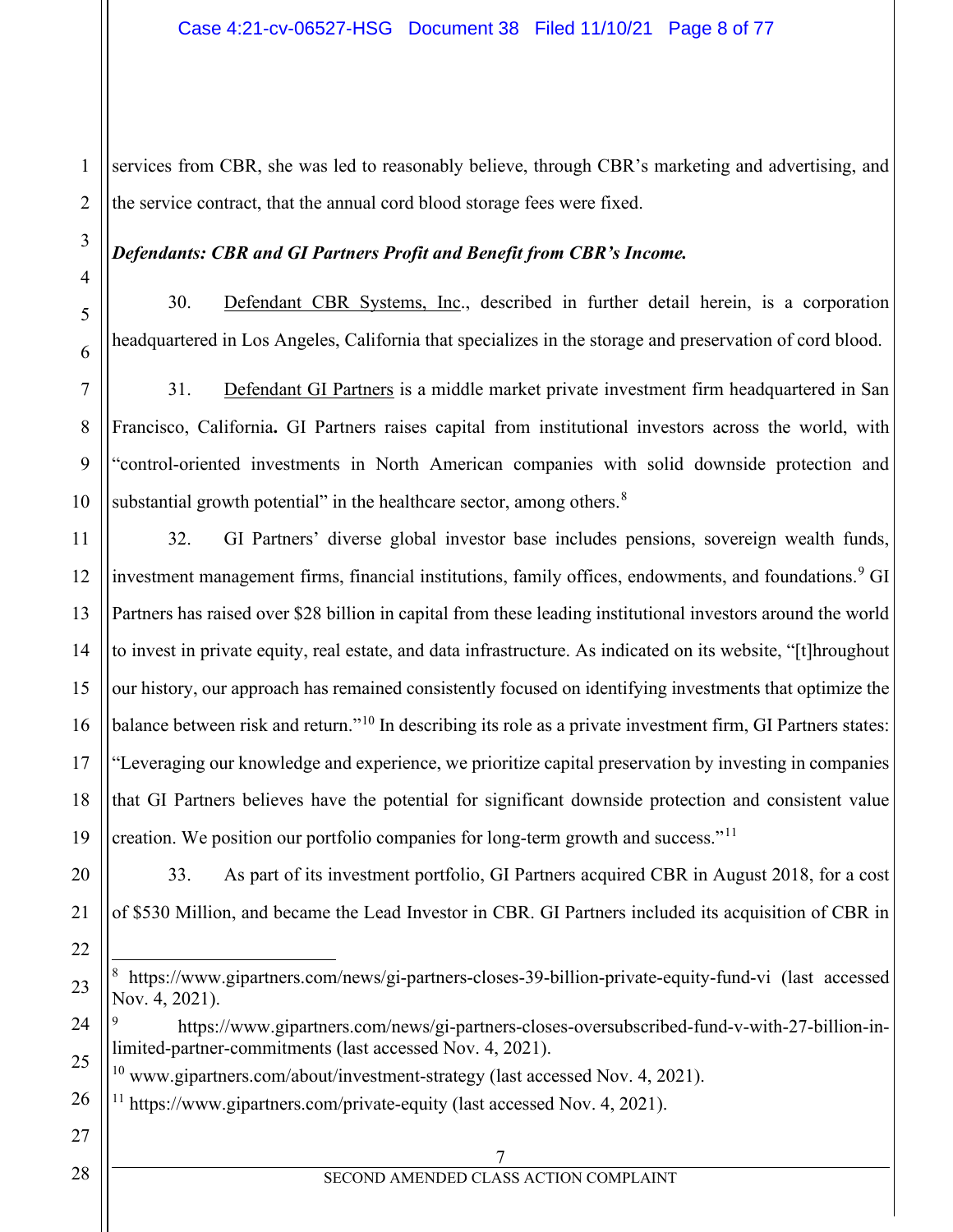1 2 3 4 5 6 7 GI Partners Fund V, a \$2.8 billion private equity fund raised in 2017, which was financed by Golub Capital and Owl Rock.<sup>[12](#page-8-0)</sup> Since the acquisition, CBR has continued to operate under the CBR brand name, although GI Partners, as the Lead Investor, has benefited financially from the decision to increase the fixed annual storage fees. GI Partners has described its relationship with CBR as a collaboration that extended CBR's capabilities to make critical investments to support and accelerate its growth<sup>[13](#page-8-1)</sup>, stating "[w]e are excited to collaborate with management to extend the combined company's capabilities internationally and make critical investments to support its next phase of growth."[14](#page-8-2) 

8 34. In describing the investment Fund V in which GI Capital included CBR, GI Partners stated it "continued its investment strategy from earlier funds and [sought] to deploy Fund V capital into controloriented investments in North American middle market businesses with downside protection and significant untapped growth potential" for "attractive risk-adjusted returns with minimal loss of capital…Fund V will primarily target investments with enterprise values between \$250 million and \$1 billion in several sectors, including IT Infrastructure, Healthcare, Software, and Services."

35. Further, noting its continued investors who chose to invest in and profit from Fund V, GI Partners' directors stated: "We are very pleased that an overwhelming majority of our existing investors re-committed to our latest fund and that a number of new leading investors have entrusted their capital with our team and investment strategy… We are excited to further build our investment portfolio from the attractive pipeline of investment opportunities we have identified." GI partners further stated: "We are grateful for the continued support from our investors who believe we can create superior value in our

<span id="page-8-0"></span><sup>&</sup>lt;sup>12</sup>https://www.gipartners.com/news/gi-partners-to-acquire-and-simultaneously-combine-cord-blood[registry-and-california-cryobank](https://www.gipartners.com/news/gi-partners-to-acquire-and-simultaneously-combine-cord-blood-registry-and-california-cryobank) and [www.gipartners.com/news/gi-partners-completes-acquisition-and](http://www.gipartners.com/news/gi-partners-completes-acquisition-and-merger-of-california-cryobank-and-cord-blood-registry)[merger-of-california-cryobank-and-cord-blood-registry](http://www.gipartners.com/news/gi-partners-completes-acquisition-and-merger-of-california-cryobank-and-cord-blood-registry) (last accessed Oct. 6, 2021).

<span id="page-8-1"></span><sup>&</sup>lt;sup>13</sup>https://www.prnewswire.com/news-releases/gi-partners-to-acquire-and-simultaneously-combine[cord-blood-registry-and-california-cryobank-300666931.html](https://www.prnewswire.com/news-releases/gi-partners-to-acquire-and-simultaneously-combine-cord-blood-registry-and-california-cryobank-300666931.html) and [https://www.azbio.org/amag](https://www.azbio.org/amag-announces-plans-to-sell-cbr-to-gi-partners-for-530m)[announces-plans-to-sell-cbr-to-gi-partners-for-530m](https://www.azbio.org/amag-announces-plans-to-sell-cbr-to-gi-partners-for-530m) (last accessed Oct. 19, 2021).

<span id="page-8-2"></span>[https://www.gipartners.com/news/gi-partners-to-acquire-and-simultaneously-combine-cord-blood](https://www.gipartners.com/news/gi-partners-to-acquire-and-simultaneously-combine-cord-blood-registry-and-california-cryobank)[registry-and-california-cryobank](https://www.gipartners.com/news/gi-partners-to-acquire-and-simultaneously-combine-cord-blood-registry-and-california-cryobank) (last accessed Oct. 19, 2021).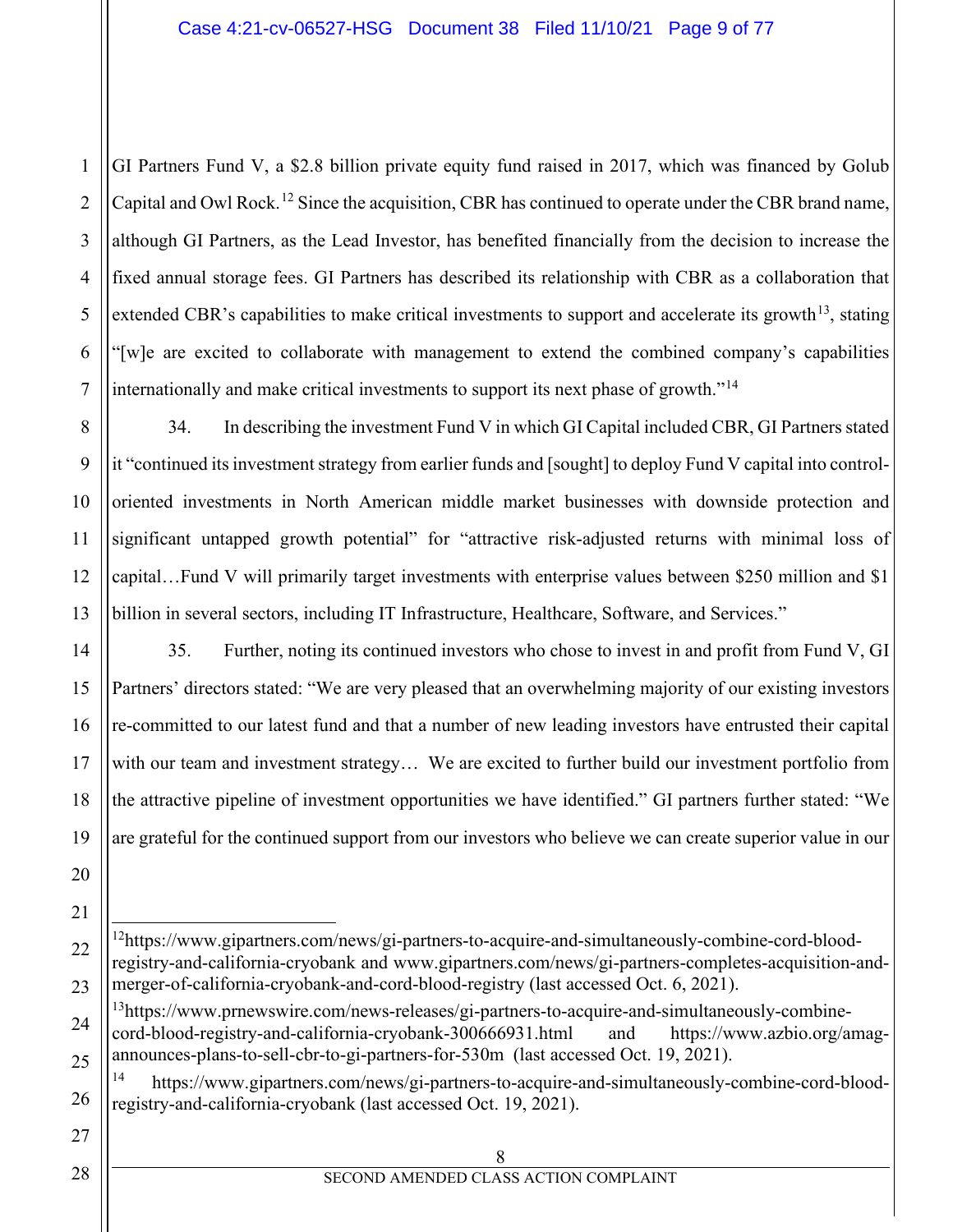#### Case 4:21-cv-06527-HSG Document 38 Filed 11/10/21 Page 10 of 77

1 2 attractive targeted industries. We are fortunate to have their trust and support as we work collaboratively to implement real operational improvements and build value for our investors."<sup>[15](#page-9-0)</sup>

36. Defendants Does 1-10 are subsidiaries, affiliates, or other related entities to the above Defendants that may be responsible for the conduct alleged herein. Such parties are named "Doe Defendants" pending the discovery portion of this Action.

37. At all times relevant herein, all Defendants jointly transacted and conducted business in California and the United States and continue to do so today.

38. Together, Defendants' immoral, oppressive, and unlawful conduct alleged herein is the source of Plaintiffs' economic harm and harm to Consumers and the public at-large.

#### **FACTUAL ALLEGATIONS**

#### **A. The Cord Blood Registry**

39. As indicated on Defendant CBR's website, "[f]ounded in 1992, CBR is entrusted by parents with storing more than 900,000 cord blood and cord tissue samples for their children. CBR is dedicated to advancing the clinical application of cord blood and cord tissue stem cells by partnering with institutions to establish FDA-regulated clinical trials for conditions that have no cure today."<sup>[16](#page-9-1)</sup>

40. Of the 900,000 cord blood and cord tissue samples, "CBR has helped more than 600 families use their cord blood stem cells for established and experimental treatments." Remarkably, this represents only .067% of its customers.

41. In any event, Consumers paying for cord blood banking do so in the event the cord blood is needed for life-saving treatment.

42. On its website and in other marketing materials, CBR *aggressively* markets its private cord blood banking as a life-saving measure, with representations such as:

<span id="page-9-0"></span><sup>15</sup>https://www.gipartners.com/news/gi-partners-closes-oversubscribed-fund-v-with-27-billion-in[limited-partner-commitments](https://www.gipartners.com/news/gi-partners-closes-oversubscribed-fund-v-with-27-billion-in-limited-partner-commitments) (last accessed Oct. 19, 2021).

<sup>16</sup> https://www.cordblood.com/about-cbr/about-cbr (last accessed August 23, 2021).

<span id="page-9-1"></span>28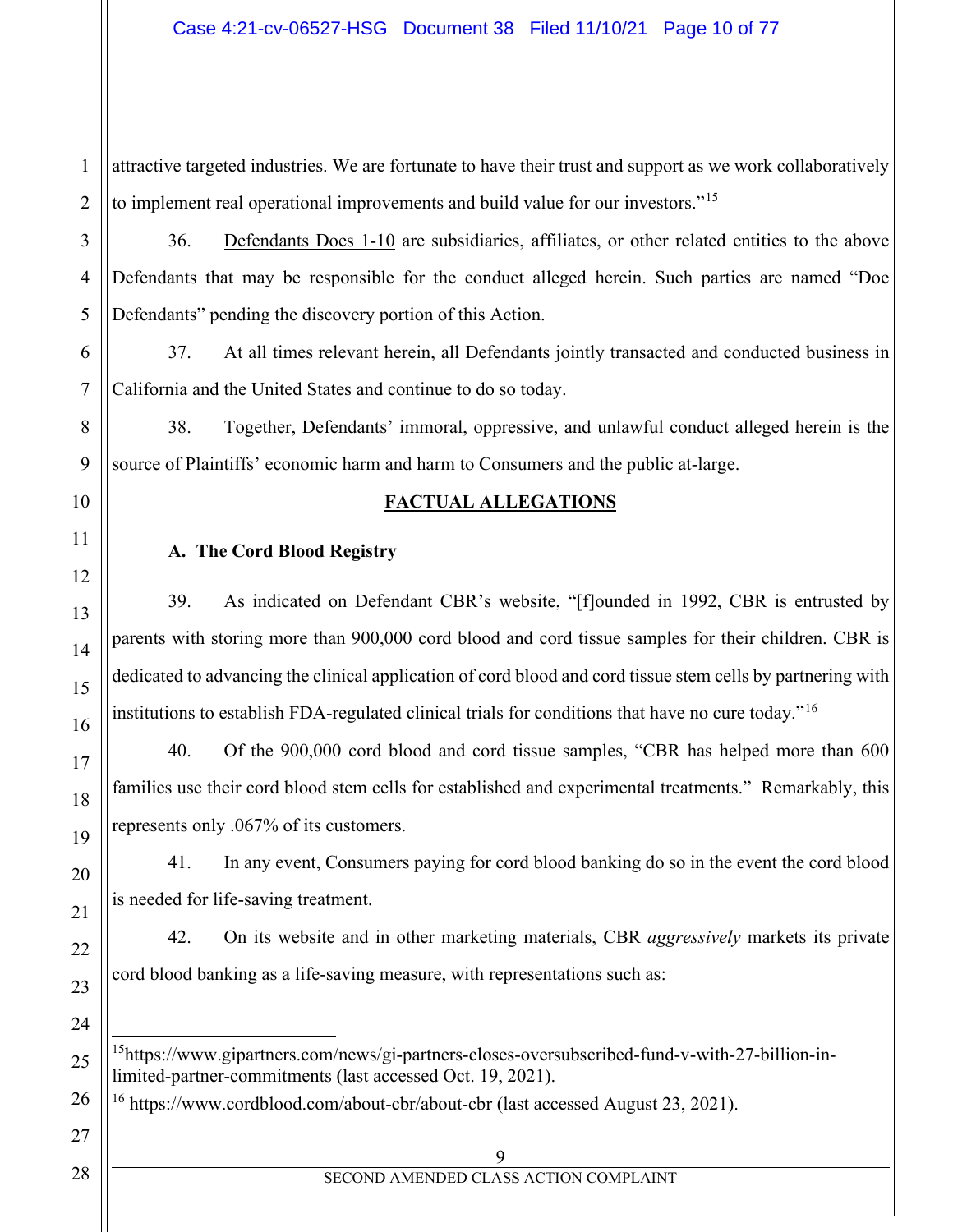#### Case 4:21-cv-06527-HSG Document 38 Filed 11/10/21 Page 11 of 77

Doctors are *using cord blood to save lives today and researching cord blood as potential treatment for diseases that currently have no cure.* [Emphasis added]<sup>[17](#page-10-0)</sup>

\*\*\*

1

2

3

4

5

6

7

11

Today, cord blood stem cells are successfully being used to save lives. They also are being researched in an exciting new area of medicine called regenerative medicine, where scientists are studying the use of cord blood stem cells in experimental treatments for conditions like brain injury and acquired hearing loss.

\*\*\*

Currently, thousands of parents are taking advantage of this once-in-a-lifetime opportunity.

\*\*\*

Although no one can predict future illness or injury, published estimates of the odds of needing stem cells for current uses in transplant medicine are 1 in 217.

\*\*\*

Why do families choose to collect and store their babies' cord blood?

Banking may give families a powerful resource against injuries and diseases that can occur in the future. Every month, thousands of new parents, a number of them doctors, nurses, and scientists, store their newborn's stem cells with CBR. Some of the important reasons to save cord blood include the following:

- Cord blood is a rich source of hematopoietic stem cells, which are used in transplant medicine to treat many life-threatening diseases, such as leukemia and other cancers[].
- Cord blood is being evaluated today for its ability to treat cerebral palsy, traumatic brain injury, acquired hearing loss, and juvenile diabetes.
- Your baby's cord blood is available for your family if needed for treatment, without the need for painful and potentially time-consuming bone marrow harvest surgery. Early treatment can minimize disease progression.

<span id="page-10-0"></span><sup>17</sup> www.cordblood.com/faqs/CordBloodBanking. (last accessed August 23, 2021).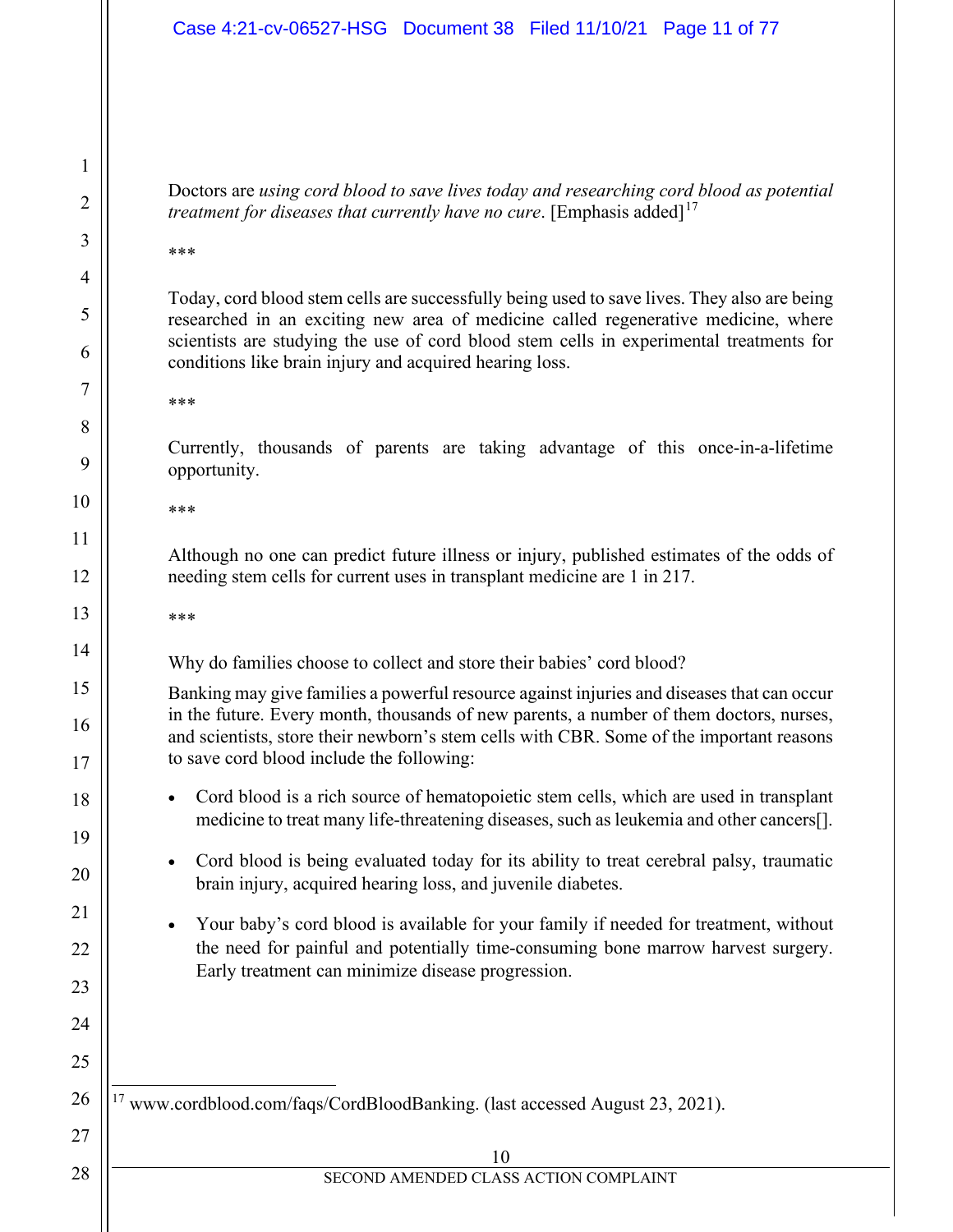• If ever required for a transplant, using your own family's cord blood instead of an unrelated donor's can have significant advantages, including fewer complications and improved medical outcomes.

• Current clinical trials in the U.S. that use cord blood require the child's own stem cells.

- Having a family history of disease.
- Having a baby of an ethnic minority or mixed ethnicity, in which there is greater difficulty finding stem cell donors.
- Adopting a newborn and wanting a valuable source of stem cells genetically identical to the adopted baby.<sup>18</sup>

43. CBR is marketed as "the world's largest stem cell collection and storage company," and the "most recommended by OB/GYNs and expecting parents."[19](#page-11-1) CBR maintains a dedicated webpage listing its advantages over competing cord blood banks, including the fact that CBR is the only company to offer a program for families to participate in a health registry where they "are the first to know about important clinical trials that could potentially help their loved ones." CBR also claims to be the only company that provides families with access to Certified Genetic Counselors or clinical specialists to discuss how newborn stem cells may be applicable to the family.

44. To further differentiate itself from the competition, CBR manipulates Arizona's historically low risk of natural disasters<sup>[20](#page-11-2)</sup> to suggest that storage facilities in Kentucky and Florida are less safe for consumers due to their respective tornado and hurricane risks.

45. Likewise, CBR also represents to consumers that their stem cell recovery is 95-97%, while the competition's is  $76\%$  and  $64\%$ <sup>21</sup>

<sup>18</sup> *Id.*

1

2

3

4

5

6

7

8

9

10

11

12

13

14

15

16

17

18

19

20

21

22

<span id="page-11-0"></span>23

<span id="page-11-1"></span>24

27

28

<span id="page-11-2"></span>25 <sup>20</sup> *Id.*

<span id="page-11-3"></span>26 <sup>21</sup> *Id.*

> 11 SECOND AMENDED CLASS ACTION COMPLAINT

 $19$  www.cordblood.com/CBR-Difference/Finding-Treatments-Together and www.cordblood.com/cbrdifference/compare. (last accessed August 23, 2021).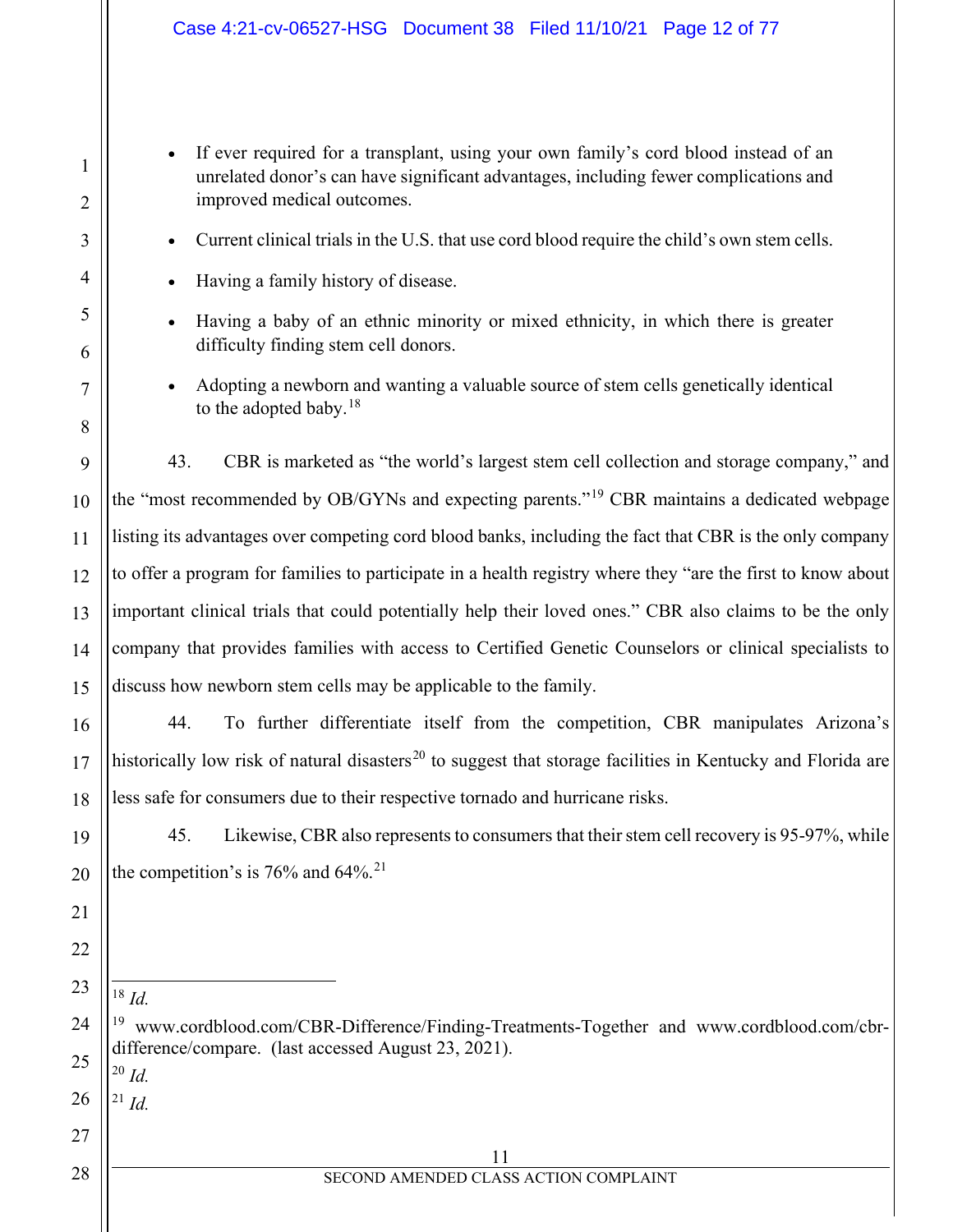# **i. CBR's Breach of the Uniform Contract, Which Promises and Leads Reasonable Consumers to Believe the Annual Storage Fees Are Fixed.**

46. Plaintiffs and each putative Class Member entered into an identical or substantially similar pre-printed contractual agreement with CBR governing their relationship with respect to cord blood banking, including cord blood storage. Copies of Plaintiffs' Contracts are attached hereto as Exhibits A, B and C.

47. In the Contract, which is solely between Consumers and CBR, Plaintiffs and Class Members agree to the following: a hefty upfront initial cost of as much as \$1,500.00, or more, and shipping of approximately \$150.00-\$170.00.

48. In addition, pursuant to the uniform Contract, each Class Member agrees to a fixed annual fee for cord blood storage of \$125.00 or more. Each contract has the same or substantially similar language confirming that the annual storage fees will be fixed from at least years 2-18 of storage. This language is in a bold font, reaffirming to consumers that the annual fee will not change from years 2-18, as follows: "**Annual Storage Fee Per Year (Years 2-18)."** Thus, the form Contract expressly does not allow CBR to charge storage fees beyond the fixed amount set forth in the Contract.

49. After entering into the Contract with CBR for the fixed annual storage fee, which is automatically charged to Consumers' credit cards on file, CBR unilaterally increases the annual storage fee in breach of the plain terms of the Contract between Consumers and CBR, and contrary to its marketing and advertising representations, and the representations of its customer service representatives.

50. CBR uses the increased costs to generate additional profits from Consumers, despite CBR representing prior to and at the time it contracts with Consumers that the annual storage fee is both fixed and legitimately related to the storage of cord blood. In reality, the increase in fees bears no relation to storage costs and, even if it did, CBR should not rely on unsuspecting Consumers to provide the capital necessary to cover its own financial shortfalls—especially when the increased fees amount to a unilateral modification of the existing contract terms.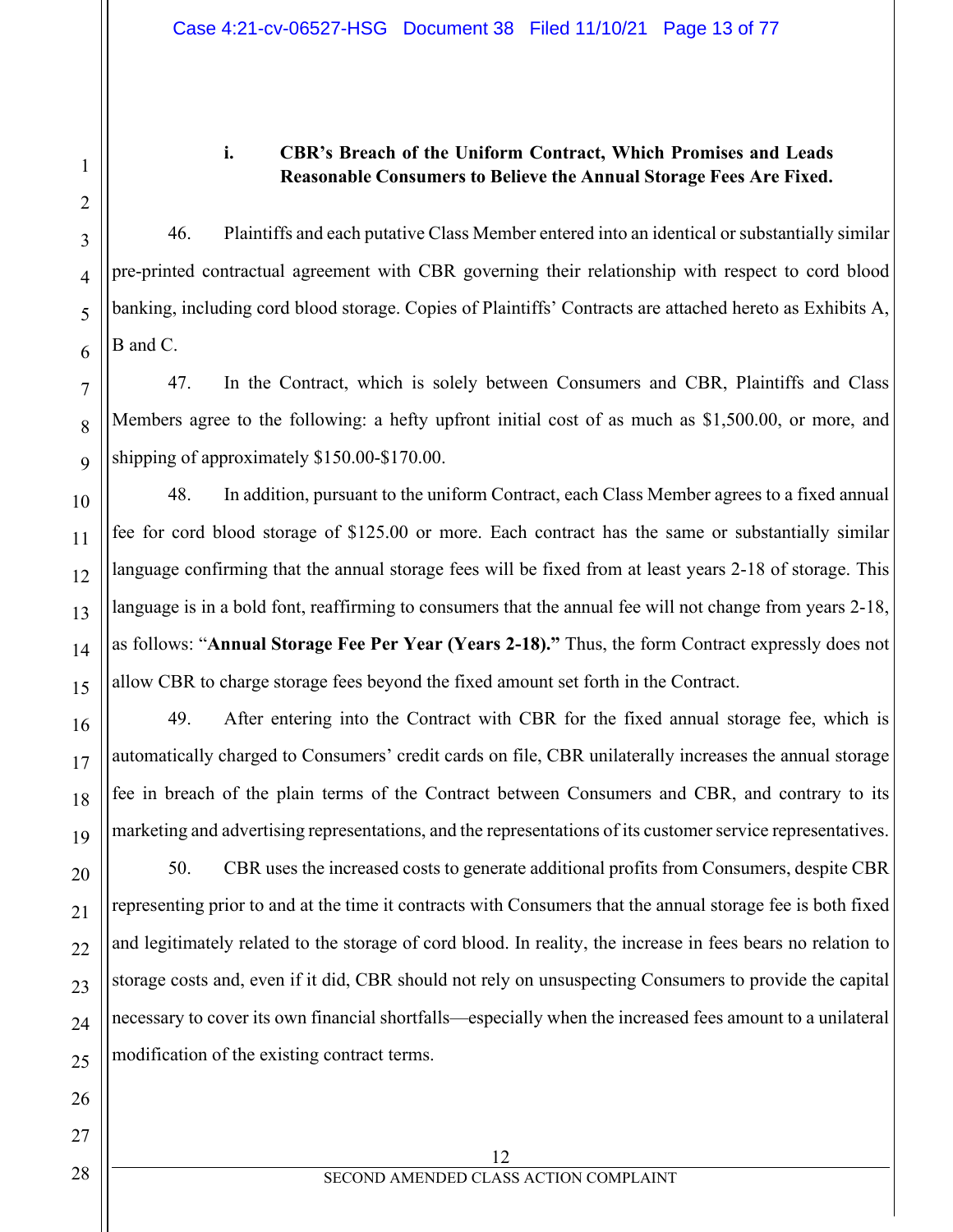51. Despite marketing the storage fee as fixed to consumers, and CBR entering into a Contract with Consumers for the payment of the fixed storage fee, CBR has systemically increased Consumers' storage fees, ostensibly to fund new research related to cord blood, as reflected in emails to consumers stating the following:

We are committed to keeping our costs low and our quality high, while we continue to work to advance the science of newborn stem cells. Recently, we've established the Family Health Registry™, which helps match families with researchers conducting clinical trials. We've also maintained a team of Certified Genetic Counselors available to all CBR families for questions on medical history and family health in using newborn stem cells. We've partnered with and provided financial support to reputable research institutions on FDA-regulated clinical trials that investigate the potential for these cells to treat conditions that currently have no cure. To help us continue to offer programs and resources like these that help to advance the science of newborn stem cells, we've implemented an increase to the yearly fee of cord blood storage by \$25 for your account currently at \$125.Your new yearly storage fee of \$150\* will be reflected in your next billing cycle.

52. Even more, CBR has also increased storage fees to pay for other business costs, such as investing in its call center and customer service infrastructure.

53. CBR has uniformly breached its Contract with Consumers by holding Consumers' cord blood hostage in exchange for the extraction of the unfair and deceptive increased storage fees. Moreover, CBR prevents the easy transfer of the cord blood to a different cord blood storage facility and takes permanent possession of Consumers' cord blood if and when Consumers refuse to pay or are unable to pay for continued storage due to the increased fee.

20 21 22 23 24 54. CBR breached the form Contract entered into by Plaintiffs and Class Members, and violated the duty of good faith and fair dealing by entering into a Contract with Plaintiffs and Class Members for their payment of fixed annual storage fees when the fees are not fixed, but rather are part of CBR's plan to rope Consumers into extended Contracts that they cannot break without losing the cord blood (which is irreplaceable) and all of the fees, costs, and expenses paid to that date.

55. The payment of fees associated with any services other than the storage of cord blood is never contemplated in the Contract, nor would a reasonable Consumer expect to pay increased fees

25

26

27

1

2

3

4

5

6

7

8

9

10

11

12

13

14

15

16

17

18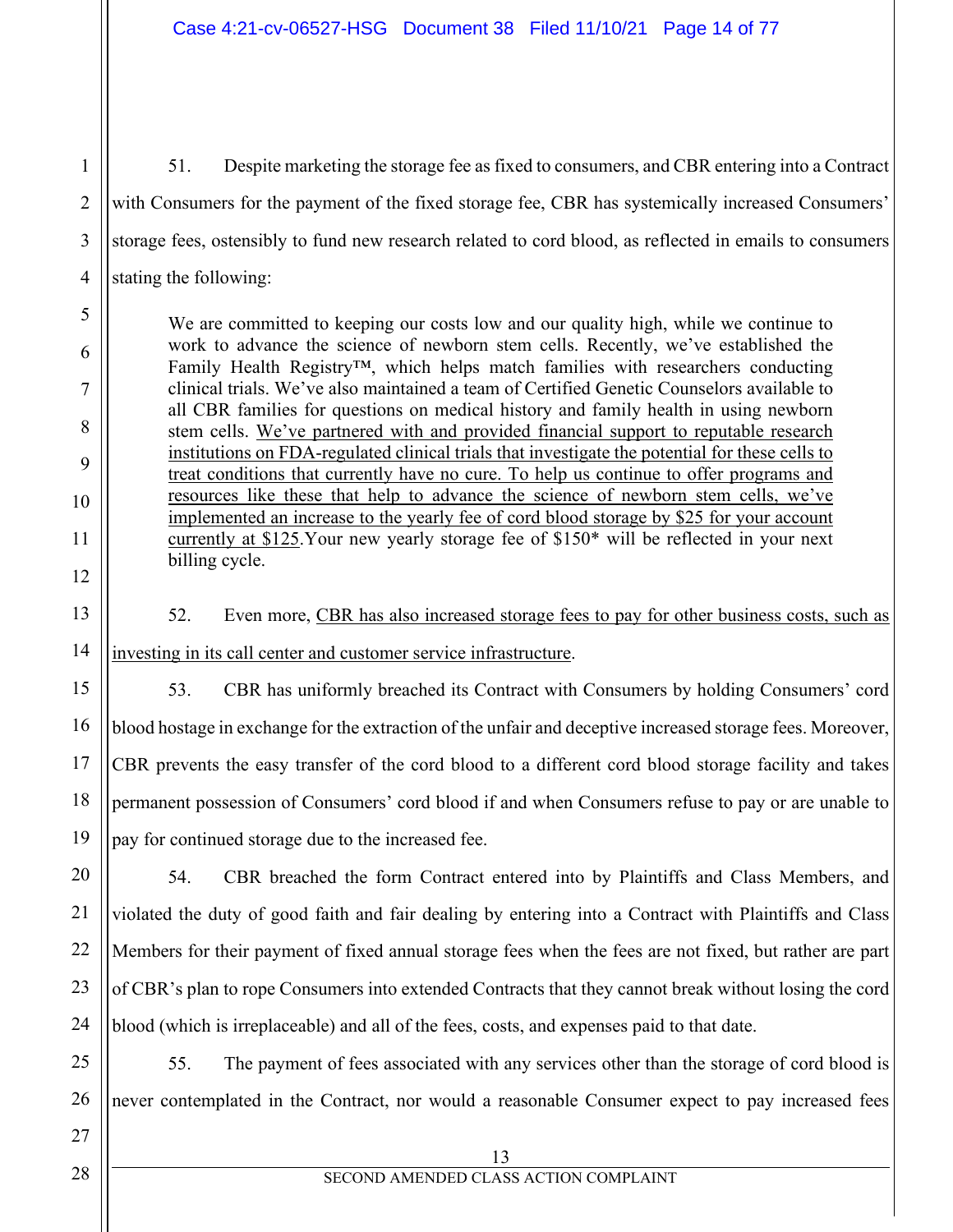1 2 3 4 5 6 unrelated to the service CBR purports to provide to Consumers. Notifying Consumers via email of an annual fee increase does not exonerate CBR's blatant breach of the terms of the Contract; nor does it negate the fact that CBR markets its cord blood service as "affordable" and having "no hidden fees," including promises from CBR's sales representatives that the annual storage fees are fixed. Consumers have no choice but to continue to pay whatever fee is charged or face the loss of the cord blood that CBR says can save their child's life.

7 8 9 10 11 12 56. Even more, the storage fee increase is not a one-time assessment for a specific purpose, but rather is a continuing breach of the promises CBR made to Consumers and of the Contract as CBR regularly increases the annual fee by up \$25.00 every few years, or less. Thus, the annual fee increases are substantial, and can amount to a more than 50% increase in storage fees over the lifetime of the storage, forcing Consumers to foot the bill for CBR's customer service infrastructure, clinical research and marketing via its storage fees, which is deceptive and unlawful.

57. Given that CBR is storing more than 900,000 samples, an increase of up to \$25.00 every 2-3 years over the course of years 2-18 of storage would result in ill-gotten revenues in excess of \$100,000,000.00.

58. The fixed annual storage fee is just that – a fixed fee for storage which should not increase. Yet, CBR has placed the burden of paying for its clinical trials or other business costs on Consumers and buried it within the annual storage fee, which has no relationship to the storage costs.

59. By increasing the fixed annual storage fees, CBR has breached the form Contracts. The increased fees, which are wholly unrelated to actual storage costs, violate the agreed-upon annual storage fees. The increased storage fee is a force-placed charge, the true nature of which is hidden from Plaintiffs and putative Class Members.

60. As described herein, Class Members enter into the Contract only with CBR –not GI Partners or any of its affiliates. However, as the "Lead Investor" in CBR, and having acquired CBR for \$530 Million, GI Partners is certainly aware of the service Contract between CBR and Consumers, as well as CBR's representations and marketing to Consumers, all of which lead reasonable Consumers to

14

13

14

15

16

17

18

19

20

21

22

23

24

25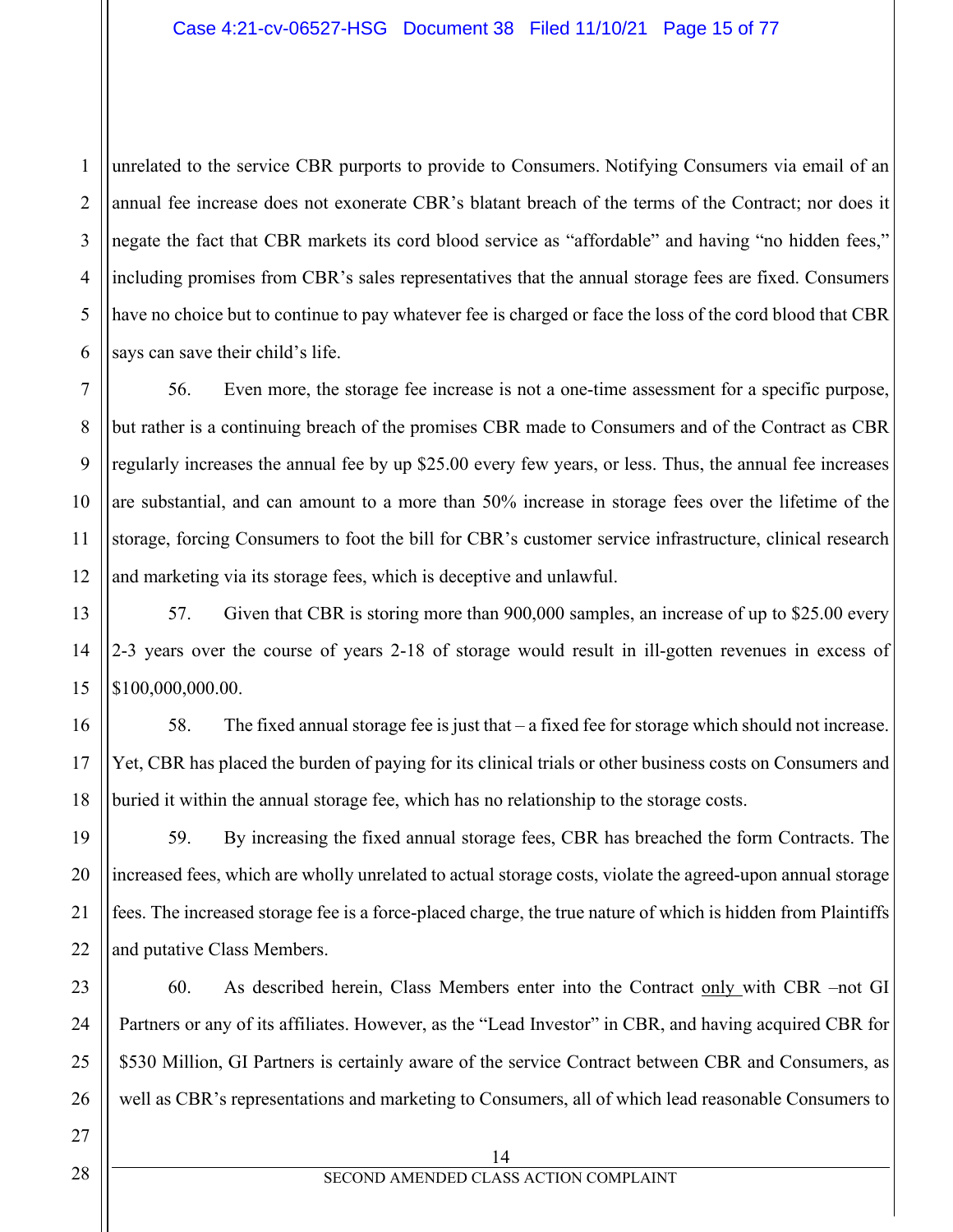believe the annual cord blood storage fee is fixed. Thus, as the "Lead Investor" in CBR, GI Partners is aware of and has profited substantially from Class Members' cord blood banking and CBR's collection of unlawful and excessive cord blood storage fees from Class Members. GI Partners, as a private investment firm whose "approach has remained consistently focused on identifying investments that optimize the balance between risk and return,"[22](#page-15-0) is able to optimize the returns on its investment in CBR by colluding with CBR to pass on the costs of its corporate expansion to Consumers. As a result, GI Partners is able to increase the value of its investment in CBR while limiting any financial risk to its own portfolios—all at the expense of Consumers who unwittingly provide capital in the form of unlawful fee increases and receive no benefit in return.

## **ii. CBR's Deceptive and Misleading Marketing of Fixed Annual Storage Fees.**

61. CBR markets its services in a variety of ways, including at obstetrician and gynecologists' offices (where they cannot be missed by parents visiting the office), on its own website, through its customer service representatives, and in other marketing materials, such as sweepstakes where parents can hope to become one of the lucky few to win free cord blood services and storage.

<span id="page-15-0"></span><https://www.gipartners.com/about/investment-strategy> (last accessed Oct. 6, 2021).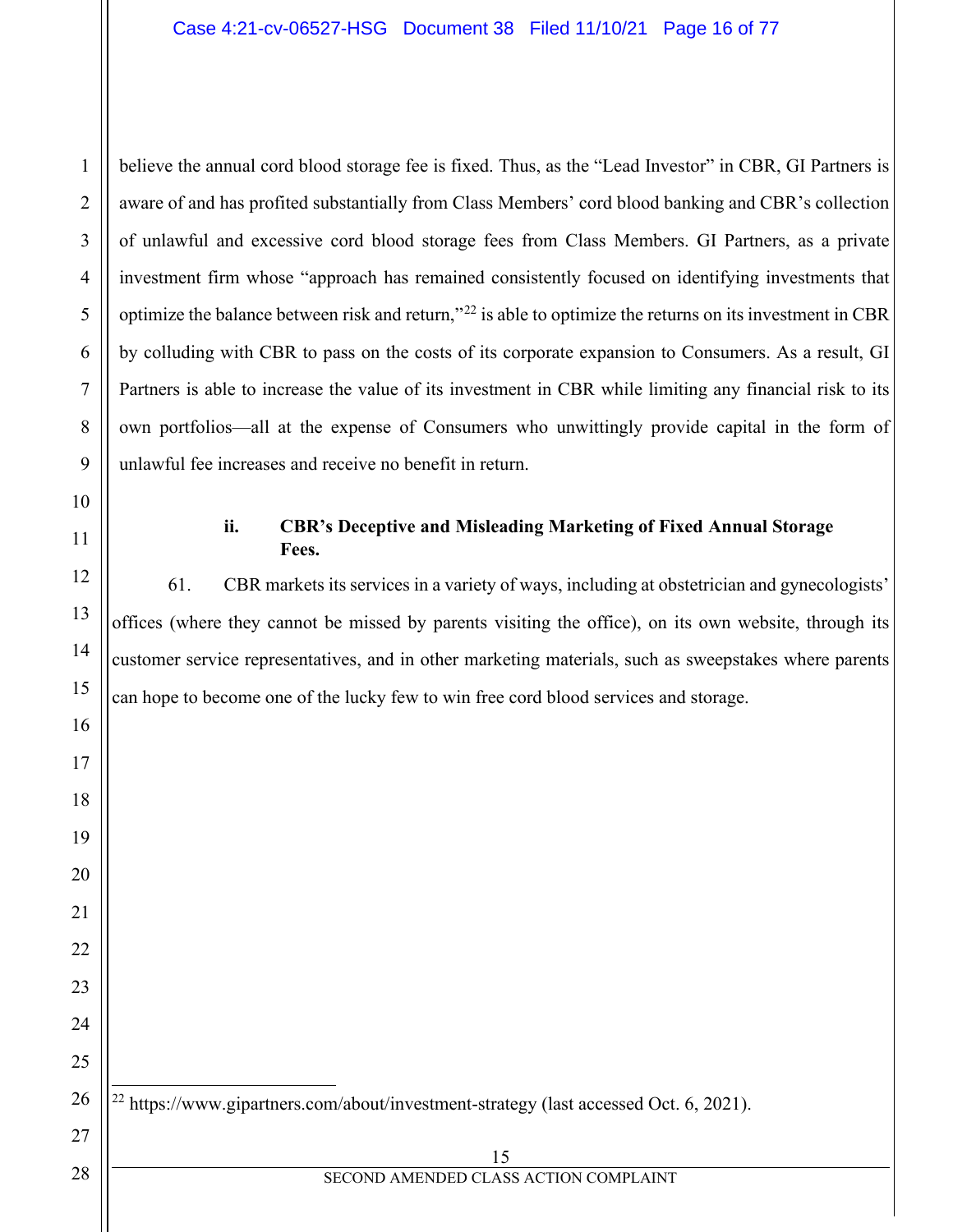62. There is no doubt that the cost of cord blood banking is significant, which is exactly why CBR aggressively markets the service as having the ability *to save a child's life*. However, in order to gain Consumers' trust and to counter any concerns regarding the costs, CBR leads Consumers to believe that there are no "hidden fees," an example of which is shown below<sup>[23](#page-16-0)</sup>:

**WE'VE MADE IT** 

affordable

No hidden fees. More ways to pay. Choose from several payment options. starting at \$49/month.



63. In addition, CBR's customer service representatives represent to Consumers that the annual storage fees are fixed.

64. CBR has engaged in this aggressive, uniform marketing campaign because it is savvy and knows that no reasonable Consumers would pay \$1,500.00 or more as an up-front fee and then agree to pay annual storage fees that CBR can unilaterally and indiscriminately increase. This is particularly true of reasonable consumers who are entering parenthood or who are already parents, and whose expenses are going to naturally increase as a result of having children, making them money conscious.

65. Despite representing to Consumers that cord blood banking is "affordable" with "no hidden fees," and that the annual storage fees are fixed, CBR's representations are false, as the annual storage fees charged to Consumers include substantial hidden fees.

<span id="page-16-0"></span><sup>23</sup> <https://www.cordblood.com/cord-blood-banking-cost/cord-blood-stem-cells> (last accessed June 18, 2021).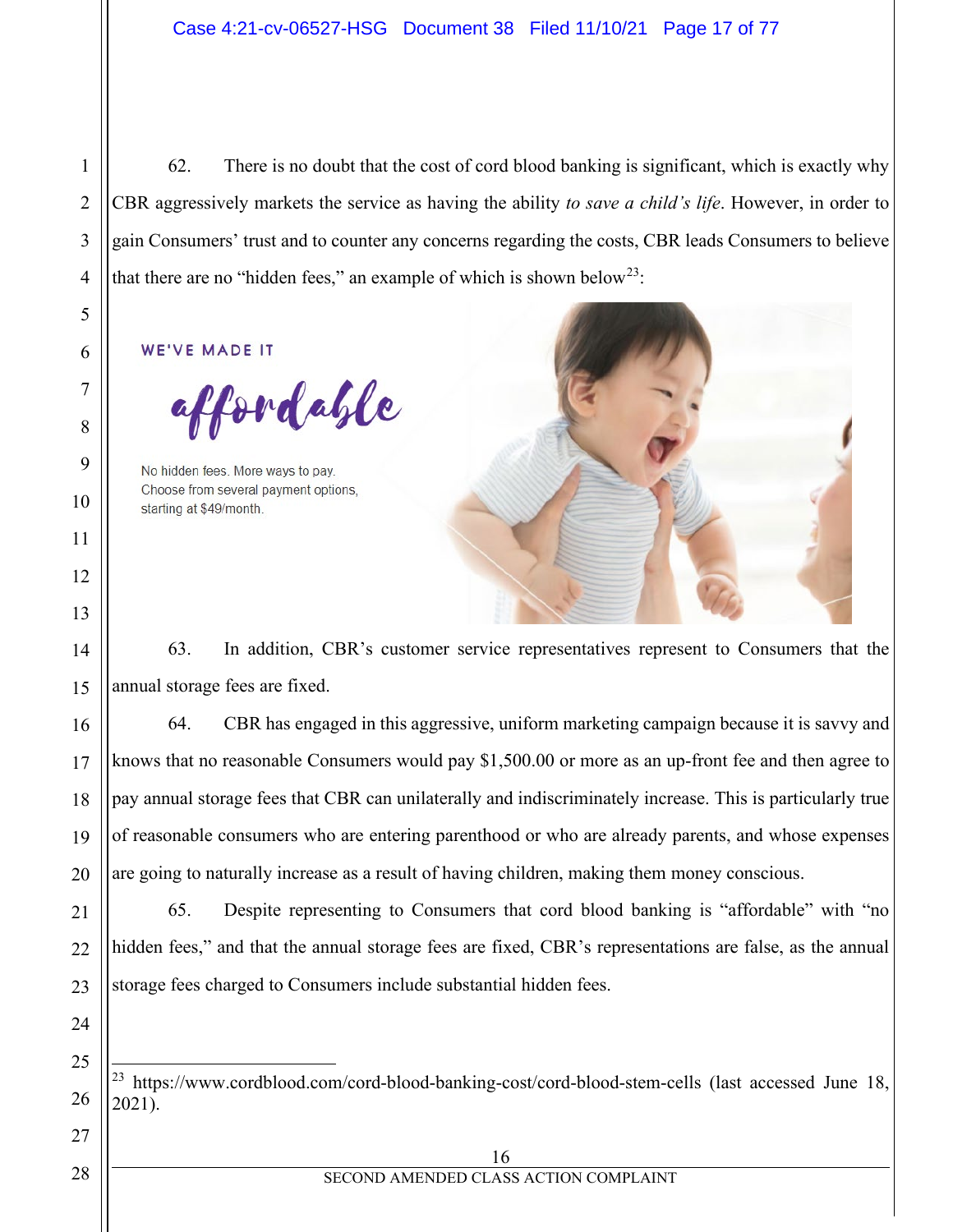66. Further, if and when Consumers learn of the unlawful increase in the annual storage fee, they are left with no choice but to pay the increased fee or lose their children's cord blood, which was stored for potential future lifesaving uses.

1

# **iii. Defendants CBR and GI Partners' Further Deceptive and Unlawful Conduct**

67. Defendants CBR and GI Partners, as a silent investor, have engaged in a pattern and practice of deceptive, fraudulent, and unfair conduct in the increase of fixed annual storage fees.

68. Defendant GI Partners acquired Defendant CBR as part of its investment portfolio to bolster its "attractive pipeline of investment opportunities" for its investors. In other words, GI Partners acquired CBR to increase its profits and attract investors.

69. With the acquisition of CBR, GI Partners and CBR collectively benefit and profit from the deceptive and unlawful increase in the fixed annual storage fees, which are used for purposes other than actual cord blood storage. These increased storage fees are not reasonably related to the service provided by CBR (i.e., cord blood storage), but are instead used by Defendants to pay for unrelated business expenses, such as customer service infrastructure, or to fund clinical studies that Defendants use to tout their cord blood services and attract new Consumers, thereby amassing greater profits.

70. Thus, rather than use their own funds and investments to finance their business costs and lure investors, Defendants CBR and GI Partners have deceptively and unlawfully placed the burden of these expenses onto Consumers. But paying for Defendants' unrelated business expenses and undisclosed clinical studies is not a burden that Consumers agreed to bear. It is up to Defendants to responsibly manage their funds, and not place the burden of unrelated expenses onto Consumers who store cord blood with CBR based upon the reasonable belief that the annual storage fees they agreed to were fixed. Defendants' lack of financial resources to fund their business expenses or clinical studies, and their desire to avoid reducing their profits by funding such expenses themselves, are not sufficient reasons to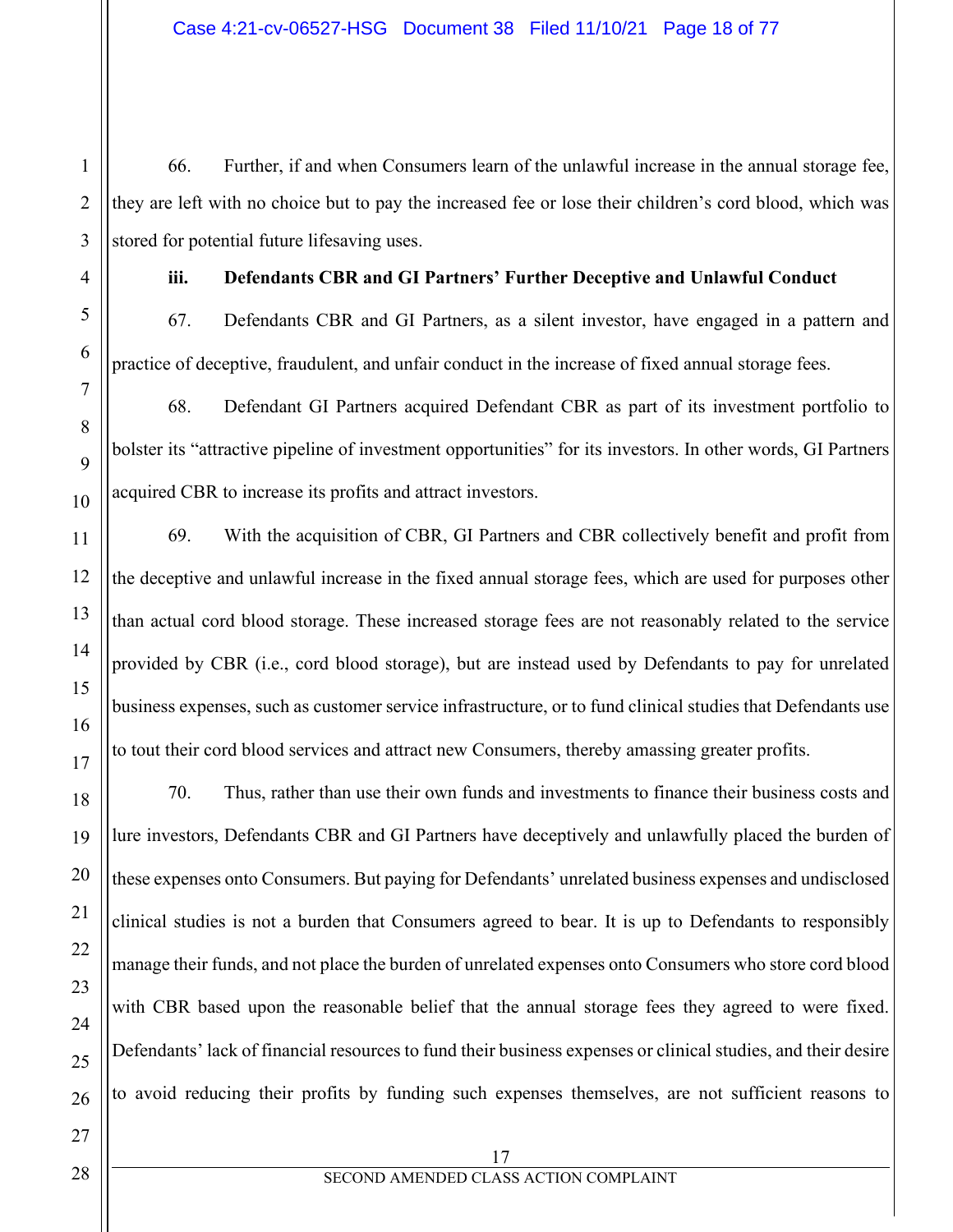deceptively and unlawfully tack additional, irrelevant charges onto the cord blood storage fees paid by Consumers.

71. The increased annual storage fees are, in fact, unlawful hidden price increases, which force Plaintiffs and Class Members to pay more for services than promised and agreed upon, and are arbitrary in methodology and amount, except for the fact that they are not being used for costs associated with the storage of cord blood, but rather to fund Defendants' business expenses and clinical studies, and to potentially purchase new companies to add to their life sciences inventory.

72. Defendants have failed to act in good faith in charging increased storage costs when the increased fees bear no relationship to the cord blood storage, but rather are (as Defendants admit) being used to fund Defendants' unrelated business expenses and clinical studies, and to preserve and increase Defendants' profits.

## **iv. Consumer Complaints and CBR's Responses**

73. Numerous Consumers have complained to CBR about its deceptive and unlawful billing practices and, rather than changing its practices, CBR addresses each complaint and comes to a private agreement with the complaining Consumers. Below is a small sample of these numerous Consumer complaints:

**Complaint Type**: Billing/Collection Issues; June 24, 2021

We banked our daughter's cord blood with CBR in 2013, and chose to pay an annual fee of \$130 a year instead of a lifetime payment, knowing that we would always stay on top of this annual bill. CBR claimed that price was fixed, but instead has continued to raise storage fees annually, and this year our annual payment is up to \$185. They mislead those of us who chose the annual fee years ago, and it feels like they are essentially holding our child's cord blood hostage and could just continue raising prices to whatever they feel like with no notification to those of us storing the cord blood with them. In addition, they recommend storing a credit card and doing automatic billing, which allows them to just annually bill whatever they feel like charging with no statement or explanation of billing ever presented. I would not recommend this company to others based on this misleading billing practice.

**Response**: June 30, 2021

| SECOND AMENDED CLASS ACTION COMPLAINT |
|---------------------------------------|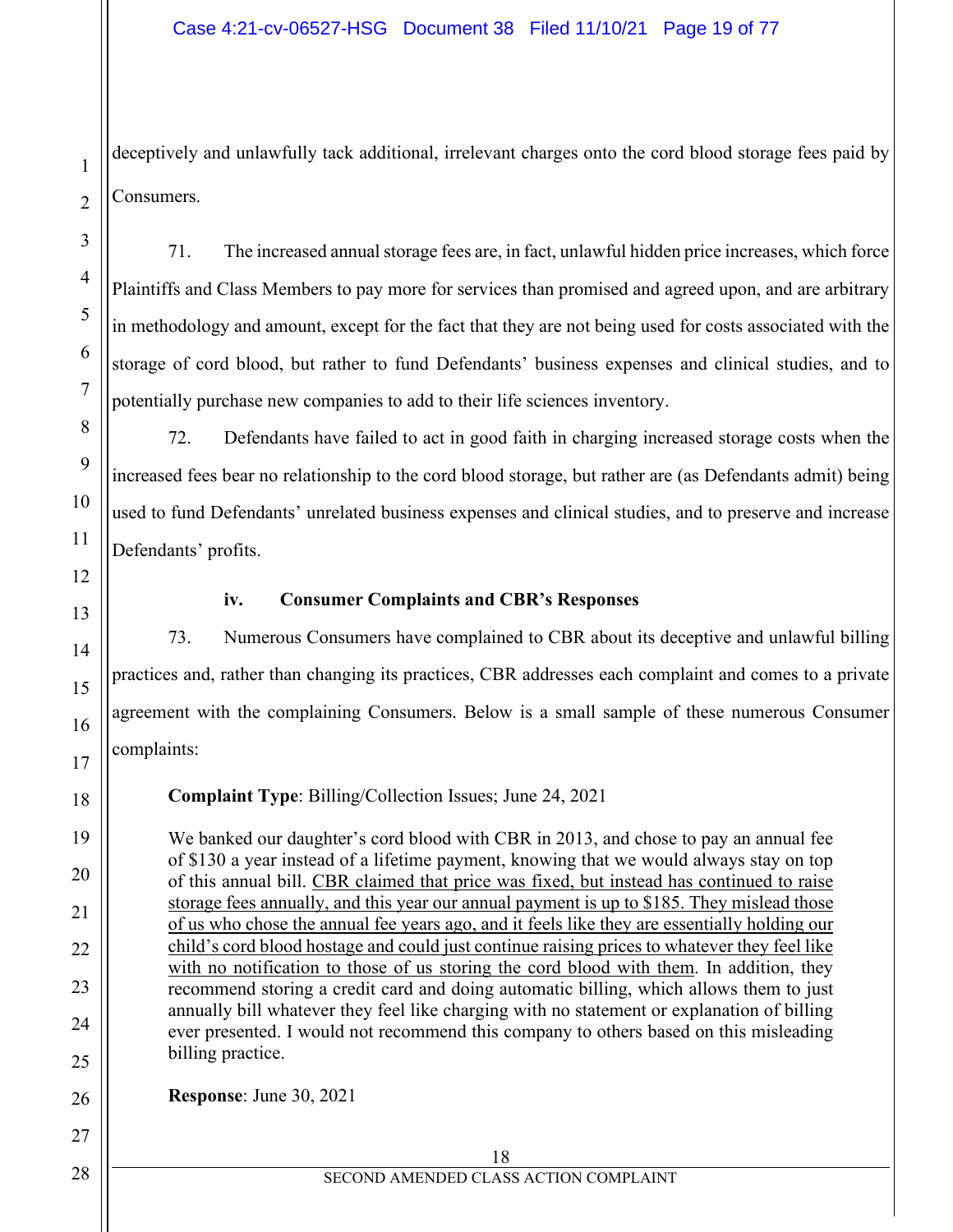*We appreciate you taking the time to connect with our Client Services Leadership and understand that we were able to come to an agreement on the concern that was submitted. We will continue to ensure that you, and all of our CBR clients, have the highest level of service and dedication that has helped us grow into the leader in private newborn stem cell preservation. If we can be of any additional assistance please reach out to us at any time. Thank you for being a valued member of the CBR family today and continuing to partner with us into the future of stem cell science.* [24](#page-19-0)

\*\*\*

1

2

3

4

5

6

7

8

9

10

11

12

13

14

15

16

17

18

19

20

21

22

23

24

<span id="page-19-0"></span>25

<span id="page-19-1"></span>26

27

28

#### **Complaint Type**: Billing/Collection Issues; March 2, 2021

Since my daughter was born in 2009 the yearly storage fee has gone up year after year, when it was supposed to be a locked in rate for 18 years I was told. 2009-2017 - \$125 a year 2018 - \$150 2019 - \$175 2020 - \$180 2021 - \$185 This is absolutely ridiculous. I didn't realize this since my payment is autodraft.

**Response**: March 8, 2021

We appreciate you taking the time to connect with our Client Services Leadership and understand that we were able to come to an agreement on the concern that was submitted. We will continue to ensure that you, and all of our CBR clients, have the highest level of service and dedication that has helped us grow into the leader in private newborn stem cell preservation. If we can be of any additional assistance please reach out to us at any time. Thank you for being a valued member of the CBR family today and continuing to partner with us into the future of stem cell science.<sup>25</sup>

**\*\*\***

**Complaint Type**: Billing/Collection Issues; February 3, 2021

When I enrolled in CBR in 2015, a CBR representative \*\*\*\*\* \*\*\*\*\*\*\*\* informed me: "you do not need to do anything else to lock in the \$130 annual storage fee. Now that you are enrolled, that \$130 is locked in for 18 years." However, I was charged \$145 in annual storage fee around 1/30/2019, \$160 around 1/30/2020, and \$175 around 1/30/2021. These charges were more than the \$130 that was locked in for 18 years.

**Response**: February 5, 2021

We appreciate you taking the time to connect with our Client Services Team and understand that we were able to come to an agreement on the concern that was submitted. We will continue to ensure that you, and all of our CBR clients, have the

<sup>25</sup> *Id.* (emphasis added).

 $^{24}$ https://www.bbb.org/us/az/tucson/profile/cord-blood-banking/cbr-systems-inc-1286-20007493/complaints (last accessed July 22, 2021) (emphasis added)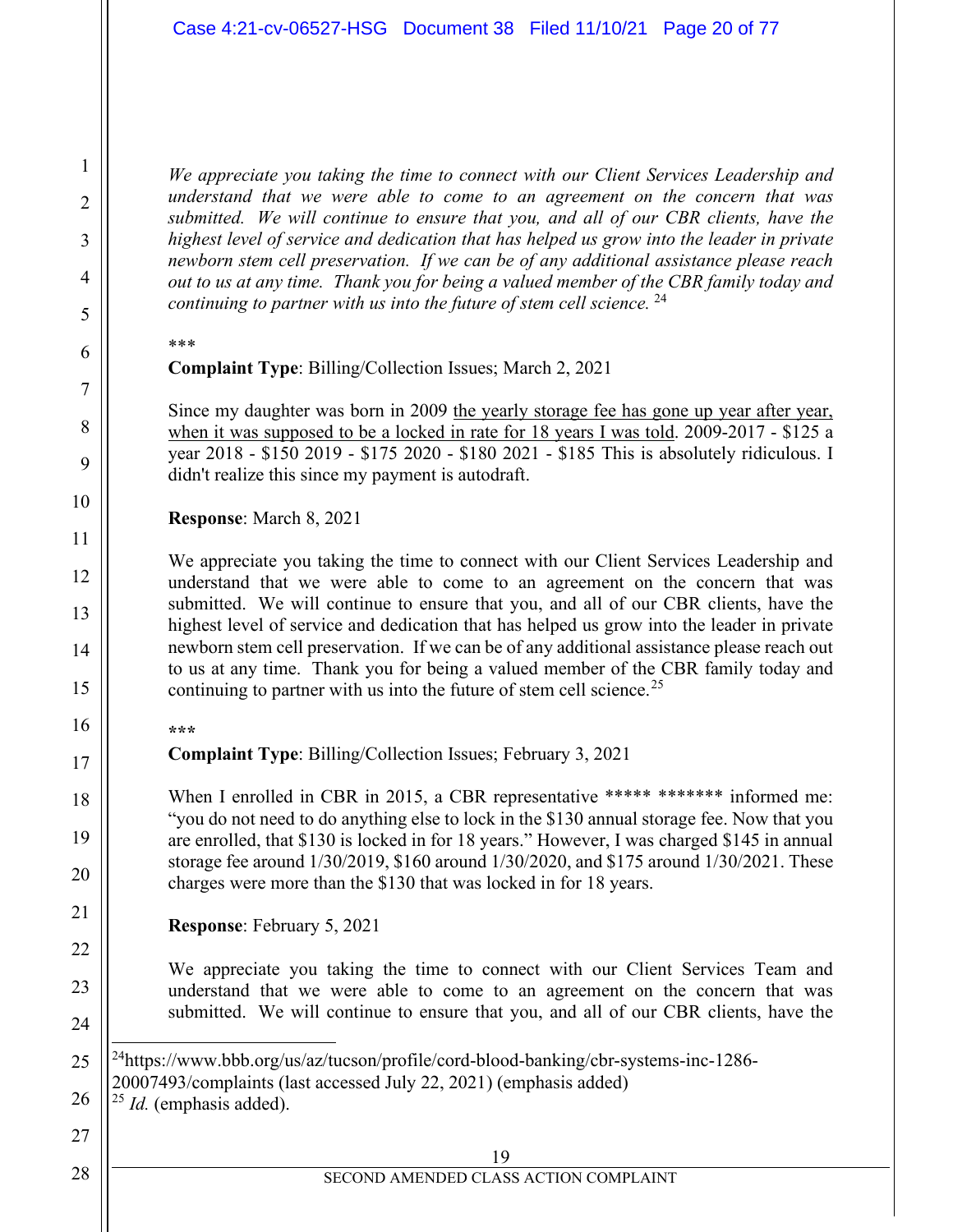highest level of service and dedication that has helped us grow into the leader in private newborn stem cell preservation. If we can be of any additional assistance please reach out to us at any time. Thank you for being a va\*\*ed member of the CBR family today and continuing to partner with us into the future of stem cell science.<sup>[26](#page-20-0)</sup>

**Complaint Type**: Problems with Product/Service; May 4, 2020

CBR raises rates almost annually, even though the initial agreement was a level annual fee.

**Response**: May 7, 2020

We appreciate you taking the time to connect with our Client Services Leadership and understand that we were able to come to an agreement on the concern that was submitted. We will continue to ensure that you, and all of our CBR clients, have the highest level of service and dedication that has helped us grow into the leader in private newborn stem cell preservation. If we can be of any additional assistance please reach out to us at any time. Thank you for being a valued member of the CBR family today and continuing to partner with us into the future of stem cell science.<sup>27</sup>

\*\*\*

**Complaint Type**: Billing/Collection Issues; May 3, 2020

We selected the CBR to store my son cord blood  $&$  tissue in 2014. The option we chose is to pay one-time fee for collection and processing and then annual fee of \$260 for the following 18 years, as clearly said on the document: The service we bought will end in 2032. We confirmed with the sales representative before deciding using their service that we will pay 260\$ annually in the next18 years. Since purchasing this 18-year service package from CBR.We trusted and recommended CBR to my cousind. Again we selected CBr for my second baby in 2018 and paid for life long plan. we paid the bill every year in the past 5 years were very surprised by this unexpected bill change to 290\$ in 2019. Since we observed this later just forgot it. Again this year we have got new invoice increased to 320\$. This sounds unfair and there is no point of paying and lock in for 18 tears. This is really not acceptable and its not just a matter of few bucks. CBR is really taking advantage Since there is no other option for us other than maintaing [sic] the existing accounts.

**Response**: May 8, 2020

We appreciate you taking the time to connect with our Client Services Leadership and understand that we were able to come to an agreement on the concern that was submitted. We will continue to ensure that you, and all of our CBR clients, have the

<span id="page-20-1"></span><span id="page-20-0"></span>

<sup>27</sup> *Id.*

<sup>26</sup> *Id.*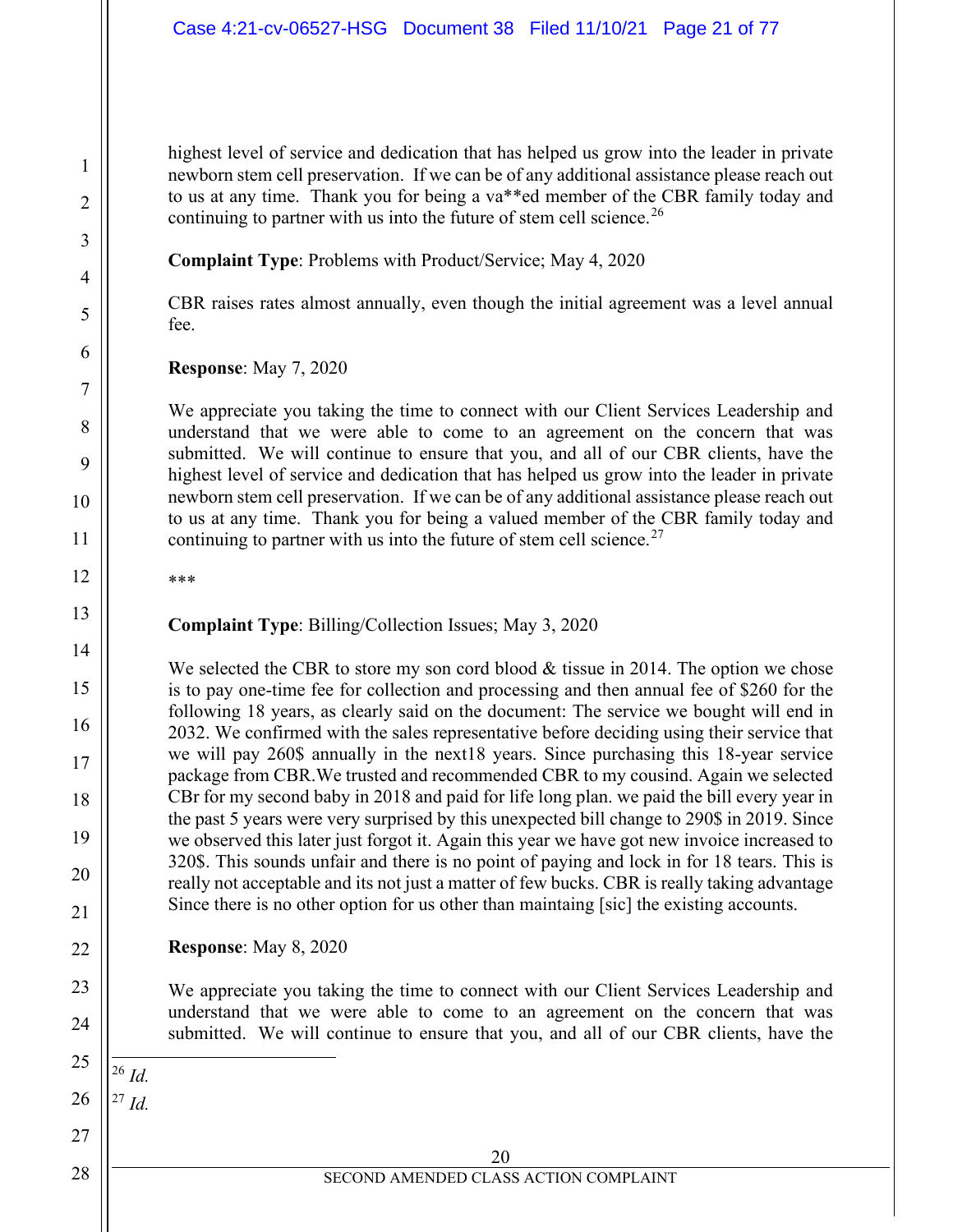highest level of service and dedication that has helped us grow into the leader in private newborn stem cell preservation. If we can be of any additional assistance please reach out to us at any time. Thank you for being a valued member of the CBR family today and continuing to partner with us into the future of stem cell science.<sup>28</sup>

\*\*\*

1

2

3

4

5

6

7

8

9

10

11

12

13

14

15

16

17

18

19

20

21

22

23

24

<span id="page-21-1"></span>26

27

**Complaint Type**: Billing/Collection Issues; April 28, 2020

I have been requesting my account to be closed for four years. I have sent my request in writing multiple times. CBR has failed to send me their required paperwork to close the account and continues to bill me an annual storage fee. This annual storage fee has increased twice, despite being told the rate was locked in until my child turned 18. The original annual storage rate was \$125. It has increased by \$25 two times, now to \$175. CBR continues to contact me with past due statements and is threatening collection services. They refuse to close the account unless it is paid in full.

**Response**: May 8, 2020

We appreciate you taking the time to connect with our Client Services Leadership and understand that we were able to come to an agreement on the concern that was submitted. We will continue to ensure that you, and all of our CBR clients, have the highest level of service and dedication that has helped us grow into the leader in private newborn stem cell preservation. If we can be of any additional assistance please reach out to us at any time. Thank you.<sup>[29](#page-21-1)</sup>

\*\*\*

**Complaint Type**: Billing/Collection Issues; April 13, 2020

I have banked both my kids cord blood with CBR. I have signed up for \$125 storage fees for the first kid and \$130 for the second kid and have set up auto pay for the annual fees. I have now realized that CBR has been increasing the annual storage fees pretty steeply. The \$ 125 has become \$180 in a matter of few of years and the 130 and has become 145. This is pretty steep increase in annual fees and I am not sure where this will stop. It was not made obvious or stated while signing up that the fees will increase sharply every year.

**Response**: April 13, 2020

We appreciate you taking the time to connect with our Client Services Leadership and understand that we were able to come to an agreement on the concern that was submitted. We will continue to ensure that you, and all of our CBR clients, have the highest level of service and dedication that has helped us grow into the leader in private newborn stem cell preservation. If we can be of any additional assistance please reach out

<span id="page-21-0"></span>25 <sup>28</sup> *Id.*

<sup>29</sup> *Id* (emphasis added)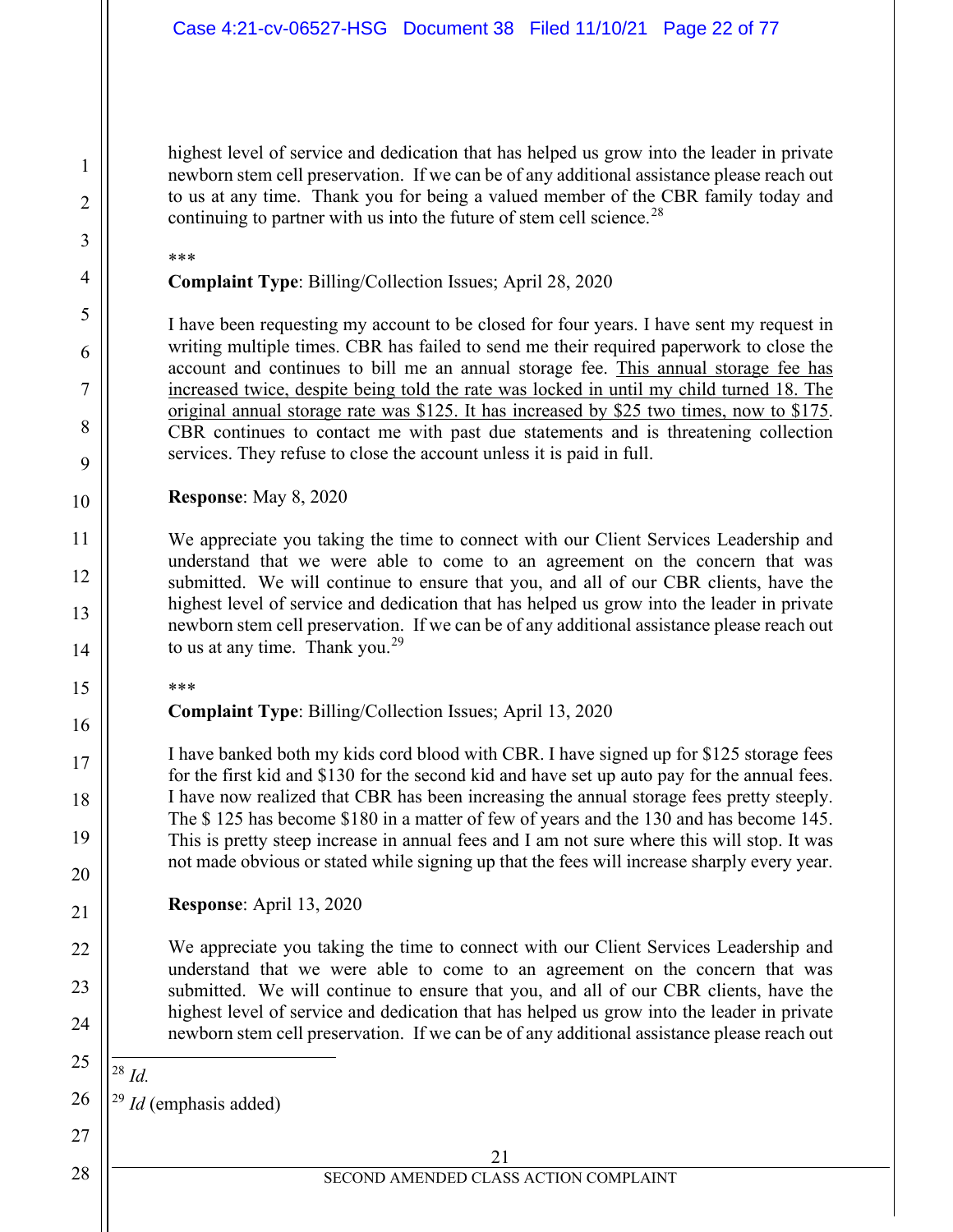to us at any time. Thank you for being a valued member of the CBR family today and continuing to partner with us into the future of stem cell science.<sup>30</sup>

\*\*\*

1

2

3

4

5

6

7

8

9

10

11

12

13

14

15

16

17

18

19

20

21

22

23

24

<span id="page-22-1"></span>26

27

28

**Complaint Type**: Billing/Collection Issues; January 15, 2020

I selected CBR for my 3 children and opted for this service as I was clearly told that my \$125 rate would be locked in for 18 years. To my surprise, rates were increased by \$25 twice in 3 years! I contacted the company, and was told that I could elect to have the samples destroyed or pay the higher fee. After the first increase, I was also told at that time that no further price increases were expected in the future and this was the first in 25 years. Two years later, another \$25 increase. This was falsely advertised by CBR agent when told this rate would be locked in for 18 years. If there is a possibility of rate increases, then state that clearly. DON'T LIE! Disappointed and don't recommend this company.

**Response**: January 10, 2020

We appreciate you taking the time to connect with our Client Services Leadership and understand that we were able to come to an agreement on the concern that was submitted. We will continue to ensure that you, and all of our CBR clients, have the highest level of service and dedication that has helped us grow into the leader in private newborn stem cell preservation. If we can be of any additional assistance please reach out to us at any time. Thank you for being a valued member of the CBR family today and continuing to partner with us into the future of stem cell science.  $31$ 

\*\*\*

**Complaint Type**: Billing/Collection Issues; January 15, 2021

Like many other customers, CBR has raised my child's cord blood storage rate multiple times, despite the rep stating that it would remain the same rate of \$125/year until my child reaches the age of 18. We selected CBR after reviewing several cord blood firms, and were happy and satisfied until we realized they had increased our rates beginning in 2017. In the last few years CBR has increased to cost of our storage rates by close to 40% despite being told that we would have the same storage rate of \$125/year "locked in" for 18 years. In 2017, it went up from \$125/yr to \$150/yr. Two years later, it increased again to \$175/yr. Since our account is setup for auto-pay through our bank and online billing, we did not notice the increases until doing our yearly budget planning this week. 40% increase in the span of 3 years is highway robbery and telling us it would be locked in and then changing that is fraudulent. We feel like we are being held hostage with big transfer fees and only alternative being to destroy the samples. As a single income family, we

<span id="page-22-0"></span>25 <sup>30</sup> *Id.*

<sup>31</sup> *Id.*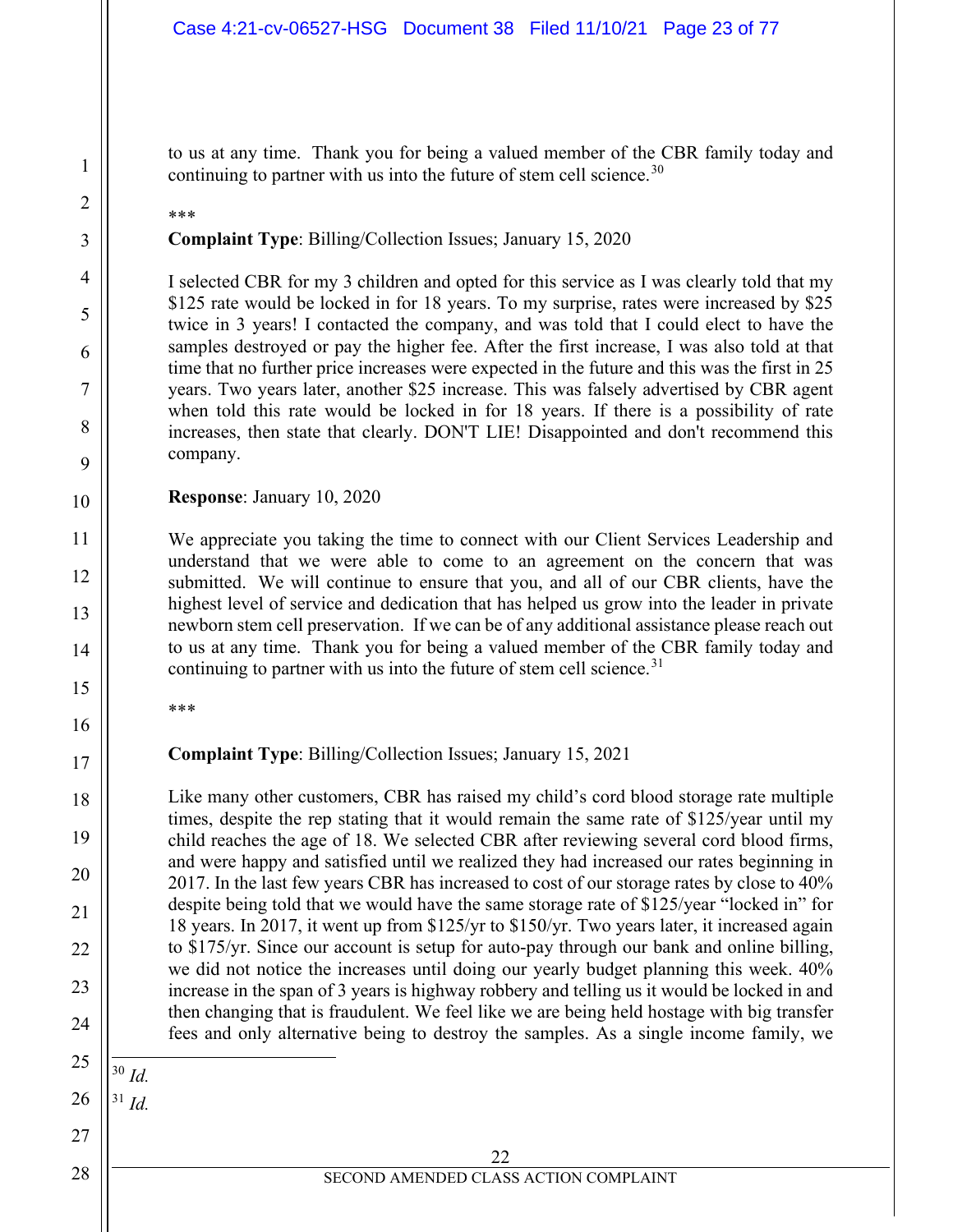don't have extra money for these unexpected and unplanned expenses especially from a business that claimed and advertised locking in my original storage rate until they are 18. I am worried this trend will continue until it reaches the point it forces me to no longer continue and choosing between the health of my children and the ability to live within my means. I am disappointed, and very saddened, to be doing business with a company that does not honor their word treating and is treating their customers like this.

**Response**: January 8, 2020

We appreciate you taking the time to connect with our Client Services Leadership and understand that we were able to come to an agreement on the concern that was submitted. We will continue to ensure that you, and all of our CBR clients, have the highest level of service and dedication that has helped us grow into the leader in private newborn stem cell preservation. If we can be of any additional assistance please reach out to us at any time. Thank you for being a valued member of the CBR family today and continuing to partner with us into the future of stem cell science.<sup>[32](#page-23-0)</sup>

1

2

3

4

5

6

7

8

9

10

11

12

13

14

15

16

17

18

19

20

21

22

23

24

25

27

28

74. In perhaps the most egregious of its responses, and what is a clear admission of

wrongdoing, CBR admits that the added storage fees may not even benefit the Consumers who are paying

such fees:

**Complaint Type**: Billing/Collection Issues; January 17, 2020

I have stored my two children's cord blood with CBR (2008 and 2011). Like many complaints listed here, I recall being told that the storage fee would remain the same for 18 years. Still, the price increased from \$125/year to \$150/year a couple of years ago and initially I didn't even notice it because I had automatic billing. Although I was told (in 2017 and this year) that the price increase was due to expense and need for R&D, the real reason is quite different. CBR was sold to AMAG in 8/2015 for \$700M, and subsequently AMAG increased price (for the first time in a decade) in order to mine more money from this acquisition. In fact, AMAG boasted about CBR "growth" driving by annual storage fees in 2017. In June 2018, CBR was sold again to GI Partners for \$530 million, and GI Partners once again increased the price to \$175/year in 2019! Note that there was NO price increases when CBR's ownership didn't change prior to 2015, because the unit cost of storage should generally decrease when there are more units stored. Units being safely stored is all that I, as a customer, expects of CBR (so we shouldn't shoulder any R&D outside of storage and storage related issues); and CBR had been very profitable all along (\$45M EBITDA on \$126 million revenue in 2014, that's 36% margin, higher than a vast majority of American businesses). So at least CBR should be honest when they increased the price -- "our new owner really wants to harvest more money from our captive customer like you!". Because the way that CBR was increasing price, and because there was almost

<span id="page-23-0"></span>26

<sup>32</sup> *Id.*

23 SECOND AMENDED CLASS ACTION COMPLAINT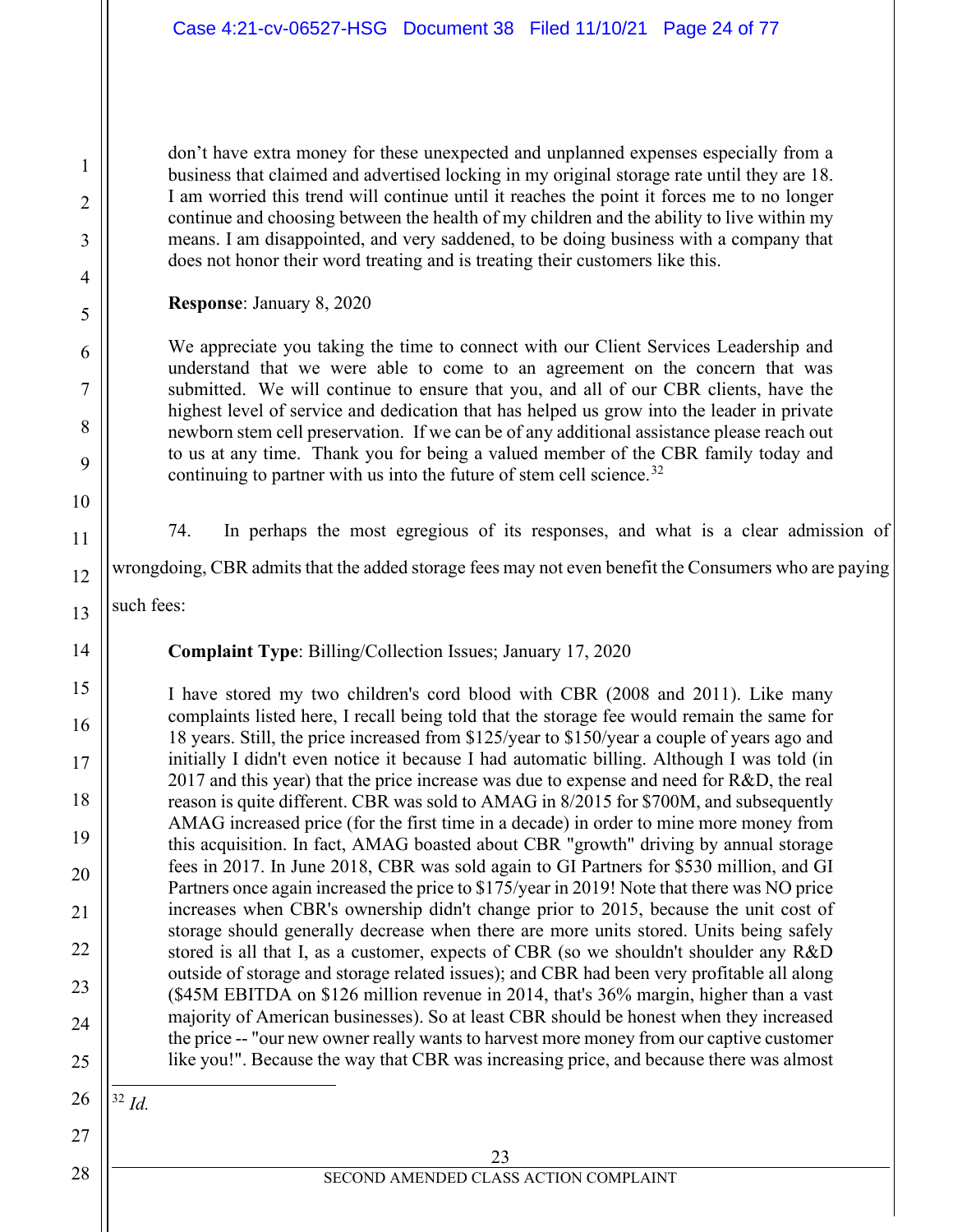no alternative solution (I can't donate my children's cord blood to public banks), I feel that I am a captive hostage rather than a customer. CBR essentially treats people who have trusted it with their children's cord blood as a source to harvest more money. I'm so disappointed in the company and outraged by the corporate greed demonstrated by the two new owners.

#### **Response:** January 27, 2020

Thank you again for trusting CBR with the stem cells of your family. Our goal as a company is to lead the industry in helping discover new, innovative ways cord blood and cord tissue might be used in the future, providing more long-term value to our families. We're investing in best-in-class technologies for storage, infrastructure, support services for clients, and scientific research. While it may not immediately impact your family, these investments could mean a greater likelihood for our client families to have more opportunities to use their stem cells in the future. As you know, CBR is committed to three key areas: quality, affordability, and investing in the research and development of newborn stem cell applications. Balancing these areas can be challenging, but a slight adjustment in annual storage rates will allow us to maintain our high standards of quality while investing more into R&D and expanding the potential value of your family's precious resource(s). We are glad to hear that you have been able to connect with our management team and work on the resolution of your concerns directly. Thank you  $a$ gain. $33$ 

## **B. Injury to the Public-at-Large and Potential for Future Harm**

75. Defendants' wrongful conduct harms the public-at-large.

76. Namely, by raising monthly fees for the storage of cord blood, fewer families are able to afford paying for the continued storage and thus are forced to have it "disposed" of by CBR. In effect, this causes the first- and second-degree relatives of the donor of the cord blood to lose the ability to use that cord blood to potentially save their life in the event of one of the aforementioned medical uses of cord blood. This literally endangers all potential end users of the cord blood and it proliferates harm beyond just the economic harm caused by the increases in price.

77. In addition, because CBR's deceptive advertising is ongoing and directed to the public, the deception poses an ongoing risk to the public.

<span id="page-24-0"></span><sup>33</sup> *Id.* (emphasis added)

#### 24 SECOND AMENDED CLASS ACTION COMPLAINT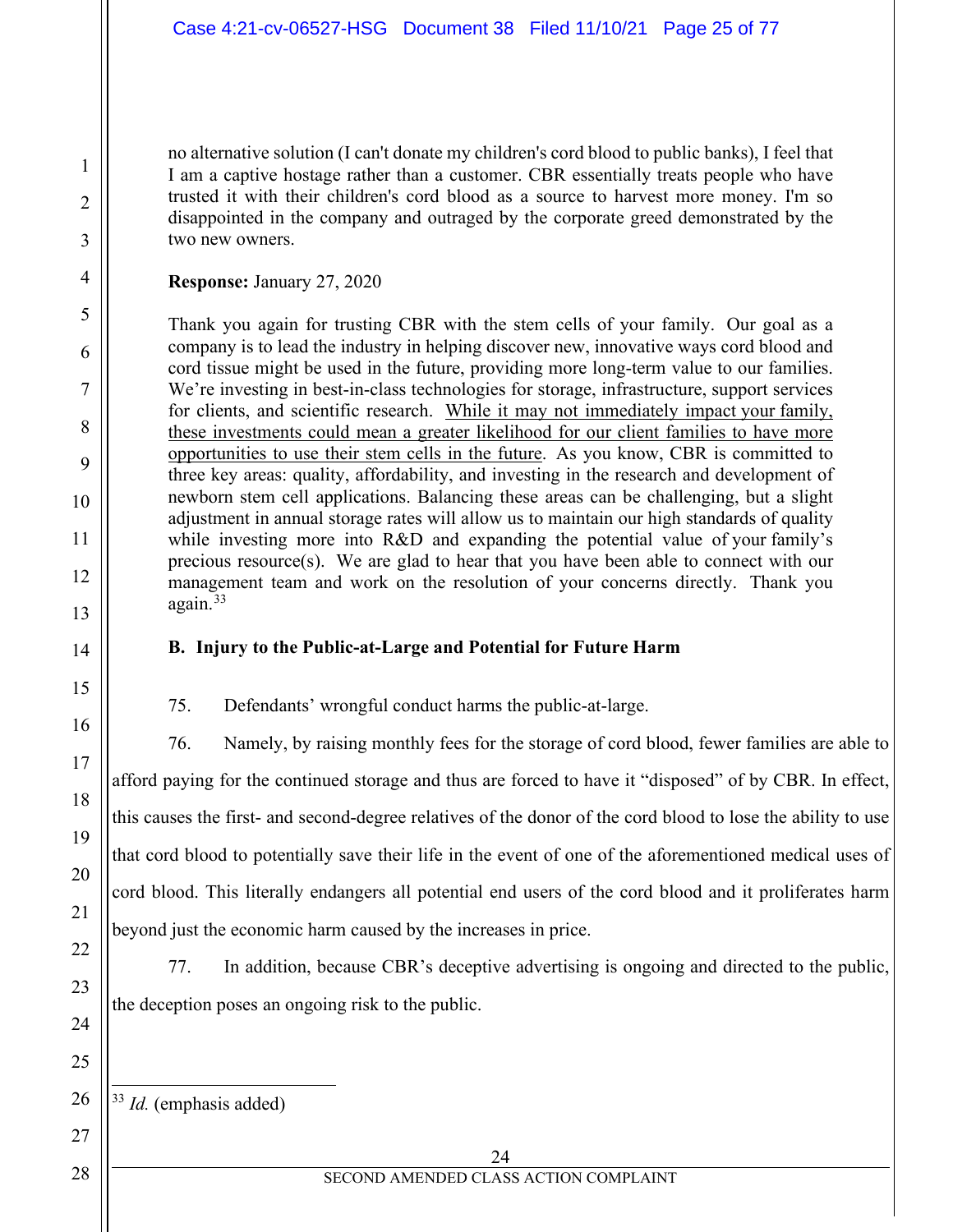78. As such, a public injunction is necessary to enjoin Defendants' continued harm of Consumers and the public-at-large.

79. Similarly, should Defendants not be enjoined from their unlawful and deceptive conduct, Plaintiffs and Class Members face the potential for irreparable future harm, including continued, involuntary increases in storage fees and disposal of "life saving" cord blood.

## **C. Unconscionability of Arbitration Clause**

80. Consumers entered into Contracts with CBR for cord blood services. While CBR and GI Partners have jointly engaged in the deceptive and unlawful conduct of increasing consumers fixed annual storage fees to fund its business ventures, GI Partners is not a party to this Contract, but rather is profiting from the deceptive and unlawful increased annual storage fees.

81. The arbitration clause included in the uniform Contract between consumers and CBR is procedurally and substantially unconscionable due to the harsh, one-sided fee and cost-shifting provision for all arbitration and court costs, the requirement that Plaintiffs and Class Members pay all fees and costs to bring an arbitration, the procedural surprise associated with the vagueness of the arbitration clause, and the unequal bargaining power between the parties.

82. The arbitration clause in the form Contract contains a harsh, one-sided fee and costshifting "loser pays" provision, indicating that, "[i]n the event of arbitration, or any court proceedings, the court or arbitrator may awarded reasonable attorneys' fees and costs to the prevailing party in addition to any other relief to which the party is entitled." This creates a greater risk in arbitrating claims than Plaintiffs and Class Members would face if they were to litigate the same claims in federal court. This provision also only benefits CBR, which is backed by billions of dollars in private investments and is in a substantially stronger bargain position due to having greater resources than Plaintiffs and Class Members.

83. The harsh, one-sided fee and cost-shifting "loser pays" provision is also unconscionably broad, as it requires the losing party to pay both fees *and* costs in the event of arbitration *and any* court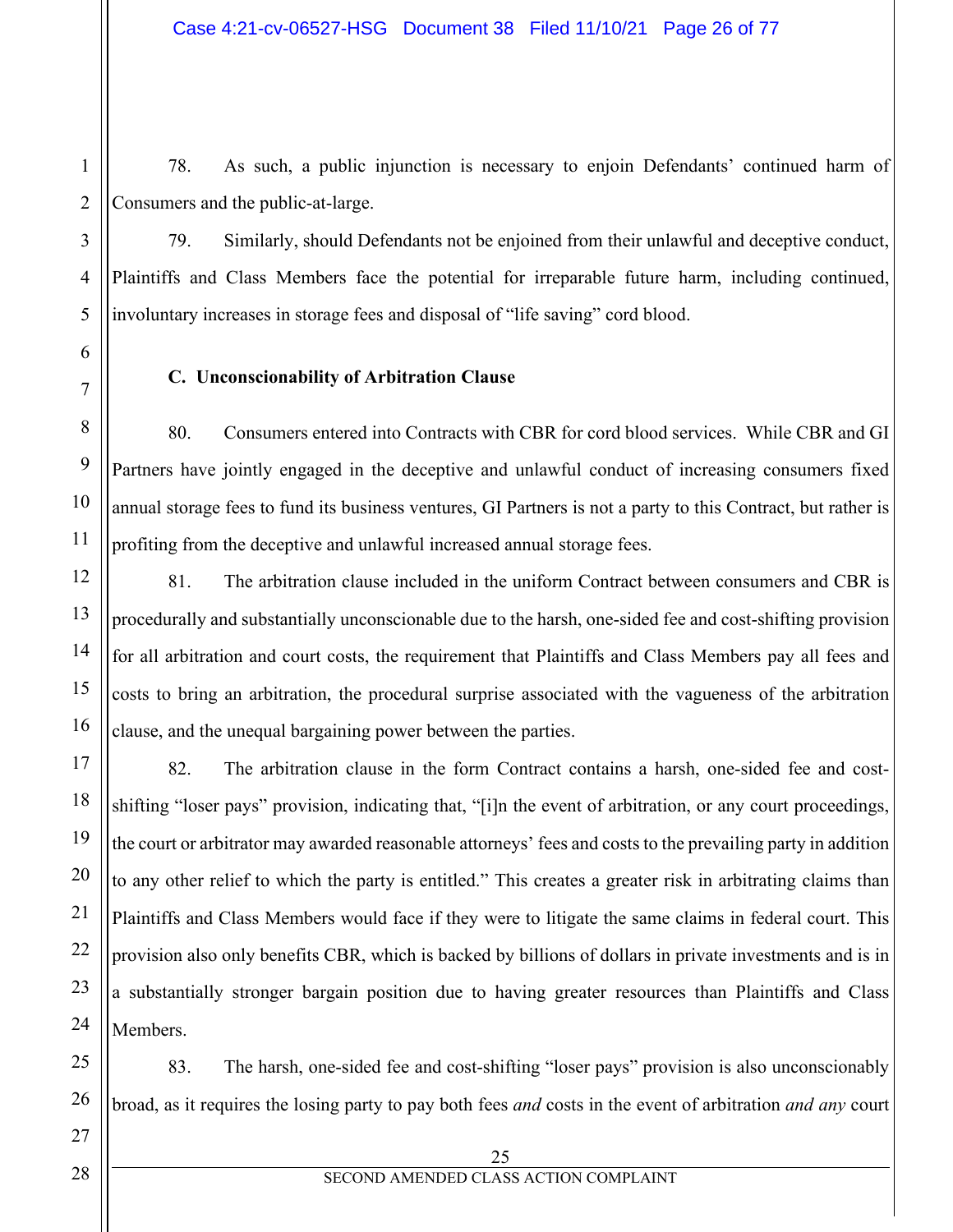1 proceedings, which could include any initial decision of arbitrability, any costs associated with the arbitration, or any merits determinations in court or arbitration. The intended and actual result of this provision is the creation of a chilling effect on Plaintiffs and Class Members' rights because it exposes them to the possibility of paying attorneys' fees and costs associated with any and all litigation and arbitration issues.

84. Further, the "loser pays" provision violates Title 9 of the California Code of Civil Procedure, which is referenced in the Contract, and states that such clauses are unlawful. Specifically, California Code of Civil Procedure §1284.3 states that "(a) No neutral arbitrator or private arbitration company shall administer a consumer arbitration under any agreement or rule requiring that a consumer who is a party to the arbitration pay the fees and costs incurred by an opposing party if the consumer does not prevail in the arbitration, including, but not limited to, the fees and costs of the arbitrator, provider organization, attorney, or witnesses."

85. Moreover, the vague language of the arbitration provision does not give Plaintiffs or Class Members an opportunity to fully understand the terms or nature of the agreement, including where to file, how to file, or the costs associated with filing, making the entire arbitration provision a procedural surprise. Further, the arbitration provision is vague as to where any arbitration would be filed, or any other circumstances regarding filing, and consequently requires Plaintiffs and Class Members to pay all arbitration fees and costs. Thus, the arbitration provision is too vague to be enforceable.

86. Further, had Plaintiffs or Class Members known that, contrary to CBR's marketing and advertising representations and the form Contract, the annual cord blood fee was not fixed and that the cost of the increased fees would likely be less than the costs of having to arbitrate their claims to seek redress for CBR's misconduct, they would not have signed the Contract with CBR on the same terms.

87. In addition, the standard CBR service Contract is a contract of adhesion, imposed upon Plaintiffs and Class Members without an opportunity to negotiate the terms. Plaintiffs and Class Members are in a substantially weaker bargaining position than CBR, which is owned and managed by a multibillion-dollar private investment firm. The arbitration provision is presented to consumers on a take-it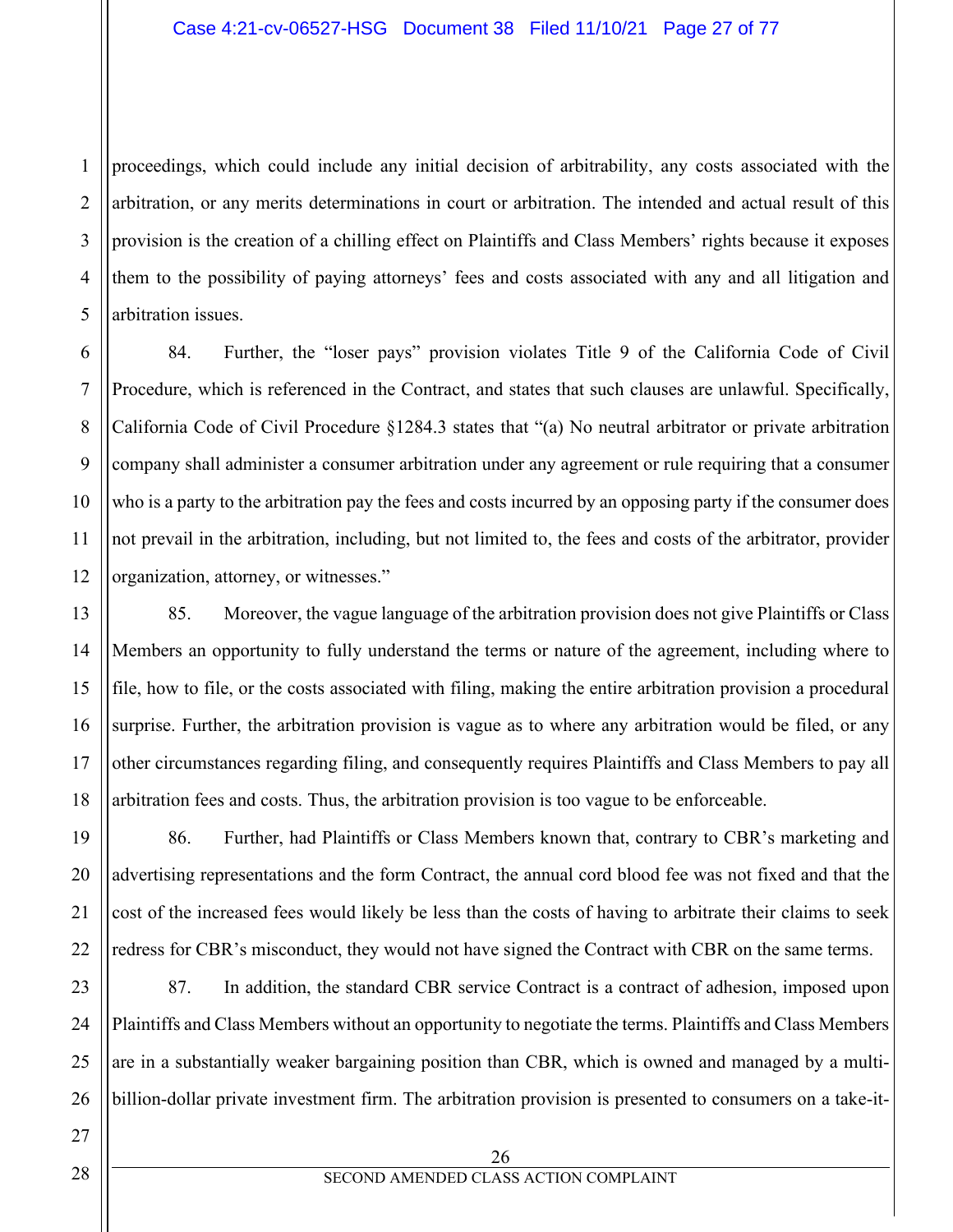or-leave-it basis due to the inequality of bargaining power that resulted in no real negotiation and an absence of meaningful choice. This is especially true here, where Consumers are often parents or caregivers who are presented with the Contract while facing parenthood for the first time, or adding to their growing family, and are told that they must sign the Contract in order to take advantage of the "oncein-a-lifetime opportunity" of cord blood banking.

88. Further, the arbitration provision is not clear or conspicuous, as it is buried within 11 pages of "Family Banking Enrollment Forms," which have multiple sections, including the client service agreement, medical and health history profile, and payment information.

89. Plaintiffs request that this Court decide that the arbitration provision is unlawful, unfair, deceptive, and unenforceable.

## **PLAINTIFFS' ALLEGATIONS**

## *Katherine Vaccarella*

90. Plaintiff Katherine Vaccarella signed a Contract with CBR on January 23, 2015, for the collection and storage of her child's cord blood. Plaintiff Vaccarella's Contract with CBR is appended to this Class Action Complaint as Exhibit A.

91. Prior to entering into the Contract with CBR for cord blood storage, Plaintiff Vaccarella performed research on cord blood banking, including on CBR's website. Plaintiff Vaccarella also spoke with a service representative of CBR. Through CBR's website representations and the promises from CBR's service representative, Plaintiff Vaccarella reasonably believed that the cord blood banking included a large up-front cost, and fixed annual storage fees. The fixed nature of the annual storage fees was important to Plaintiff Vaccarella because of the significant expenses associated with cord blood banking, and for her future family planning.

92. In that Contract, Plaintiff Vaccarella agreed to the following: a hefty upfront initial cost of \$1,595.00, including shipping of \$170.00, and a fixed annual storage fee of \$130.00.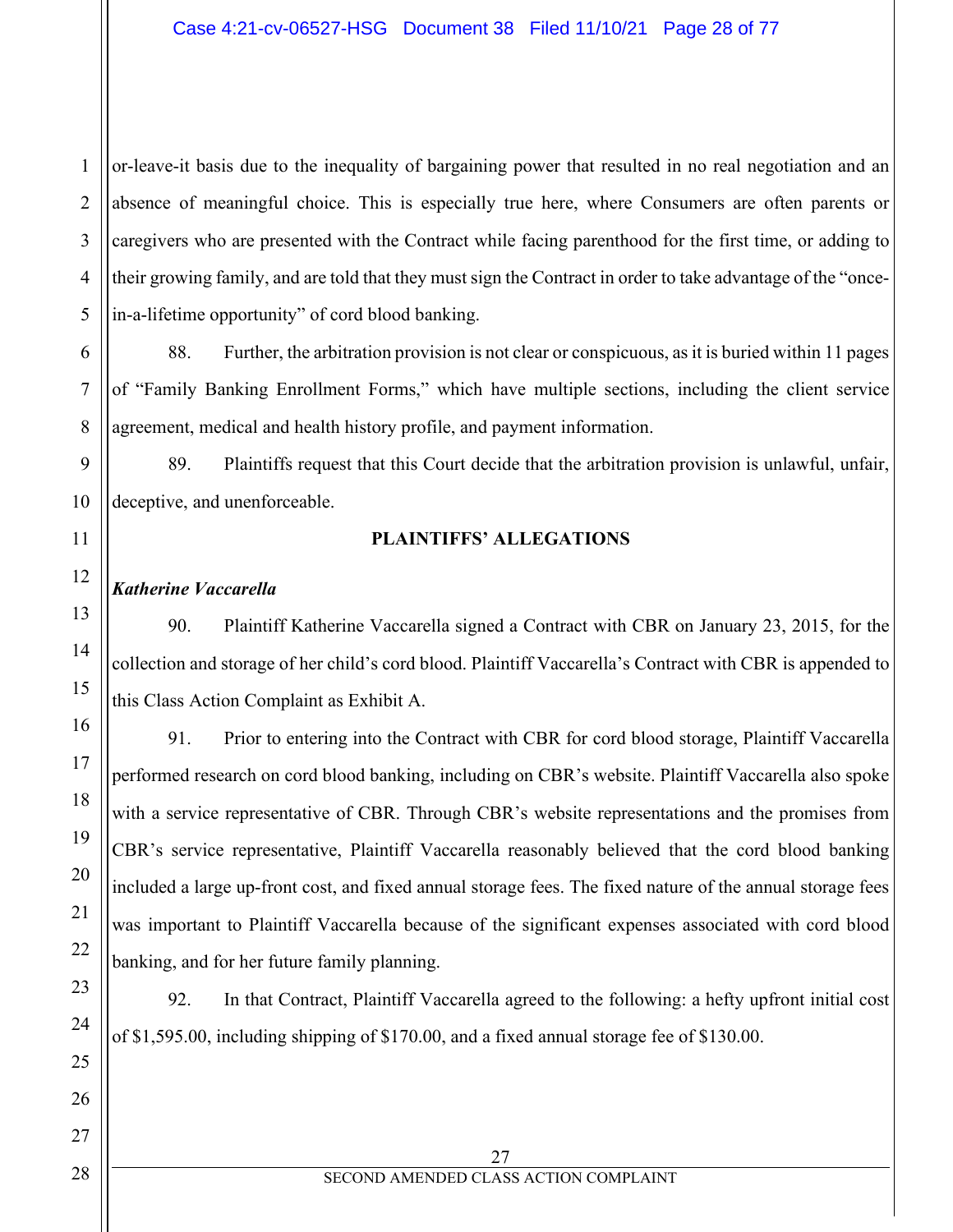93. Pursuant to that Contract, under the "Annual Storage Fee" provision, it states in bold font: "**Annual Storage Fee Per Year (Years 2-18)** \$130.00." *See* Exhibit A. This confirms that the annual storage fee is fixed pursuant to the Contract during the entirety of the cord blood storage for years 2-18.

94. Contrary to CBR's website representation and the promises of the CBR service representative, as well as the explicit promise in the service Contract, CBR unilaterally increased Plaintiff Vaccarella' s annual storage fee to \$160.00.

95. CBR chose not to abide by its representations and promises on its website, and made through its service representatives, as well as the Contract terms that it unilaterally drafted and to which it is a party. In so doing, CBR chose to charge Plaintiff Vaccarella storage fees which were not consistent with the "Annual Storage Fee" provision of the Contract. Indeed, the annual storage fees that Plaintiff Vaccarella was charged are significantly higher than what the Contract guaranteed.

96. Plaintiff Vaccarella relied on the aforementioned representations made by CBR both in the Contract and in advertising, including representations on the CBR website and from its service representative, regarding the fixed nature of the annual storage fees.

97. Plaintiff Vaccarella would not have signed the Contract with CBR on the same terms if CBR had disclosed the fact that the annual storage fee was not actually fixed and that CBR intended to charge her incrementally increased annual storage fees.

98. As such, CBR breached its express warranties with Plaintiff Vaccarella, and the Contract with Plaintiff Vaccarella, and restitution and damages are required in order to make Plaintiff Vaccarella whole due to the breach. In addition, CBR's conduct is fraudulent, deceptive, unlawful, and misleading in violation of relevant consumer protection laws.

99. Plaintiff Vaccarella does not recall reading, viewing, or agreeing to any arbitration terms or agreement on the CBR website.

100. The standard CBR service Contract is a contract of adhesion imposed upon Plaintiff Vaccarella, and Plaintiff Vaccarella did not have an opportunity to negotiate the terms.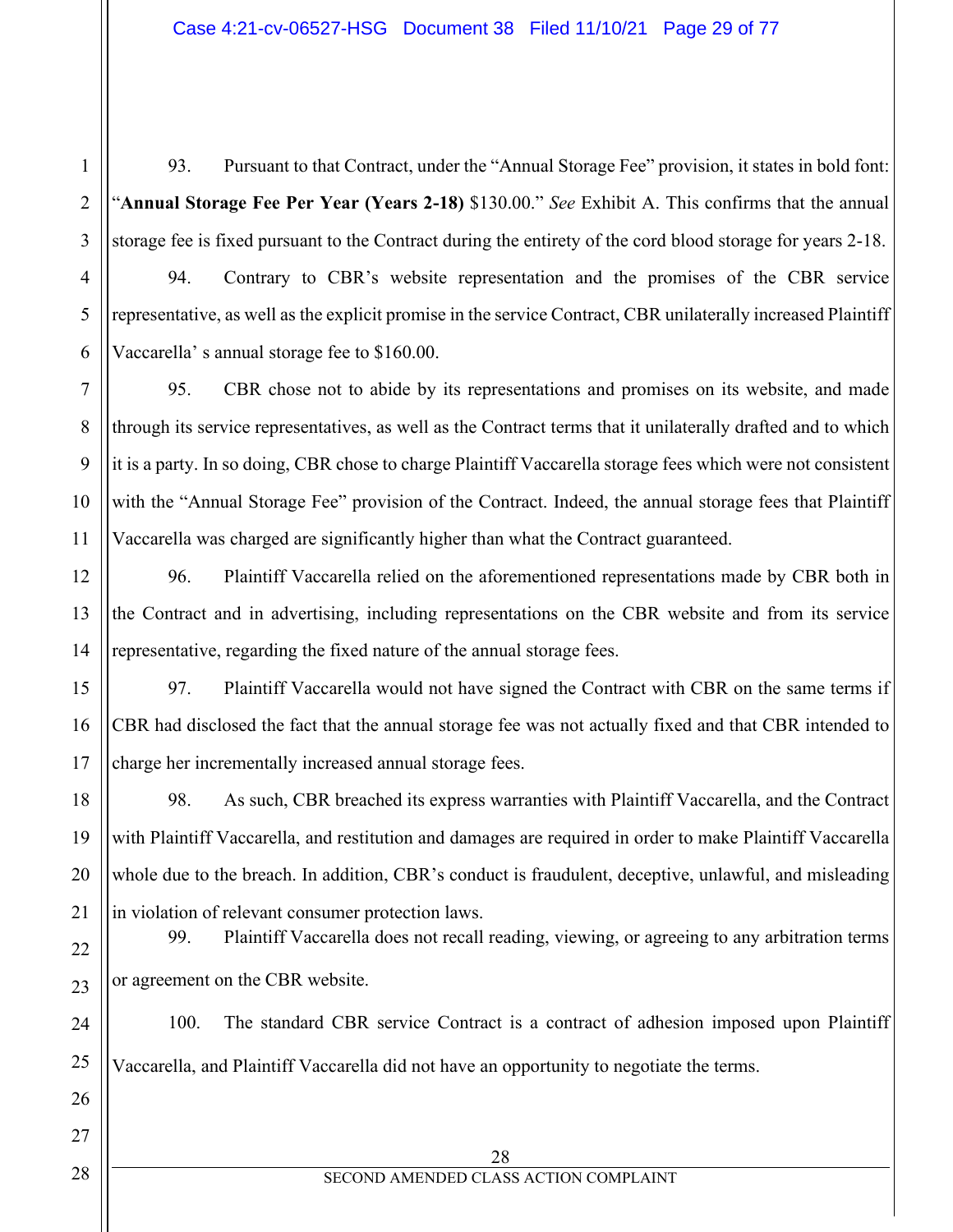101. Plaintiff Vaccarella has not entered into a contractual agreement with GI Partners and has not had or received any communications from GI Partners.

102. Plaintiff Vaccarella was never notified in writing or verbally that, by banking cord blood with CBR, she would be agreeing to have any or all causes of action in a lawsuit against GI Partners subject to arbitration.

## *Plaintiff Amy Cohen*

103. Plaintiff Amy Cohen signed a Contract with CBR on October 25, 2012, and another Contract on November 7, 2013, for the collection and storage of her two grandchildren's cord blood. Plaintiff Cohen's Contracts with CBR are appended to this Class Action Complaint as Exhibit B.

104. Plaintiff Cohen was persuaded to sign the Contracts with CBR because of its marketing representations that the cord blood is stored in Arizona, which CBR represents as having historically fewer natural disasters than competitor cord blood banking companies. This was material to Plaintiff Cohen and her daughter because they live in Florida, where hurricanes regularly impact the State.

105. Prior to signing both Contracts, Plaintiff Cohen also spoke with service representatives of CBR who confirmed that the annual cord blood storage fee would be fixed and charged annually on her grandchildren's birthdays. The fixed nature of the annual storage fees was important to Plaintiff Cohen because of the significant expenses associated with cord blood banking.

106. In the October 25, 2012, Contract, Plaintiff Cohen agreed to the following: a hefty upfront initial cost of as \$1,945.00, including shipping of \$150.00, and a fixed annual storage fee of \$125.

107. Pursuant to the October 25, 2012, Contract, under the "Annual Storage Fee" provision, it states in bold font: "**Annual Storage Fee Per Year (Years 2-18)** \$125.00." *See* Exhibit B. This confirms that the annual storage fee is fixed pursuant to the Contract during the entirety of the cord blood storage for years 2-18.

108. In the November 7, 2013, Contract, Plaintiff Cohen agreed to the following: a hefty upfront initial cost of \$1,595.00, including shipping of \$170.00, and a fixed annual storage fee of \$130.00.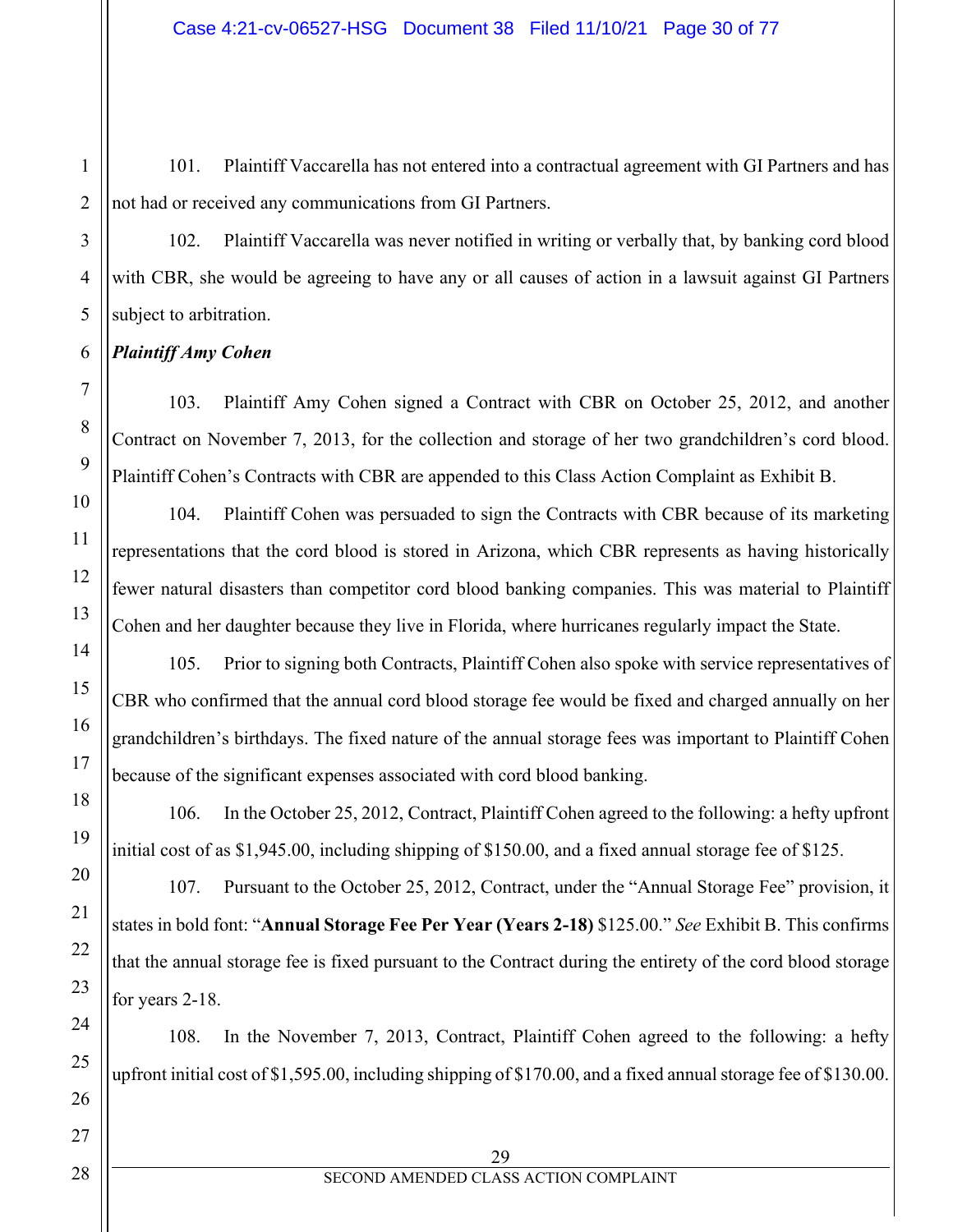109. Pursuant to the November 7, 2013, Contract, under the "Annual Storage Fee" provision, it states in bold font: "**Annual Storage Fee Per Year (Years 2-18)** \$130.00." *See* Exhibit B. This confirms that the annual storage fee is fixed pursuant to the Contract during the entirety of the cord blood storage for years 2-18.

110. Contrary to CBR's representations and the promises of the CBR service representative, as well as the promise in the service Contract, CBR unilaterally increased Plaintiff Cohen's annual storage fees of \$125.00 subject to the October 25, 2012, contract to \$150.00 in 2017 and 2018, \$175.00 in 2019 and \$180.00 in 2020, rather than the \$125.00 fixed annual storage fee she agreed to.

9 10 11 12 111. Contrary to CBR's representations and the promises of the CBR service representative, as well as the promise in the service Contract, CBR unilaterally increased Plaintiff Cohen's annual storage fee subject to the November 7, 2013, Contract so that she is now paying \$175.00, rather than the \$130.00 fixed annual storage fee to which she agreed.

112. CBR chose not to abide its representations and promises and made through its service representatives, as well as the Contract terms that it unilaterally drafted and to which it is a party. In so doing, CBR chose to charge Plaintiff Cohen storage fees which were not consistent with the "Annual Storage Fee" provision of the Contracts. Indeed, the annual storage fees that Plaintiff Cohen was charged are significantly higher than what the Contracts guaranteed.

113. Plaintiff Cohen relied on the aforementioned representations made by CBR both in the Contracts and marketing, including representations from CBR's service representative, regarding the fixed nature of the annual storage fees.

114. Plaintiff Cohen would not have signed the Contracts with CBR on the same terms if CBR had disclosed the fact that the annual storage fee was not actually fixed and that CBR intended to charge her incrementally increased annual storage fees.

115. As such, CBR breached its express warranties with Plaintiff Cohen, and the Contracts with Plaintiff Cohen, and restitution and damages are required in order to make Plaintiff Cohen whole

1

2

3

4

5

6

7

8

13

14

15

16

17

18

19

20

21

22

23

24

25

26

30 SECOND AMENDED CLASS ACTION COMPLAINT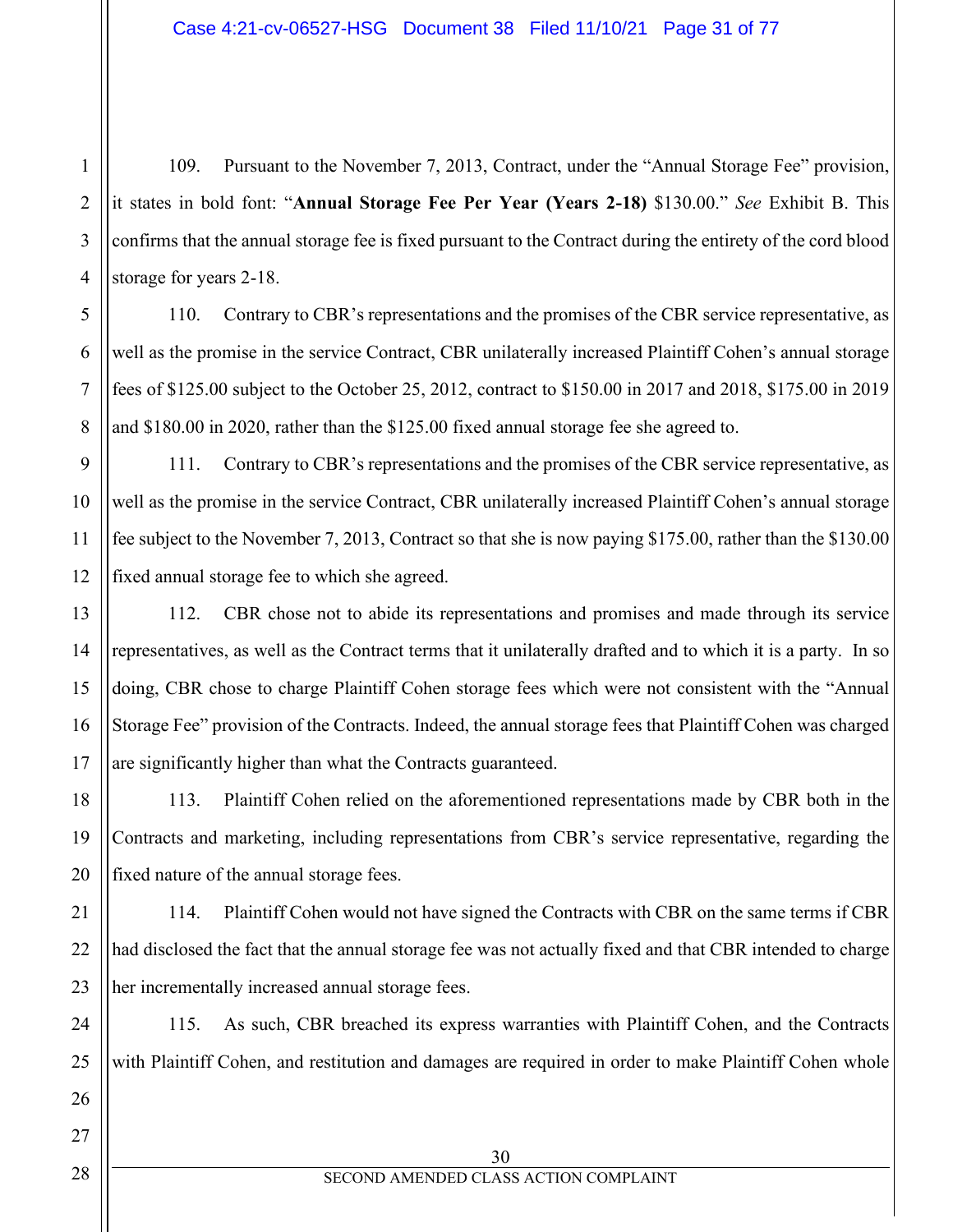1 2 due to the breaches. In addition, CBR's conduct is fraudulent, deceptive, unlawful, and misleading in violation of relevant consumer protection laws.

3 116. Plaintiff Cohen did not read, view or agree to any arbitration terms or agreement on the CBR website.

117. The standard CBR service Contract is a contract of adhesion imposed upon Plaintiff Cohen, and Plaintiff Cohen did not have an opportunity to negotiate the terms.

118. Plaintiff Cohen has not entered into a contractual agreement with GI Partners and has not had or received any communications from GI Partners.

119. Plaintiff Cohen was never notified in writing or verbally that, by banking cord blood with CBR, she would be agreeing to have any or all causes of action in a lawsuit against GI Partners subject to arbitration.

*Sirisha Koneru*

120. Plaintiff Sirisha Koneru signed a Contract with CBR on April 6, 2011, for the collection and storage of her child's cord blood. Plaintiff Koneru's Contract with CBR is appended to this Class Action Complaint as Exhibit C.

121. Prior to entering into the Contract with CBR for cord blood storage, Plaintiff Koneru performed research on cord blood banking, including on CBR's website. Plaintiff Koneru also spoke with a service representative of CBR. Through CBR's website representations and the promises from CBR's service representative, Plaintiff Koneru reasonably believed that the cord blood banking included a large up-front cost, and fixed annual storage fees. The fixed nature of the annual storage fees was important to Plaintiff Koneru because of the significant expenses associated with cord blood banking, and for her future family planning.

122. In that Contract, Plaintiff Koneru agreed to the following: a hefty upfront initial cost of as \$1,445.00, including shipping of \$150.00, and a fixed annual storage fee of \$125.00.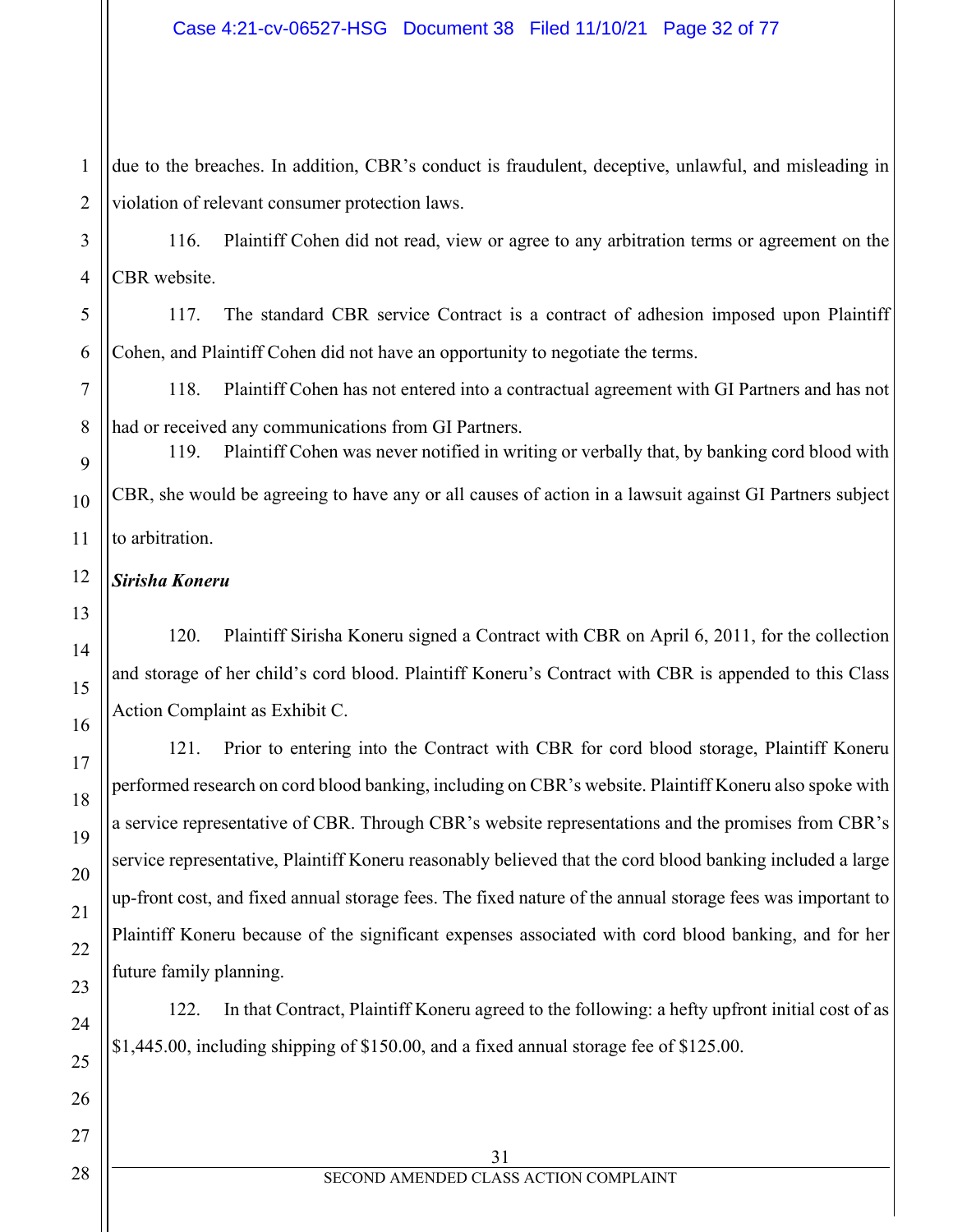123. Pursuant to that Contract, under the "Annual Storage Fee" provision, it states in bold font: "**Annual Storage Fee Per Year (Years 2-18)** \$125.00" *See* Exhibit C. This confirms that the annual storage fee is fixed pursuant to the Contract during the entirety of the cord blood storage for years 2-18.

124. Contrary to CBR's website representation and the promises of the CBR service representative, as well as the promise in the service Contract, CBR unilaterally increased Plaintiff Koneru's fixed annual storage fee of \$125.00 to \$150.00 in 2017 and 2018, \$175.00 in 2019<sup>34</sup>, \$180.00 in 2020, and \$185.00 in 2021.

125. CBR chose not to abide by its representations and promises on its website, and made through its service representatives, as well as the Contract terms that it unilaterally drafted and to which it is a party. In so doing, CBR chose to charge Plaintiff Koneru storage fees which were not consistent with the "Annual Storage Fee" provision of the Contract. Indeed, the annual storage fees that Plaintiff Koneru was charged are significantly higher than what the Contract guaranteed.

126. Plaintiff Koneru relied on the aforementioned representations made by CBR both in the Contract and in advertising, including representations on the CBR website and from its service representative, regarding the fixed nature of the annual storage fees.

127. Plaintiff Koneru would not have signed the Contract with CBR on the same terms if CBR had disclosed the fact that the annual storage fee was not actually fixed and that CBR intended to charge her incrementally increased annual storage fees.

128. As such, CBR breached its express warranties with Plaintiff Koneru, and the Contract with Plaintiff Koneru, and restitution and damages are required in order to make Plaintiff Koneru whole due to the breach. In addition, CBR's conduct is fraudulent, deceptive, unlawful, and misleading in violation of relevant consumer protection laws.

129. Plaintiff Koneru did not read, view or agree to any arbitration terms or agreement on the CBR website.

<span id="page-32-0"></span><sup>34</sup> Plaintiff Koneru received referral credits in 2019 and 2020 and thus did not pay those increased annual fees, but did not receive a credit in any other years, and thus her current annual storage fee is \$185.00.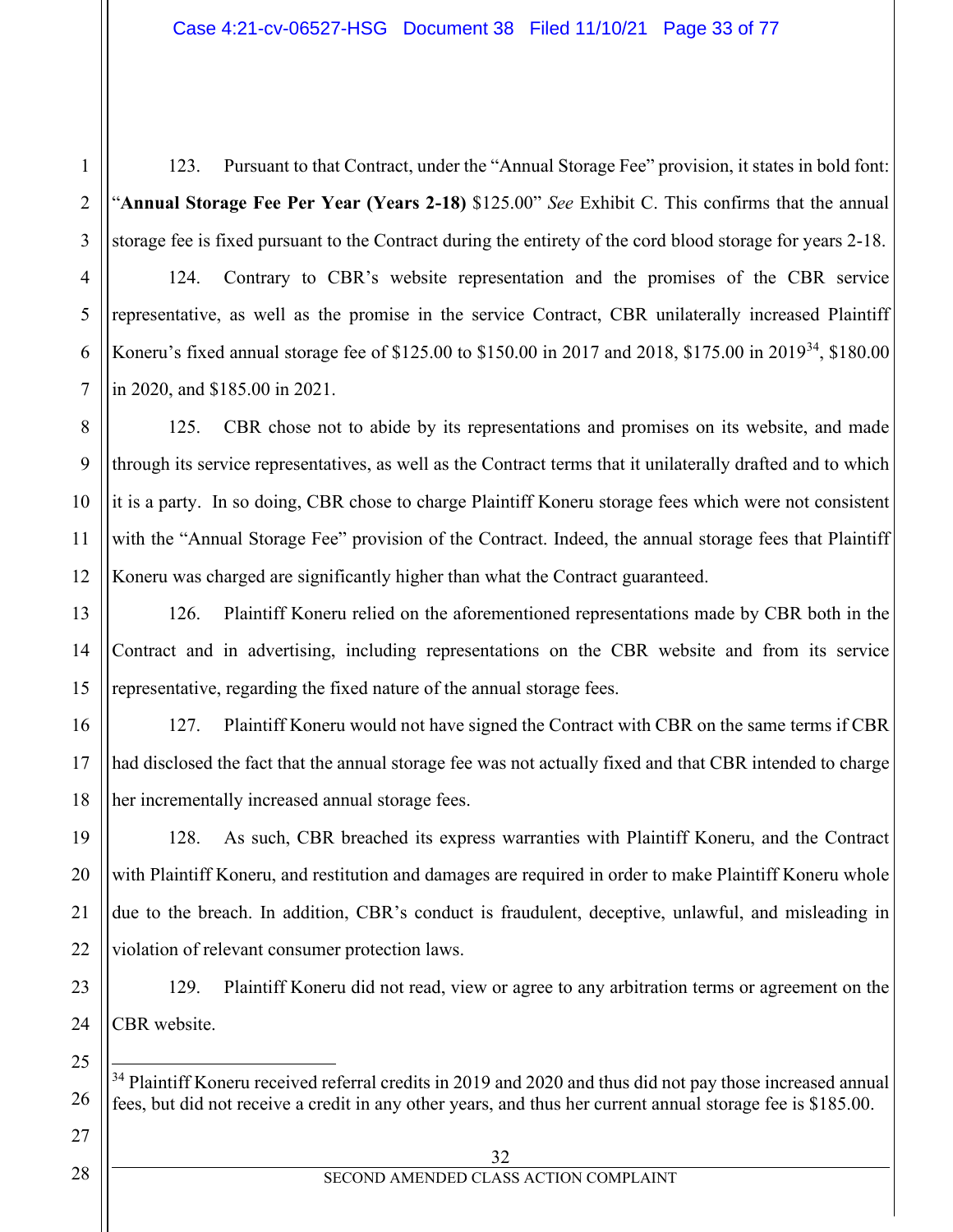130. The standard CBR service Contract is a contract of adhesion imposed upon Plaintiff Koneru, and Plaintiff Koneru did not have an opportunity to negotiate the terms.

131. Plaintiff Koneru has not entered into a contractual agreement with GI Partners and has not had or received any communications from GI Partners.

132. Plaintiff Koneru was never notified in writing or verbally that, by banking cord blood with CBR, she would be agreeing to have any or all causes of action in a lawsuit against GI Partners subject to arbitration.

## **DISCOVERY RULE, TOLLING, AND FRAUDULENT CONCEALMENT**

133. The applicable limitations period in this Action has been tolled because Defendants concealed their misconduct such that Plaintiffs and Class Members could not discover the misconduct through the exercise of reasonable diligence. Through the time period relevant to this Action, Defendants concealed from and failed to disclose to Plaintiffs and Class Members that they intended to deceive consumers who purchased cord blood banking services from CBR, and to impose additional fees upon Plaintiffs and Class Members for cord blood storage.

134. Plaintiffs and Class Members did not discover – and could not have discovered through the exercise of reasonable diligence – that Defendants intended to profit from charging and collecting more money for annual cord blood storage fees than represented to Plaintiffs and Class Members. Prior to Defendants' imposition of increased annual cord blood storage fees, in contravention of Plaintiffs and Class Members' reasonable expectations, the plain terms of the Contract, and the plain representations in CBR's marketing and advertising, Plaintiffs and Class Members reasonably trusted CBR's representations that the annual storage fees were fixed. Further, Plaintiffs and Class Members were unaware of GI Partners' deceptive and unlawful conduct in the collection of the excessive annual storage fees.

135. Moreover, CBR's conduct is a continuing breach and, thus, the statute of limitations is tolled during the pendency of the breach.

1

2

3

4

5

6

7

8

9

10

11

12

13

14

15

16

17

18

19

20

21

22

23

24

25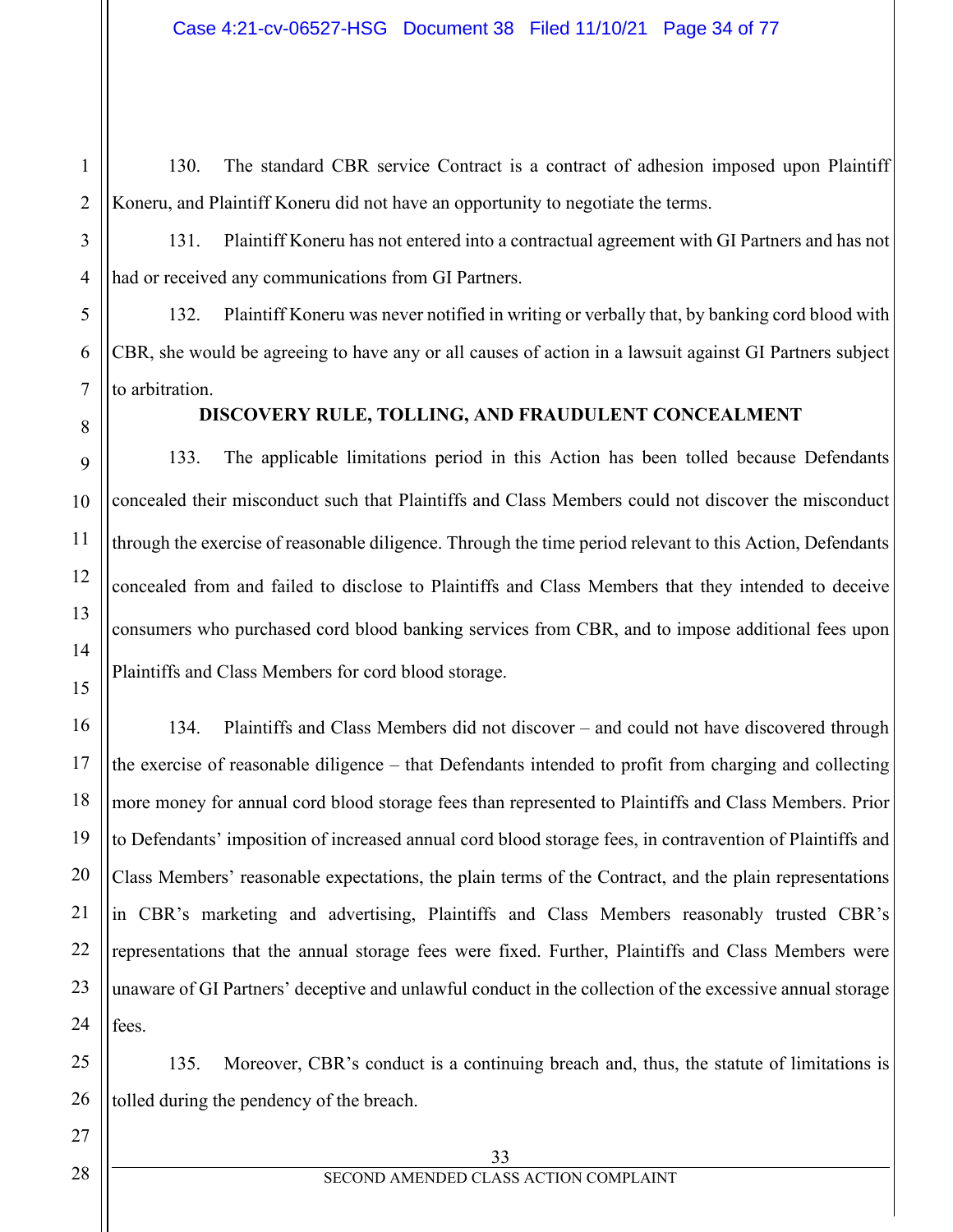**FED. R. CIV. P. 9(b) ALLEGATIONS (Affirmative and By Omission)**

136. Rule 9(b) of the Federal Rules of Civil Procedure provides that, "[i]n alleging fraud or mistake, a party must state with particularity the circumstances constituting fraud or mistake." Although, Defendants are in the best position to know what content they placed on their website and in marketing materials during the relevant timeframe, to the extent necessary, as detailed in the paragraphs above and below, Plaintiffs have satisfied the requirements of Rule 9(b) by establishing the following elements with sufficient particularity:

137. **WHO:** CBR made material misrepresentations and/or omissions of fact in uniform website representations, marketing, through its customer service representatives, and the service Contract, that the annual cord blood storage fee would be fixed, when in reality, CBR and GI Partners intended to, and did, systemically increase the annual cord blood storage fees.

138. **WHAT:** CBR's conduct here was, and continues to be, fraudulent because it omitted and concealed the fact that the annual cord blood storage fee was not fixed, and led reasonable Consumers to believe that the fee was fixed, when it was not. If and when Consumers learn of the unlawful increase in the annual storage fee, they are left with no choice but to pay the fee or lose their cord blood. Thus, CBR is able to breach the Contract with Consumers, and the express warranties and representations made to consumers, because it essentially holds Consumers' cord blood hostage in exchange for the extraction of the unfair and increased pricing imposed on Consumers. Defendant GI Partners, the Lead Investor in CBR whose "approach has remained consistently focused on identifying investments that optimize the balance between risk and return,"<sup>[35](#page-34-0)</sup> is able to optimize its return on its investment in CBR by charging CBR's Consumers for its business costs, rather than bearing the financial burden of its own business operations.

<sup>35</sup> www.gipartners.com/about/investment-strategy (last accessed August 13, 2021).

1

2

3

4

5

6

7

8

9

10

11

12

13

14

15

16

17

18

19

20

21

22

23

24

25

<span id="page-34-0"></span>26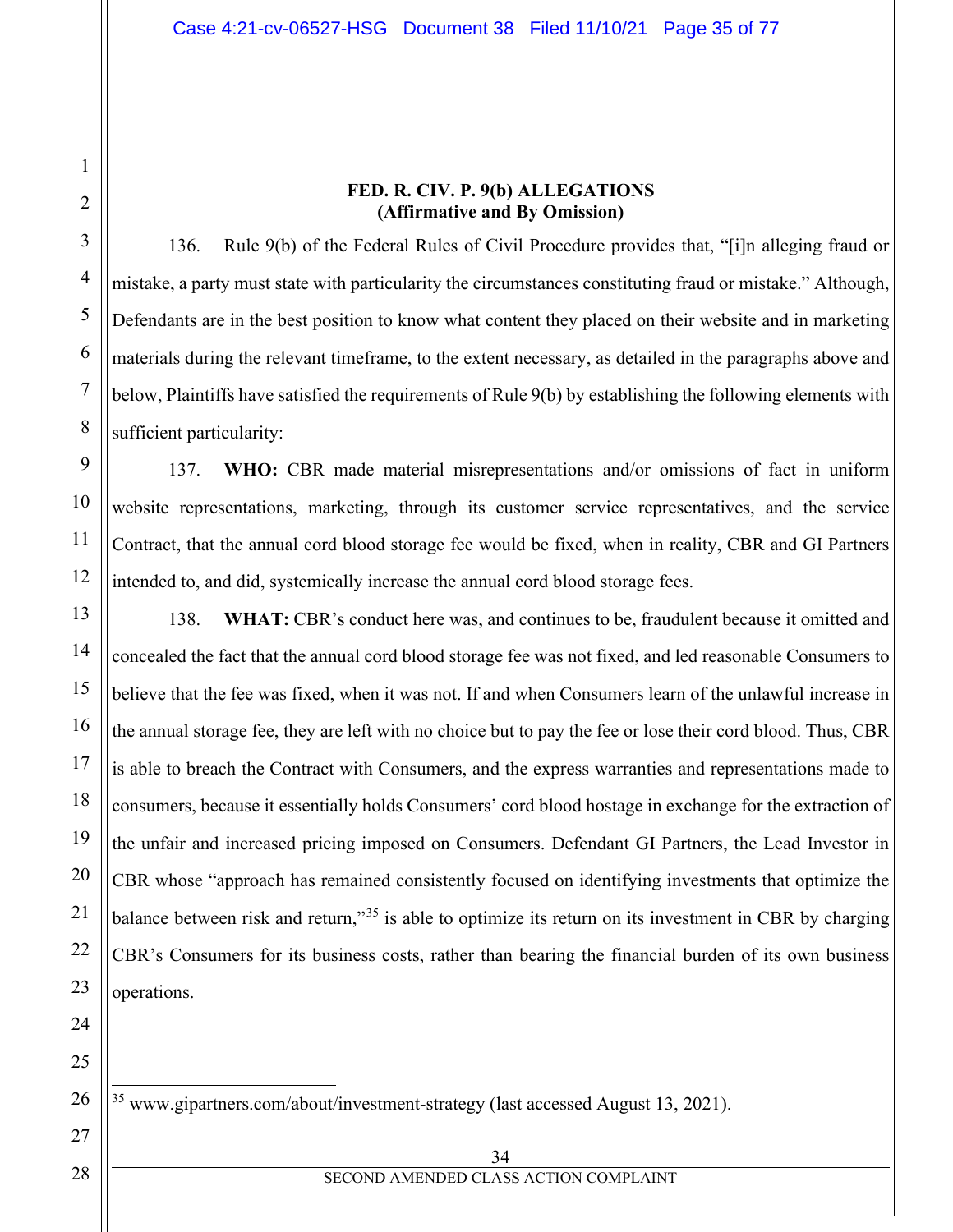139. **WHEN:** CBR made the material misrepresentations and omissions detailed herein at the time Plaintiffs and Class Members performed research on cord blood banking to gather information that would aid them in determining whether to bank their cord blood and, if so, whether to bank the cord blood with CBR or one of its competitors, prior to and at the time Consumers entered into the service Contracts for cord blood banking, and continuously through the applicable class period. Once GI Partners acquired CBR in 2018, it asserted some control over CBR's operations and/or knew of and participated in the scheme to deceptively and unlawfully increase Consumers' fixed annual storage fees in order to pay for its unrelated business expenses. Since at least its acquisition of CBR in August 2018, Defendant GI Partners, the Lead Investor in CBR whose "approach has remained consistently focused on identifying investments that optimize the balance between risk and return,"[36](#page-35-0) is able to optimize its return on its investment in CBR by charging CBR's Consumers for its business costs, rather than bearing the financial burden of its own business operations.

14 19 20 140. **WHERE:** CBR's material misrepresentations and omissions were made on its website, through its marketing materials, its customer service representatives, and in the service Contract, prior to and at the time Consumers entered into the service Contracts for cord blood banking. Once GI Partners acquired CBR in 2018, it asserted some control over CBR's operations and/or knew of and participated in the scheme to deceptively and unlawfully increase of consumers fixed annual storage fees in order to pay for its unrelated business expenses. Since at least its acquisition of CBR in August 2018, Defendant GI Partners, the Lead Investor in CBR whose "approach has remained consistently focused on identifying investments that optimize the balance between risk and return," $37$  is able to optimize its return on its investment in CBR by charging CBR's Consumers for its business costs, rather than bearing the financial burden of its own business operations.

23 24

<span id="page-35-0"></span>25

<span id="page-35-1"></span>26

21

22

1

2

3

4

5

6

7

8

9

10

11

12

13

15

16

17

18

141. **HOW:** CBR made material misrepresentations and omissions on its website, through its marketing materials, its customer service representatives, and in the service Contract, that the annual

<sup>36</sup> www.gipartners.com/about/investment-strategy (last accessed August 13, 2021).

 $37$  www.gipartners.com/about/investment-strategy (last accessed August 13, 2021).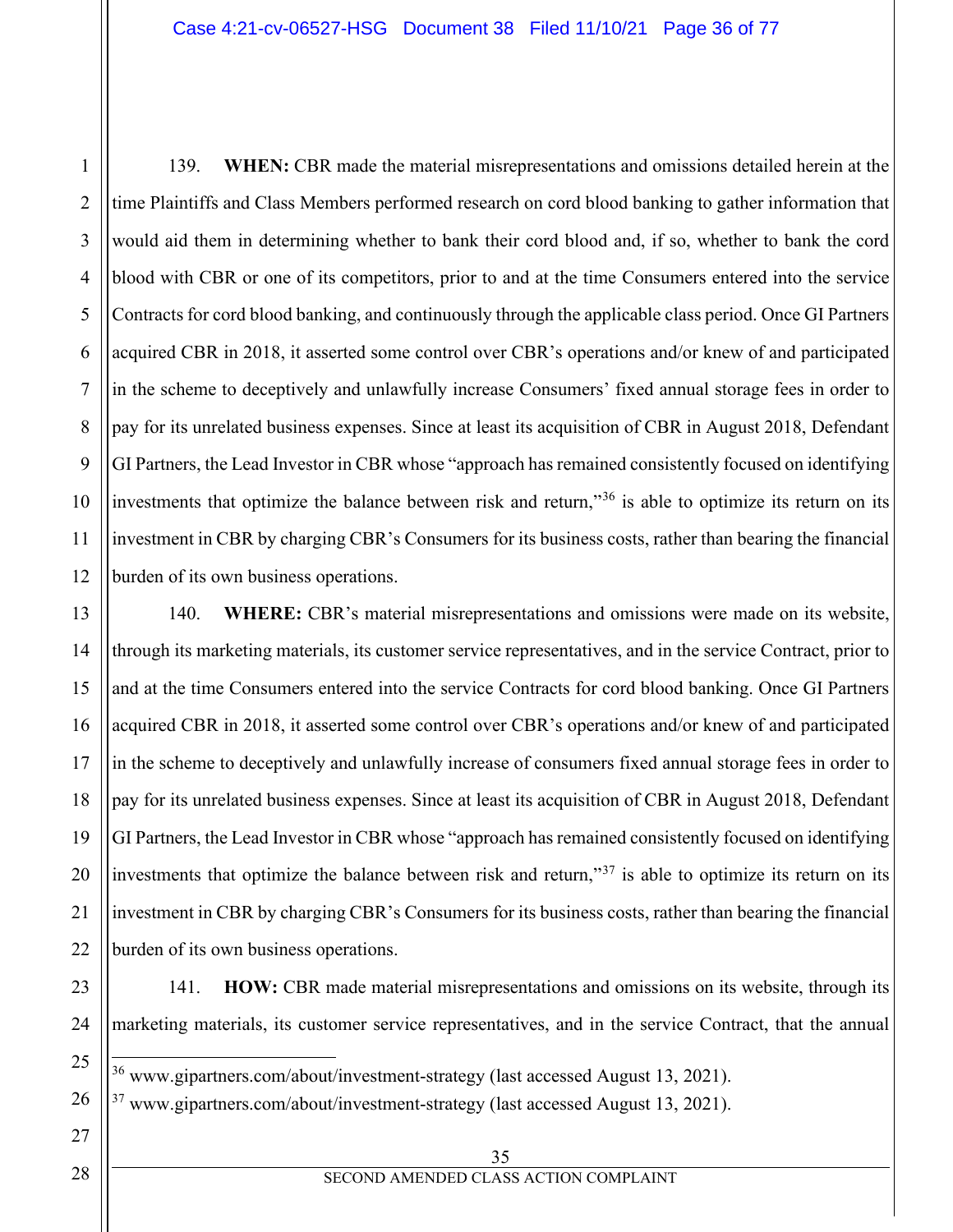1 2 3 4 5 6 7 8 storage fees were fixed when they were not. Once GI Partners acquired CBR in 2018, it asserted some control over CBR's operations and/or knew of and participated in the scheme to deceptively and unlawfully increase Consumers 'fixed annual storage fees in order to pay for its unrelated business expenses. Since at least its acquisition of CBR in August 2018, Defendant GI Partners, the Lead Investor in CBR whose "approach has remained consistently focused on identifying investments that optimize the balance between risk and return,"<sup>[38](#page-36-0)</sup> is able to optimize its return on its investment in CBR by charging CBR's Consumers for its business costs, rather than bearing the financial burden of its own business operations.

9 10 11 12 13 14 15 16 17 18 19 142. **WHY:** CBR engaged in the material misrepresentations and/or omissions detailed herein (e.g., knowing and concealing its knowledge of the deceptive and unlawful conduct) for the express purpose of inducing Plaintiffs and Class Members to purchase cord blood banking services from CBR. After Consumers contracted with CBR for this fixed annual storage fee, Defendants unlawfully and unilaterally increased annual storage fees to generate profits and fund their clinical studies or other business expenses that have no rational relationship to cord blood storage. Defendants use the increased annual storage fees to generate greater profits at the expense of Consumers after deceiving Consumers into believing (at the time they entered into the Contract with CBR) that the annual storage fee is both fixed and legitimately related to cord blood storage. But the increased storage fees bear no relation to storage costs and, even if they did, Consumers should not be responsible for paying additional fees due to Defendants' financial forecasting failures.

143. **INJURY**: Plaintiffs and Class Members have been injured because they were duped into entering Contracts for cord blood banking services from CBR, which promised and led reasonable Consumers to believe that they included a fixed annual storage fee, which is not actually fixed and will cost Consumers hundreds or thousands of additional dollars over the course of the cord blood storage. If and when Consumers learn of the unlawful and unexpected increase in the annual storage fee, they are

<sup>38</sup> www.gipartners.com/about/investment-strategy (last accessed August 13, 2021).

20

21

22

23

24

25

<span id="page-36-0"></span>26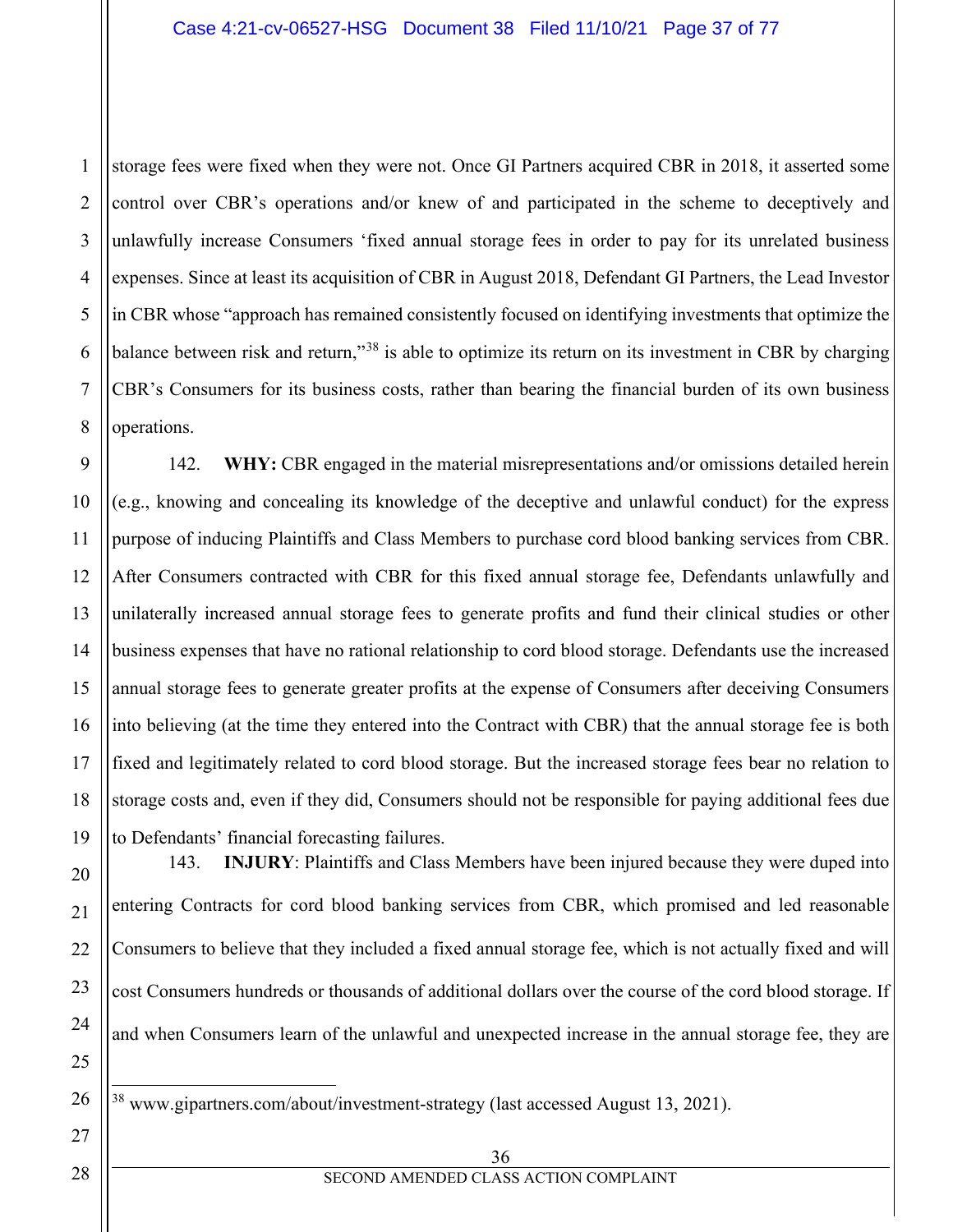| $\mathbf{1}$   | left with no choice but to pay the unlawful fee or lose their cord blood. Thus, Consumers have been or                                                                             |  |  |  |  |
|----------------|------------------------------------------------------------------------------------------------------------------------------------------------------------------------------------|--|--|--|--|
| $\overline{2}$ | will be injured in the amount of unexpected and hidden storage fees.                                                                                                               |  |  |  |  |
| 3              | <b>CLASS ACTION ALLEGATIONS</b>                                                                                                                                                    |  |  |  |  |
| 4<br>5<br>6    | Pursuant to Fed. R. Civ. P. $23(b)(2)$ and (b)(3), as applicable, and (c)(4), Plaintiffs seek<br>144.<br>certification of the following classes (hereinafter, the "Classes"):      |  |  |  |  |
| 7<br>8         | <b>Nationwide Class:</b><br>During the fullest period allowed by law, all Consumers who purchased cord blood or<br>tissue storage services from CBR.                               |  |  |  |  |
| 9<br>10        | <b>Florida Subclass:</b><br>During the fullest period allowed by law, all Consumers in the State of Florida who<br>purchased cord blood or tissue storage services from CBR.       |  |  |  |  |
| 11<br>12<br>13 | <b>New Jersey Subclass:</b><br>During the fullest period allowed by law, all Consumers in the State of New Jersey who<br>purchased cord blood or tissue storage services from CBR. |  |  |  |  |
| 14<br>15       | <b>New York Subclass:</b><br>During the fullest period allowed by law, all Consumers in the State of New York who<br>purchased cord blood or tissue storage services from CBR.     |  |  |  |  |
| 16<br>17       | 145.<br>Excluded from the Classes are Defendants, their subsidiaries, affiliates, officers, directors,<br>and employees.                                                           |  |  |  |  |
| 18             | Numerosity: Federal Rule of Civil Procedure 23(a)(1). The Members of the Classes are<br>146.                                                                                       |  |  |  |  |
| 19             | so numerous and geographically dispersed that individual joinder of all Class Members is impracticable.                                                                            |  |  |  |  |
| 20             | Plaintiffs are informed and believe—based upon the publicly-available information discussed herein—                                                                                |  |  |  |  |
| 21             | that there are hundreds of thousands of Class Members, making joinder impracticable. Those individuals'                                                                            |  |  |  |  |
| 22             | identities are available through Defendants' records, and Class Members may be notified of the pendency                                                                            |  |  |  |  |
| 23             | of this Action by recognized, Court-approved notice dissemination methods.                                                                                                         |  |  |  |  |
| 24             | Commonality and Predominance: Federal Rules of Civil Procedure 23(a)(2) and<br>147.                                                                                                |  |  |  |  |
| 25             | 23(b)(3). Defendants have acted in a manner generally applicable to Plaintiffs and the other Members of                                                                            |  |  |  |  |
| 26             |                                                                                                                                                                                    |  |  |  |  |
| 27             | 37                                                                                                                                                                                 |  |  |  |  |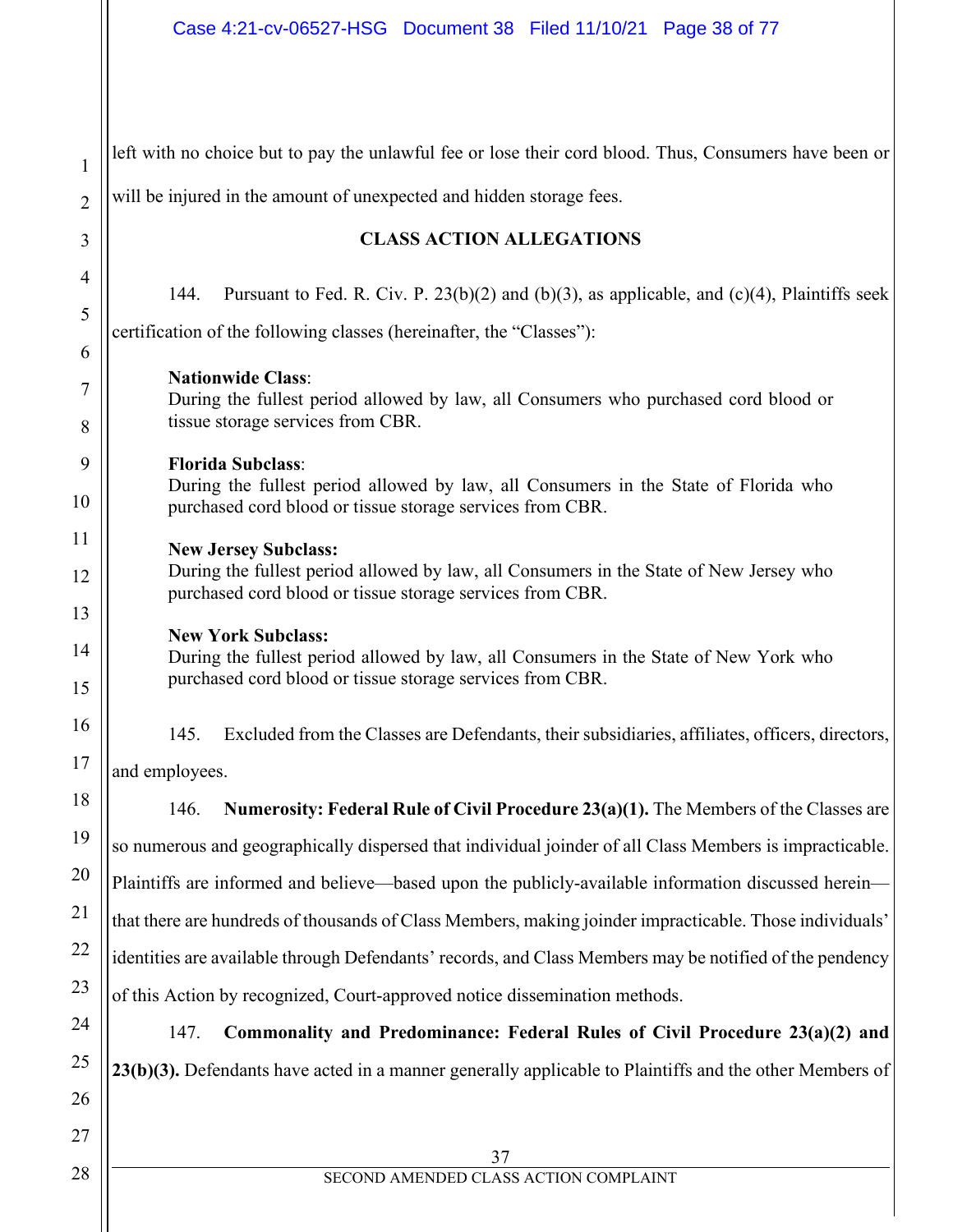# Case 4:21-cv-06527-HSG Document 38 Filed 11/10/21 Page 39 of 77

| $\mathbf{1}$   |                                                                                                   | the proposed Classes. There is a well-defined community of interest in the questions of law and fact |  |  |  |
|----------------|---------------------------------------------------------------------------------------------------|------------------------------------------------------------------------------------------------------|--|--|--|
| $\overline{2}$ | involved, which affect all Class Members. The questions of law and fact common to the Classes     |                                                                                                      |  |  |  |
| 3              | predominate over the questions that may affect individual Class Members, including the following: |                                                                                                      |  |  |  |
| $\overline{4}$ | a.                                                                                                | Whether CBR breached its uniform Contracts with Plaintiffs and Class Members;                        |  |  |  |
| 5              | $\mathbf{b}$ .                                                                                    | Whether any such breach caused harm or injury to Plaintiffs and Class Members;                       |  |  |  |
| 6              | c.                                                                                                | Whether CBR made or disseminated to the public any representation about the annual                   |  |  |  |
| 7              |                                                                                                   | cord blood banking storage fees that were deceptive or misleading;                                   |  |  |  |
| 8              | d.                                                                                                | Whether CBR breached the implied covenant of good faith and fair dealing with                        |  |  |  |
| 9              |                                                                                                   | Plaintiffs and Class Members;                                                                        |  |  |  |
| 10             | e.                                                                                                | Whether Defendant GI Partners has deceptively or unlawfully profited from Plaintiffs'                |  |  |  |
| 11             |                                                                                                   | and Class Members increased annual storage fees;                                                     |  |  |  |
| 12             | f.                                                                                                | Whether Defendant GI Partners has collected and retained money from Plaintiffs and                   |  |  |  |
| 13             |                                                                                                   | Class Members that it is not entitled to;                                                            |  |  |  |
| 14             | g.                                                                                                | Whether Defendants violated the California Consumer Legal Remedies Act, Cal. Civ.                    |  |  |  |
| 15             |                                                                                                   | Code §§ 1750, et seq.;                                                                               |  |  |  |
| 16             |                                                                                                   | h. Whether Defendants violated the California Unfair Competition Law, Cal. Bus. &                    |  |  |  |
| 17             |                                                                                                   | Prof. Code §§ 17200, et seq.;                                                                        |  |  |  |
| 18             | i.                                                                                                | Whether Defendant CBR violated California's False Advertising Law, Cal. Bus. &                       |  |  |  |
| 19             |                                                                                                   | Prof. Code § 17500;                                                                                  |  |  |  |
| 20             | $\mathbf{j}$ .                                                                                    | Whether Defendants violated the Florida Deceptive and Unfair Trade Practices Act,                    |  |  |  |
| 21             |                                                                                                   | Fla. Stat. §§ 501.201, et seq.;                                                                      |  |  |  |
| 22             | k.                                                                                                | Whether Defendants violated New York General Business Law § 349;                                     |  |  |  |
| 23             | I.                                                                                                | Whether Defendant CBR violated New York General Business Law § 350;                                  |  |  |  |
| 24<br>25       |                                                                                                   | m. Whether Defendants violated the New Jersey Consumer Fraud Act, N.J.S.A. §56:8-1,                  |  |  |  |
| 26             |                                                                                                   | et seq.;                                                                                             |  |  |  |
| 27             |                                                                                                   | 38                                                                                                   |  |  |  |
| 28             |                                                                                                   | SECOND AMENDED CLASS ACTION COMPLAINT                                                                |  |  |  |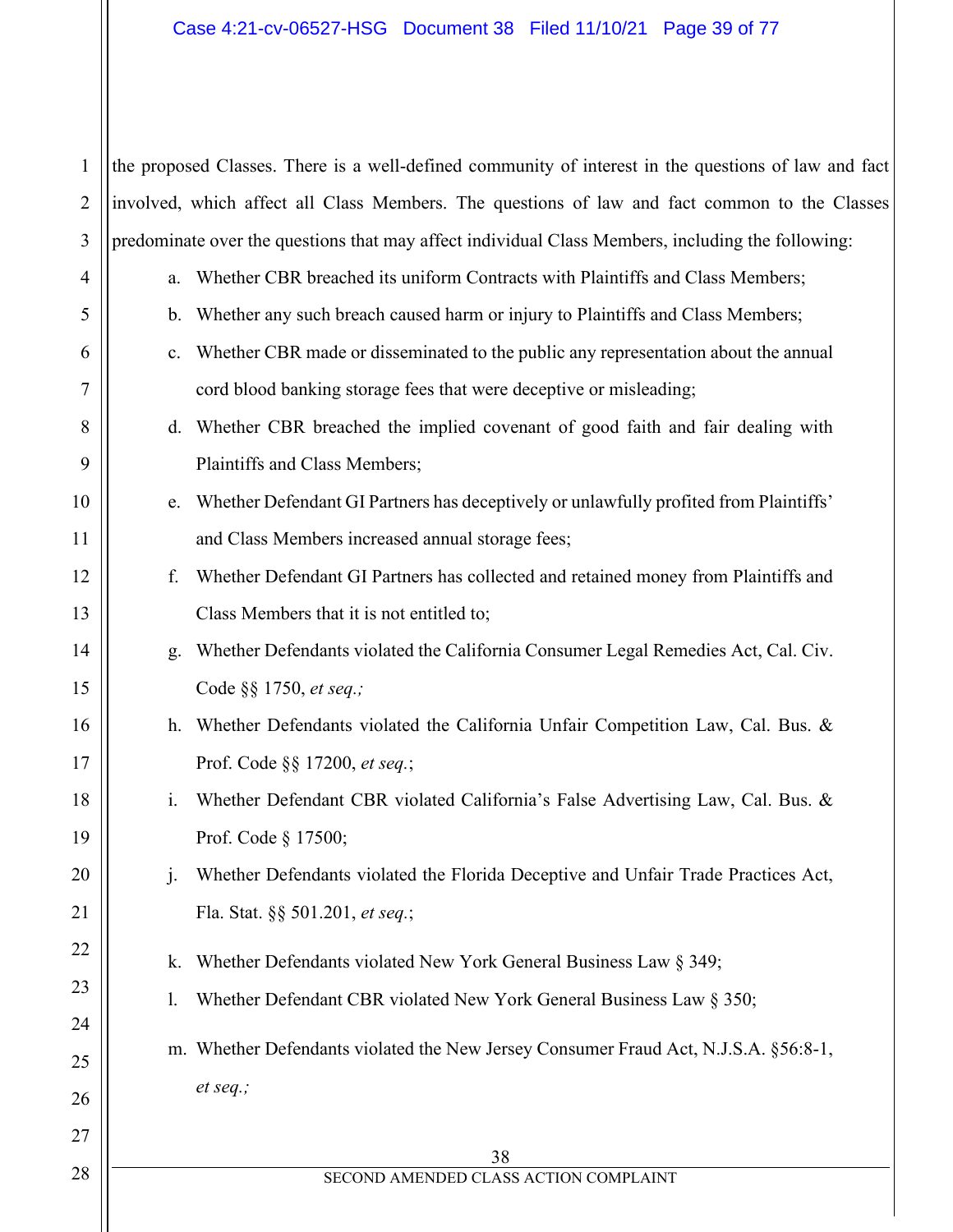| n.                                                                                                         | Whether Defendant GI Partners has been unjustly enriched by Plaintiffs' and Class                          |  |  |  |  |  |
|------------------------------------------------------------------------------------------------------------|------------------------------------------------------------------------------------------------------------|--|--|--|--|--|
|                                                                                                            | Members increased annual storage fees;                                                                     |  |  |  |  |  |
| 0.                                                                                                         | Whether Defendants' conduct warrants a public injunction enjoining Defendants'                             |  |  |  |  |  |
|                                                                                                            | continued course of conduct;                                                                               |  |  |  |  |  |
| p.                                                                                                         | Whether compensatory or consequential damages should be awarded to Plaintiffs and                          |  |  |  |  |  |
|                                                                                                            | the other Class Members;                                                                                   |  |  |  |  |  |
| q.                                                                                                         | Whether actual, punitive, trebled, or statutory damages should be awarded to Plaintiffs                    |  |  |  |  |  |
|                                                                                                            | and other Class Members;                                                                                   |  |  |  |  |  |
| r.                                                                                                         | Whether restitution should be awarded to Plaintiffs and the other Class Members;                           |  |  |  |  |  |
| S.                                                                                                         | Whether Plaintiffs and Class Members are entitled to equitable relief, including, but                      |  |  |  |  |  |
|                                                                                                            | not limited to, a preliminary and/or permanent injunction; and                                             |  |  |  |  |  |
| t.                                                                                                         | Additional common questions to be supplemented as a result of discovery.                                   |  |  |  |  |  |
| 148.                                                                                                       | Typicality: Federal Rule of Civil Procedure 23(a)(3). Plaintiffs' claims are typical of                    |  |  |  |  |  |
|                                                                                                            | other Class Members' claims because Plaintiffs and Class Members were subjected to the same allegedly      |  |  |  |  |  |
| unlawful conduct and damaged in the same way. Plaintiffs and Class Members were subjected to CBR's         |                                                                                                            |  |  |  |  |  |
| uniform marketing and advertising promising no hidden fees and fixed cord blood storage fees, and each     |                                                                                                            |  |  |  |  |  |
| entered into a uniform Contract with CBR for fixed storage fees. Further, each Class Member's increased    |                                                                                                            |  |  |  |  |  |
|                                                                                                            | storage fees have been used to pay for Defendants' unrelated business expenses.                            |  |  |  |  |  |
| 149.                                                                                                       | Adequacy of Representation: Federal Rule of Civil Procedure 23(a)(4). Plaintiffs are                       |  |  |  |  |  |
|                                                                                                            | adequate class representatives because their interests do not conflict with the interests of Class Members |  |  |  |  |  |
| who they seek to represent, Plaintiffs have retained counsel competent and experienced in complex class    |                                                                                                            |  |  |  |  |  |
| action litigation, and Plaintiffs intend to prosecute this Action vigorously. The Class Members' interests |                                                                                                            |  |  |  |  |  |
| will be fairly and adequately protected by Plaintiffs and their counsel.                                   |                                                                                                            |  |  |  |  |  |

150. **Declaratory and Injunctive Relief: Federal Rule of Civil Procedure 23(b)(2).** The prosecution of separate actions by individual Class Members would create a risk of inconsistent or varying adjudications with respect to individual Class Members that would establish incompatible

1

2

3

4

5

6

7

8

9

10

11

12

13

14

15

16

17

18

19

20

21

22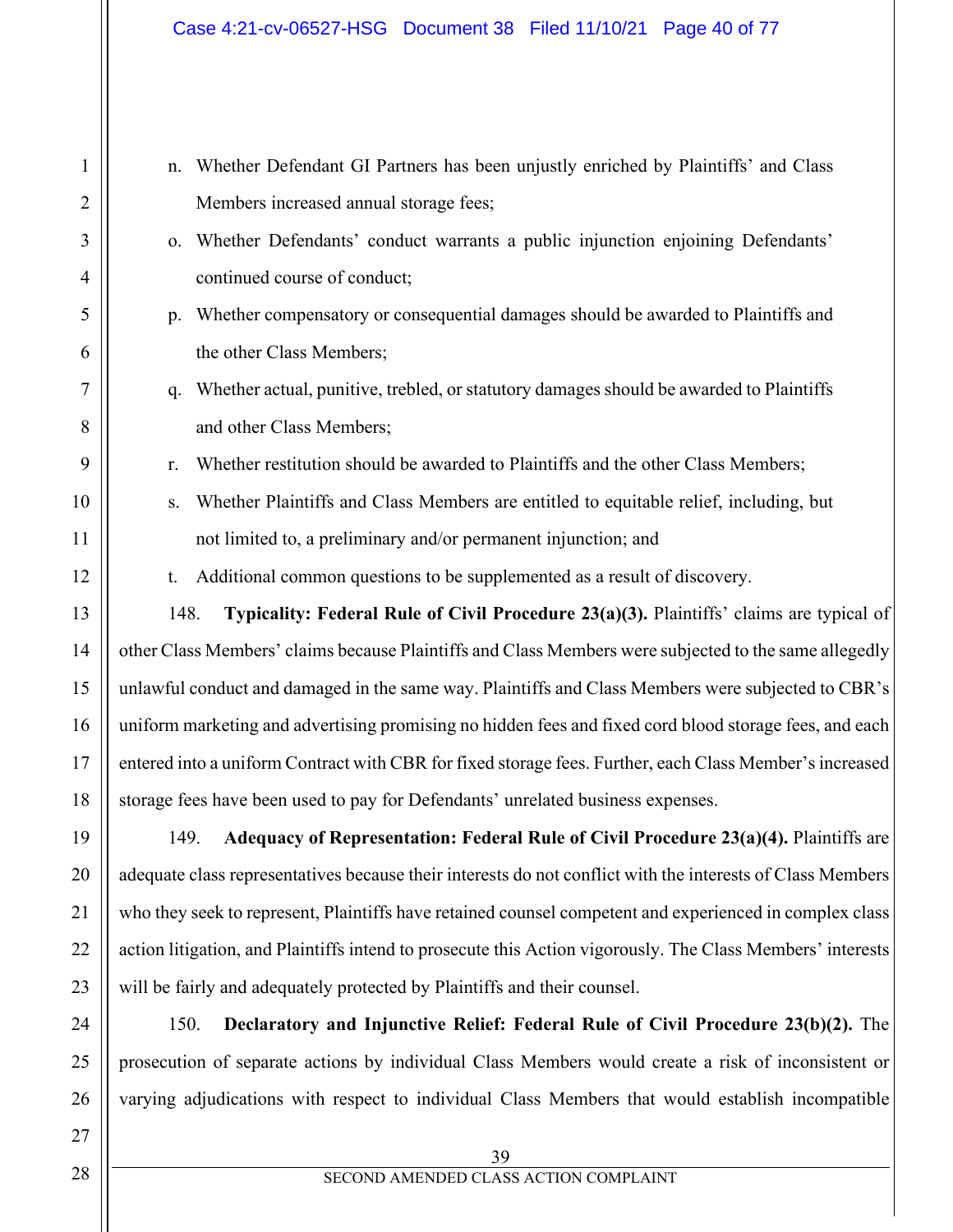#### Case 4:21-cv-06527-HSG Document 38 Filed 11/10/21 Page 41 of 77

standards of conduct for Defendants. Such individual actions would create a risk of adjudications that would be dispositive of the interests of other Class Members and impair their interests. Defendants have acted and/or refused to act on grounds generally applicable to the Classes, making final, public injunctive relief or corresponding declaratory relief appropriate.

151. Injunctive relief, and specifically public injunctive relief, is necessary in this Action.

152. The harm that Defendants imposes on Consumers causes ripple effects for the public atlarge.

153. Namely, by raising prices on fixed annual fees for the storage of cord blood, fewer families are able to afford paying for the continued storage and thus are forced to have it "disposed" of by Defendants. In effect, this causes the first- and second-degree relatives of the donor of the cord blood to lose the ability to use that cord blood to potentially save their lives in the event of one of the aforementioned medical uses of cord blood. This literally endangers all potential end users of the cord blood and it proliferates harm beyond just the economic harm caused by the increases in annual storage fees.

154. **Superiority: Federal Rule of Civil Procedure 23(b)(3).** A class action is superior to any other available means for the fair and efficient adjudication of this controversy, and no unusual difficulties are likely to be encountered in the management of this class action. The damages or other financial detriment suffered by Plaintiffs and Class Members are relatively small compared to the burden and expense that would be required to individually litigate their claims against Defendants, so it would be impracticable for Class Members to individually seek redress for Defendants' wrongful conduct. Even if Class Members could afford litigation, the court system could not. Individualized litigation creates a potential for inconsistent or contradictory judgments and increases the delay and expense to all parties and the court system. By contrast, the class action device presents far fewer management difficulties and provides the benefits of single adjudication, economies of scale, and comprehensive supervision by a single court.

1

2

3

4

5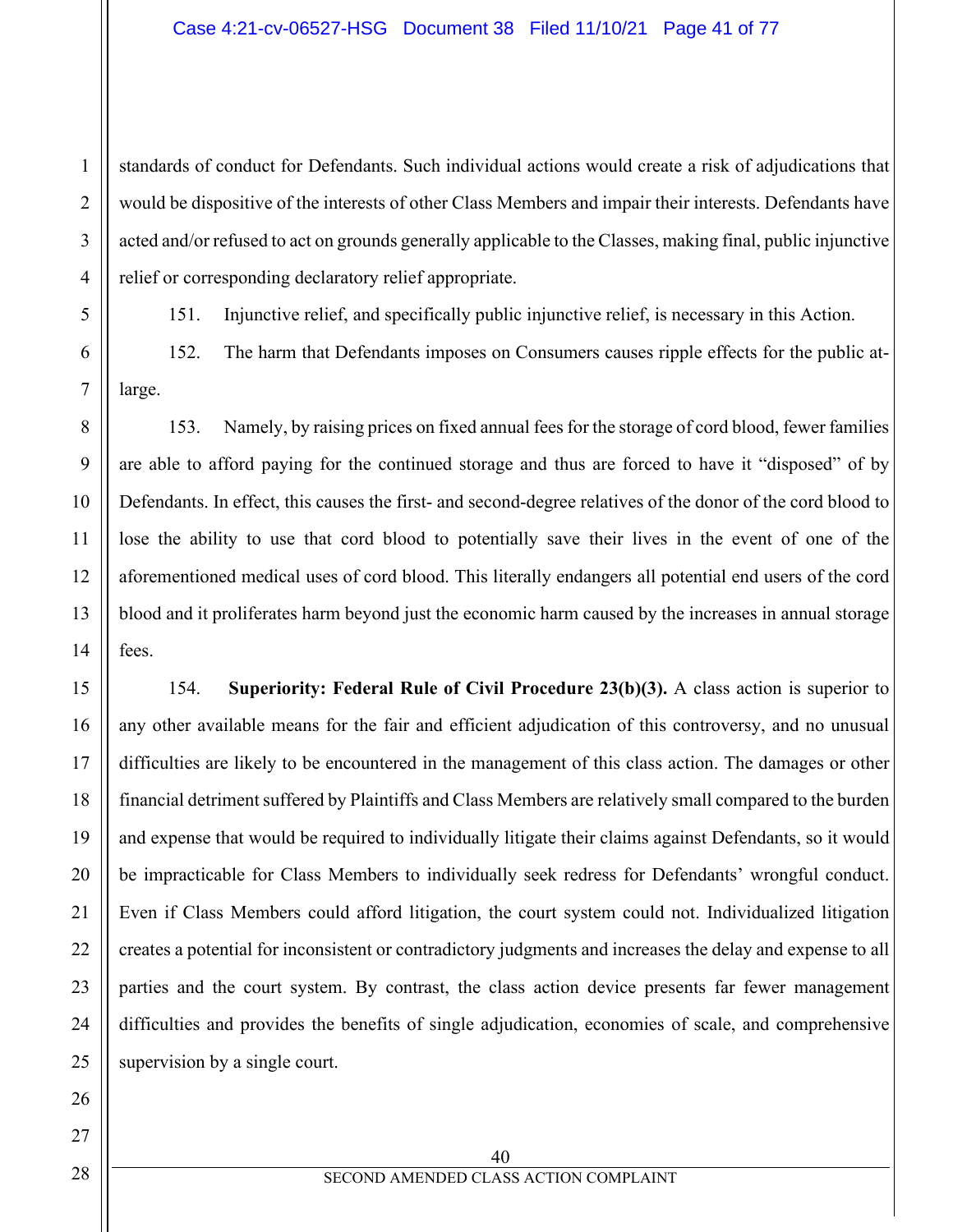### **CAUSES OF ACTION**

#### **COUNT I**

## **BREACH OF CONTRACT (Against Defendant CBR) (Plaintiffs individually, and on behalf of the Nationwide Class and Florida, New York, and New Jersey Subclasses)**

155. Plaintiffs reallege and incorporate by reference paragraphs 1-154 as if fully set forth herein.

156. Plaintiffs bring this claim on behalf of themselves and the Nationwide Class and the State Subclasses.

157. Plaintiffs and putative Class Members entered into a contractual agreement with CBR governing their relationship with respect to cord blood banking, including cord blood storage.

158. A material term of the Contract includes the Payment Information Section, which promises and represents that the annual storage fee will be fixed. As shown in Exhibits A-B, the Contract states that annual storage fees will be fixed for years 2-18.

159. Plaintiffs and putative Class Members fully performed their material obligations under the Contract with CBR by paying the initial cord blood banking fees and annual storage fees thereafter.

160. CBR materially breached the Contract with Plaintiffs and Class Members because the storage fee was not fixed as promised, represented, and agreed to in the Contract.

161. After entering into the Contract with CBR for the fixed annual storage fee, which is automatically charged to Consumers' credit cards on file, CBR increases the annual storage fee in breach of the plain terms of the Contract.

162. CBR uses the increased annual storage fees to generate greater profits at the expense of Consumers after deceiving them into believing (at the time they enter into the Contract) that the annual storage fee is both fixed and legitimately related to cord blood storage. But the increased storage fees bear no relation to storage costs and, even if they did, Consumers should not be responsible for paying additional fees due to CBR's financial forecasting failures.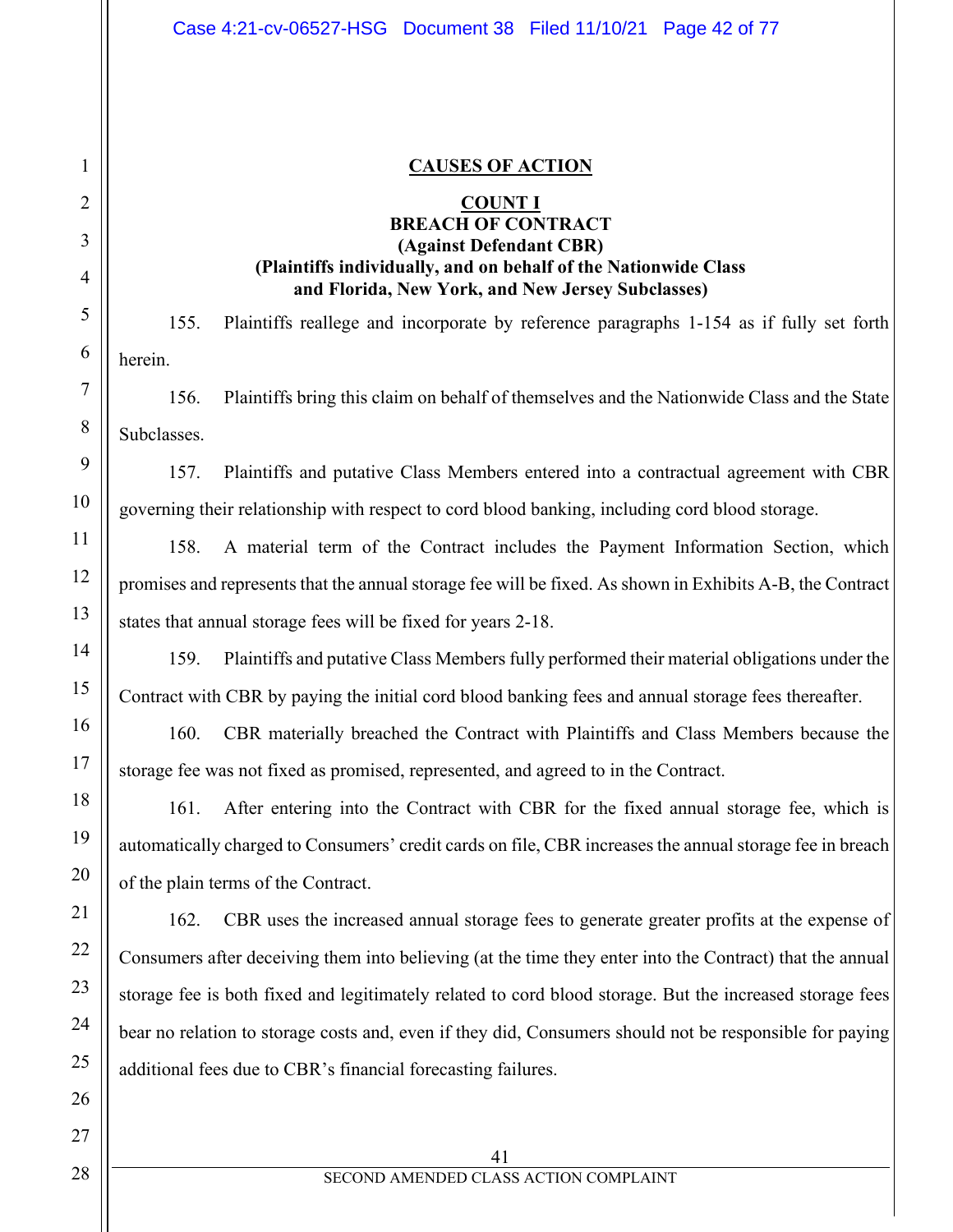163. The annual storage fee is just that – a fee for storage. Yet, CBR has placed the burden of paying for its clinical trials on Consumers and tethered it to the annual storage fee, despite the fact that such clinical trials have no relationship to storage costs.

164. Even more, the annual storage fee increase is not a one-time assessment, but rather is a continuing breach, as CBR regularly increases the annual fees at up to \$25.00 intervals every few years. Thus, the annual storage fee increases are substantial, and can amount to a more than 50% increase in storage fees (or more) over the lifetime of the cord blood storage, deceptively and unlawfully forcing Consumers to foot the bill for CBR's clinical research and marketing via its annual storage fees.

165. Further, if and when Consumers learn of the unlawful increase of the annual storage fees, they are left with no choice but to pay the fees or lose their cord blood.

166. CBR thus breached the form Contract entered into with Plaintiffs and Class Members, and violated the duty of good faith and fair dealing by entering into a Contract with Plaintiffs and Class Members for their payment of fixed annual storage fees when the fees are not fixed, but rather are part of CBR's plan to rope Consumers into extended Contracts that they cannot break without losing the cord blood (which is irreplaceable) and all of the fees, costs, and expenses paid to that date.

167. Further, the increased annual fees that CBR requires in order to continue storing Consumers' cord blood further breaches the Contract between Consumers and CBR because CBR increases the cost of services without providing proper consideration – namely, that CBR increases the cost of its services without providing an added benefit to Consumers; and thus, Consumers fail to receive the benefit of their bargain when the storage fees are increased.

168. Plaintiffs and Class Members were injured as a direct, proximate, and foreseeable result of CBR's material breach of the Contracts. Had CBR disclosed to Plaintiffs and Class Members that the annual storage fees were not fixed, but rather, that they would be increased over time in unknown amounts, costing Consumers hundreds or thousands of additional dollars for cord blood storage, they either would not have entered into the Contract with CBR, or would not have agreed to pay CBR as much as they did for cord blood banking.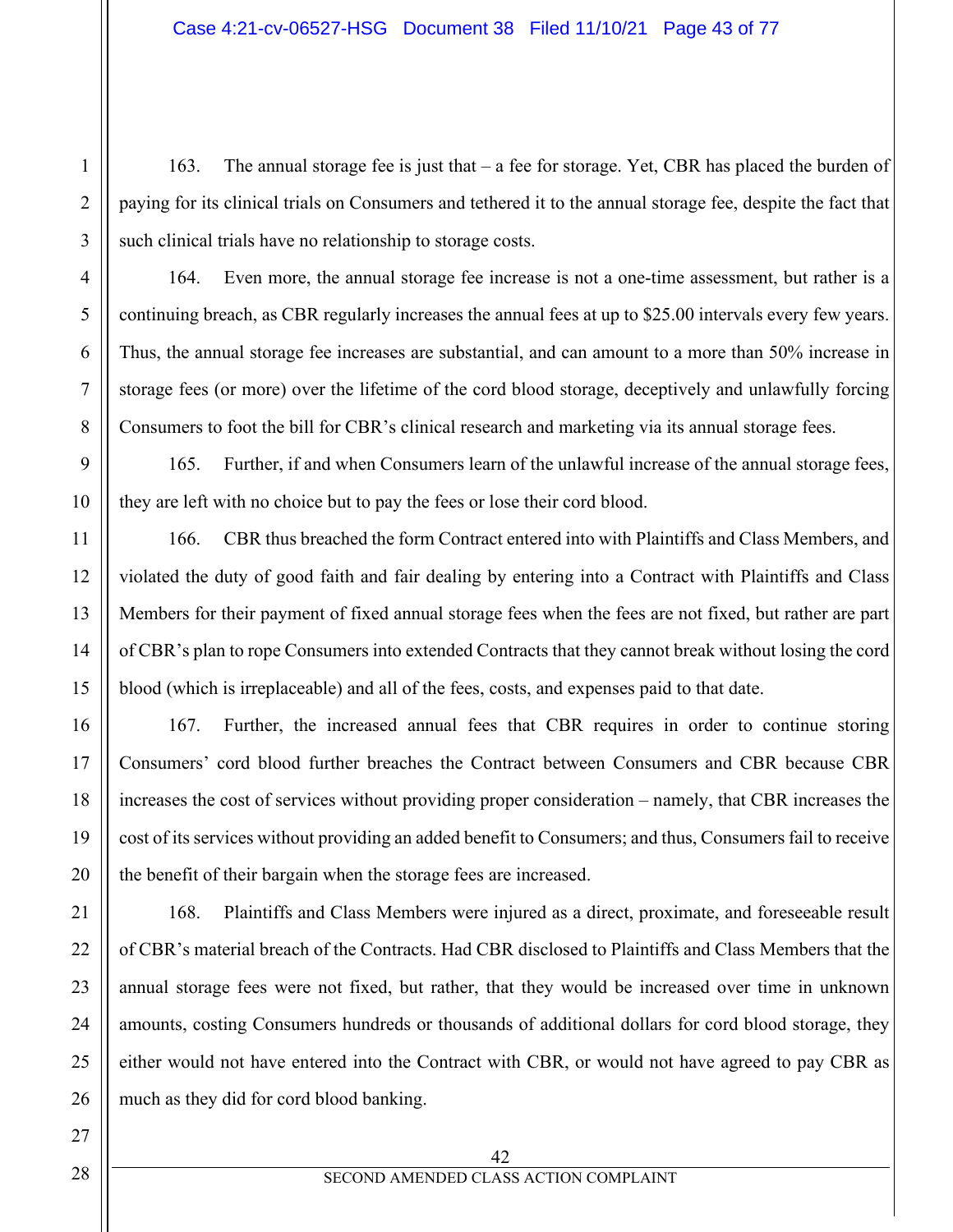1

2

3

4

5

6

7

8

9

10

11

12

13

14

15

16

17

18

19

20

21

22

23

24

25

26

27

28

169. Plaintiffs and Class Members are entitled to an award of damages as redress for CBR's material breach of the Contracts with Plaintiffs and Class Members, including, but not limited to, compensatory damages and/or benefit-of-the-bargain damages.

170. Plaintiffs and Class Members, who continue to pay increased annual storage fees, are also entitled to injunctive relief to enjoin CBR from continuing to breach their Contracts.

## **COUNT II**

## **BREACH OF IMPLIED COVENANT OF GOOD FAITH AND FAIR DEALING (Pled in the Alternative to Breach of Contract, Against Defendant CBR) (Plaintiffs individually, and on behalf of the Nationwide Class and Florida, New York, and New Jersey Subclasses)**

171. Plaintiffs reallege and incorporate by reference paragraphs 1-154 as if fully set forth herein.

172. Plaintiffs bring this claim on behalf of themselves, the Nationwide Class, and the State Subclasses.

173. Plaintiffs bring this cause of action for Breach of the Implied Covenant of Good Faith and Fair Dealing in the alternative to Count I.

174. Plaintiffs and putative Class Members each entered into a contractual agreement with CBR governing their relationship with respect to cord blood banking, including cord blood storage. Copies of the subject agreement are attached hereto as Exhibits A-C.

175. Plaintiffs and putative Class Members fully performed their material obligations under the Contract with CBR by paying the initial cord blood banking fees and annual storage fees thereafter.

176. A material term of the Contract includes the Payment Information Section, which promises and represents that the annual storage fee will be fixed. As shown in Exhibit A-C, the Client Service Agreement states that annual storage fees will be fixed for years 2-18.

177. The Contract includes the implied covenant of good faith and fair dealing.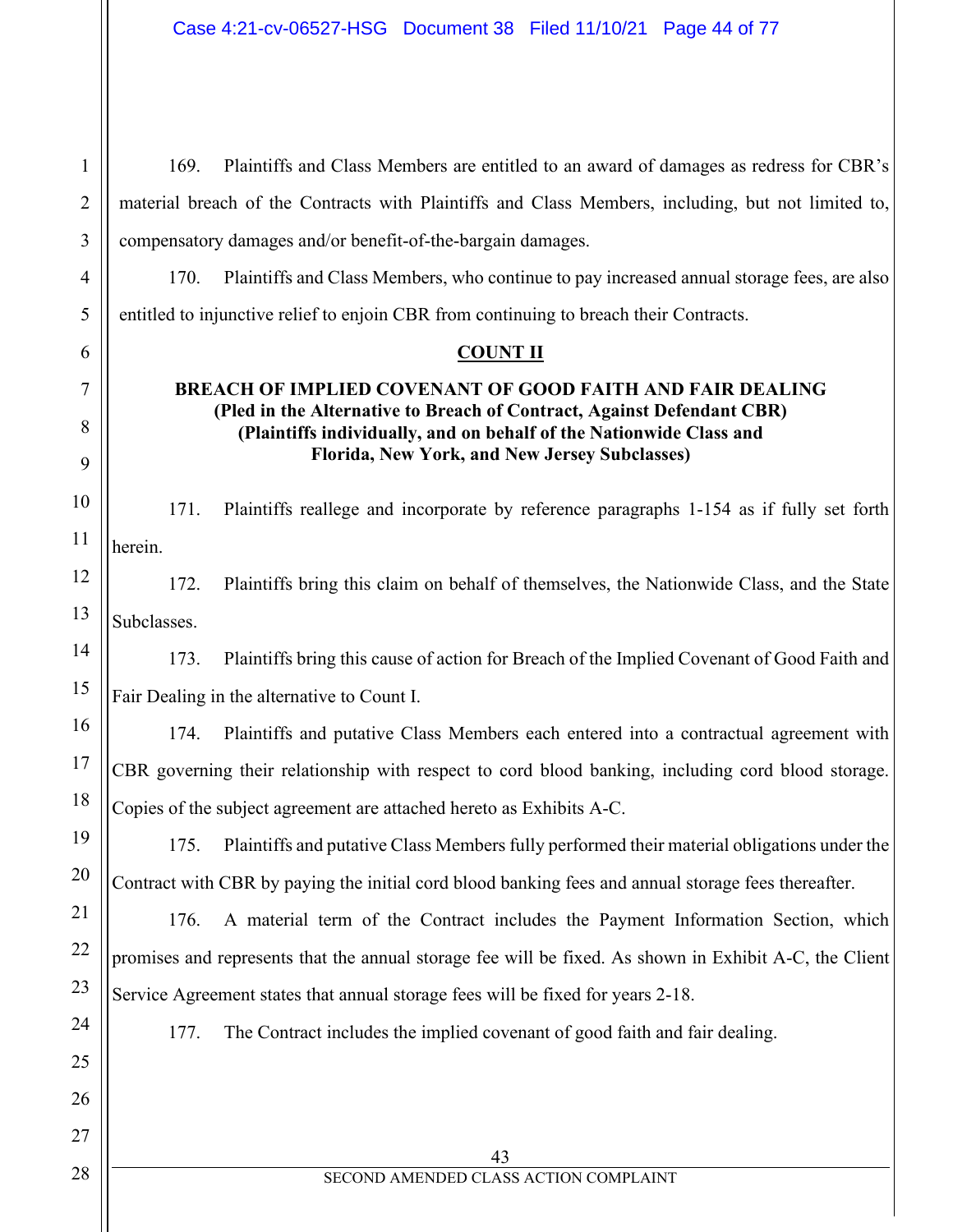178. Pursuant to the implied covenant, CBR has a duty not to commit acts that would improperly deprive Plaintiffs and Class Members of the intended benefits of the Contract.

179. The principal benefit and purpose for which Plaintiffs and Class Members contracted included cord blood and tissue banking, including storage. The implied covenant imposes a duty upon CBR to perform its obligations under the Contract in good faith.

180. CBR failed to act in good faith and acted contrary to fair dealing by increasing the annual storage fees, despite promising and representing to Plaintiffs and Class Members in the Contract that the fee would be fixed over the lifetime of the cord blood storage.

181. CBR unfairly interfered with Plaintiffs and Class Members' rights to receive the benefits of the Contract – the fixed annual storage fee for the safekeeping of the cord blood. CBR uses the increased storage fees to generate profit at the expense of Consumers after deceiving them into believing (at the time they enter into the Contract) that the fee is both fixed and legitimately related to cord blood storage. But the increased storage fees bear no relation to storage costs and, even if they did, Consumers should not be responsible for paying additional fees due to CBR's financial forecasting failures.

182. The annual storage fee is just that – a fee for storage. Yet, CBR has placed the burden of paying for its clinical trials on Consumers and tethered it to the annual storage fee, despite the fact that such clinical trials have no relationship to storage costs.

183. Even more, the storage fee increase is not a one-time assessment, but rather is a continuing breach, as CBR regularly increases the annual fees at up to \$25.00 intervals every few years. Thus, the annual storage fee increases are substantial, and can amount to a more than 50% increase in fees (or more) over the lifetime of the storage, deceptively and unlawfully forcing Consumers to foot the bill for CBR's clinical research and marketing via its storage fees.

184. Further, if and when Consumers learn of the unlawful increase in the annual storage fee, they are left with no choice but to pay the fee or lose their cord blood.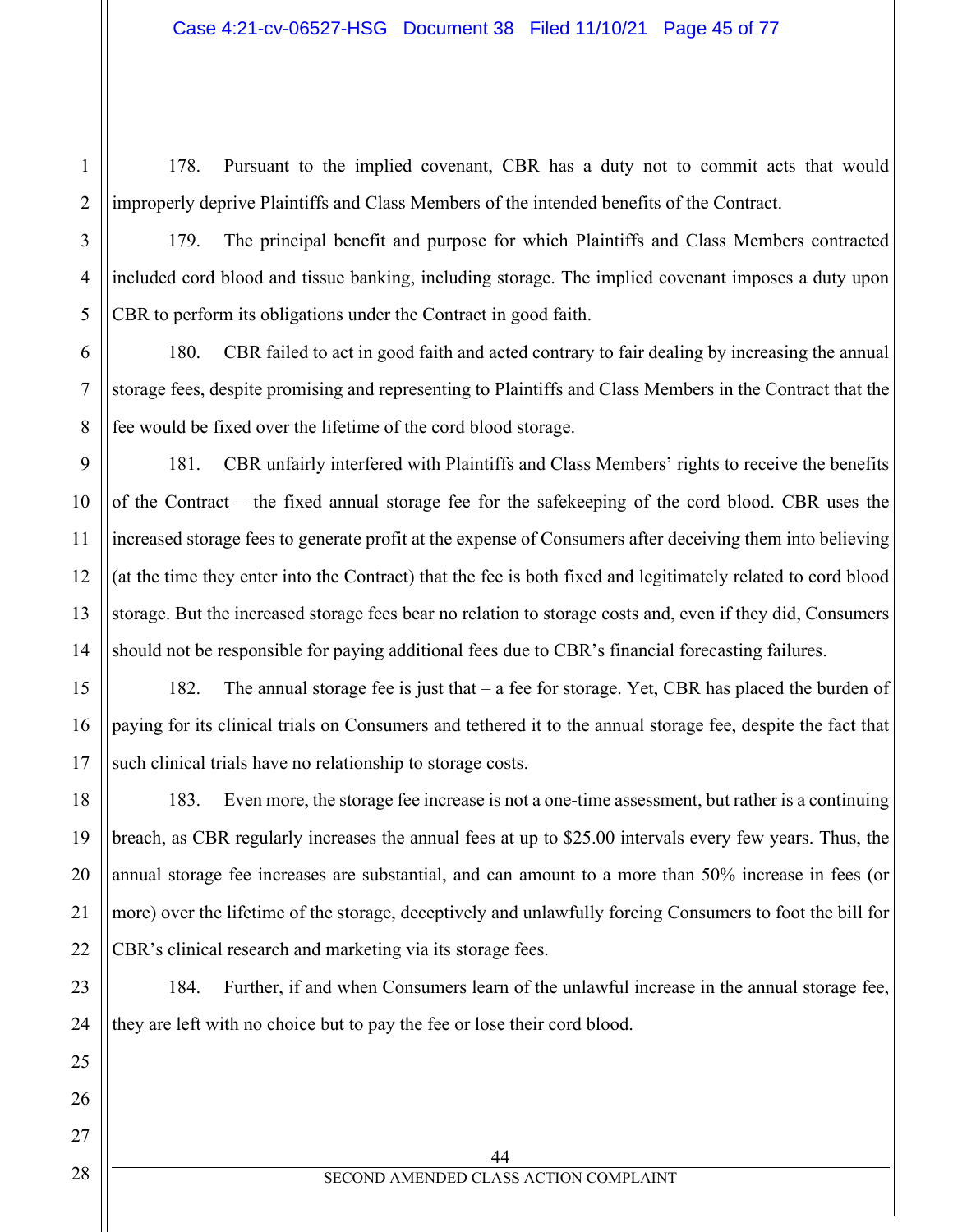| $\mathbf{1}$   | 185.                                                                                                | Plaintiffs and Class Members performed all conditions, covenants, and promises required                               |  |  |
|----------------|-----------------------------------------------------------------------------------------------------|-----------------------------------------------------------------------------------------------------------------------|--|--|
| $\overline{2}$ | to be performed in accordance with the Contract. All conditions precedent to CBR's performance have |                                                                                                                       |  |  |
| 3              | occurred or been satisfied.                                                                         |                                                                                                                       |  |  |
| 4              | 186.                                                                                                | The foregoing facts constitute a violation of the implied covenant of good faith and fair                             |  |  |
| 5              | dealing.                                                                                            |                                                                                                                       |  |  |
| 6              | 187.                                                                                                | As a result of such conduct, Plaintiffs and Class Members have been deprived of the                                   |  |  |
| $\tau$         |                                                                                                     | intended benefit of the Contract (fixed annual storage fees) and have suffered, and continue to suffer,               |  |  |
| 8              | economic losses.                                                                                    |                                                                                                                       |  |  |
| 9              | 188.                                                                                                | CBR's breach of the implied covenant of good faith and fair dealing is the direct,                                    |  |  |
| 10             | proximate, and producing cause of damages to Plaintiffs and Class Members.                          |                                                                                                                       |  |  |
| 11             | 189.                                                                                                | Because of CBR's breach of the implied covenant of good faith and fair dealing, Plaintiffs                            |  |  |
| 12             | and Class Members should be made whole for all amounts CBR overcharged them by charging more        |                                                                                                                       |  |  |
| 13             |                                                                                                     | than the fixed annual storage fees.                                                                                   |  |  |
| 14             |                                                                                                     | <b>COUNT III</b><br><b>BREACH OF EXPRESS WARRANTY</b>                                                                 |  |  |
| 15             | (Against Defendant CBR)                                                                             |                                                                                                                       |  |  |
| 16             |                                                                                                     | (Plaintiffs individually, and on behalf of the Nationwide Class, and<br>Florida, New York, and New Jersey Subclasses) |  |  |
| 17             | 190.                                                                                                | Plaintiffs reallege and incorporate by reference paragraphs 1-154 as if fully set forth                               |  |  |
|                | herein.                                                                                             |                                                                                                                       |  |  |
|                |                                                                                                     |                                                                                                                       |  |  |
| 20             | 191.<br>Subclasses.                                                                                 | Plaintiffs bring this claim on behalf of themselves, the Nationwide Class, and the State                              |  |  |
|                | 192.                                                                                                | CBR aggressively and uniformly marketed and advertised the cord blood banking to                                      |  |  |
| 22             |                                                                                                     | Consumers as being reasonably priced, with statements such as "we made it affordable" with "no hidden                 |  |  |
| 23             | fees."                                                                                              |                                                                                                                       |  |  |
| 24             | 193.                                                                                                | CBR made affirmations of fact and promises in the cord blood banking marketing and                                    |  |  |
| 25             | advertising, and in the form Contract, as described herein.                                         |                                                                                                                       |  |  |
| 26             |                                                                                                     |                                                                                                                       |  |  |
| 27             |                                                                                                     | 45                                                                                                                    |  |  |
| 28             | SECOND AMENDED CLASS ACTION COMPLAINT                                                               |                                                                                                                       |  |  |
|                |                                                                                                     |                                                                                                                       |  |  |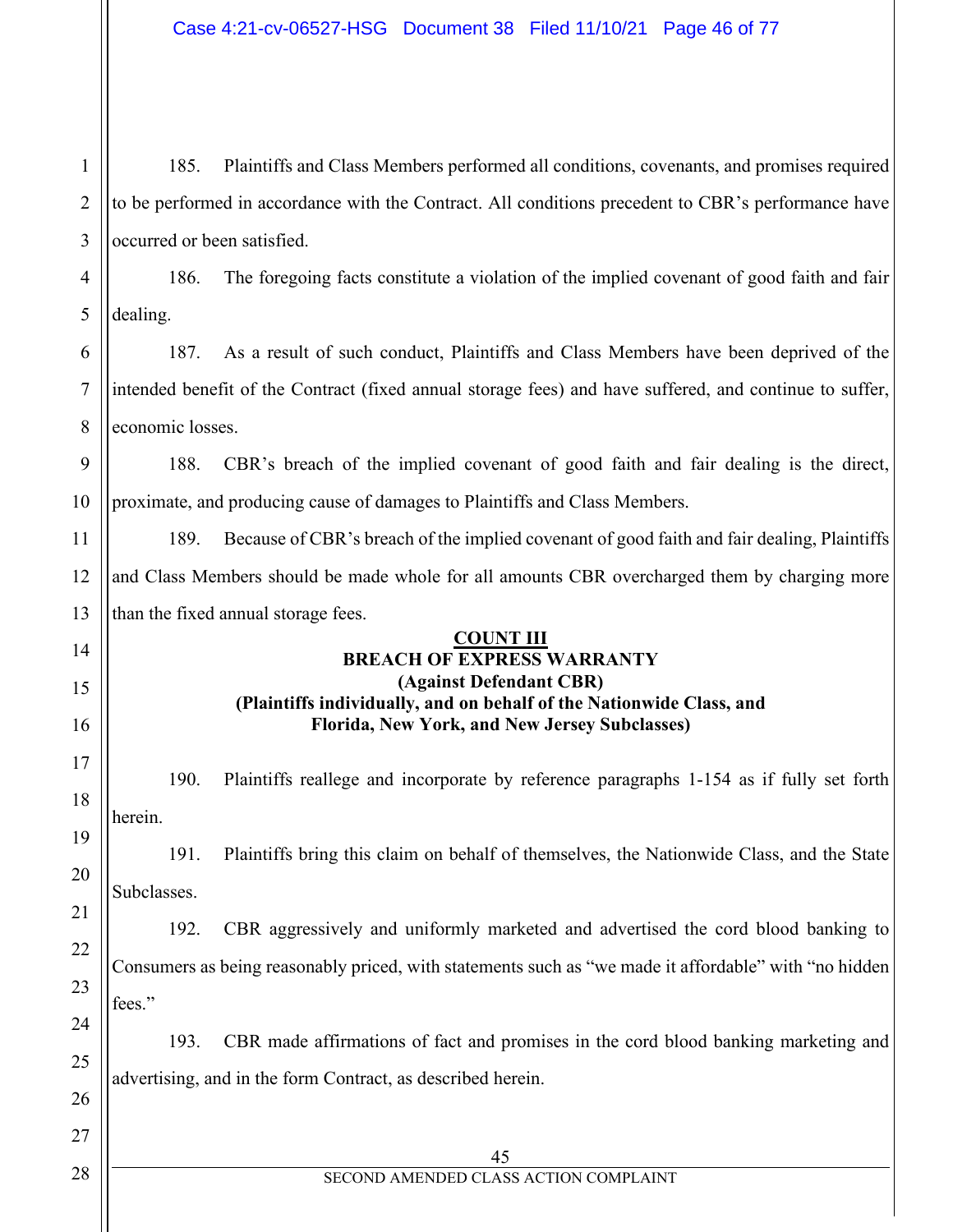1 2 194. CBR made the foregoing express representations and warranties to all Consumers, which became part of the basis of the bargain between Plaintiffs and Class Members, and CBR.

3

4

5

6

7

8

9

10

11

12

13

14

15

16

17

18

19

20

21

22

23

24

25

26

27

28

195. CBR breached the foregoing express warranties by promising that the annual storage fees would be fixed, and then increasing the storage fees once the Consumers' cord blood was stored at CBR's Arizona facility and Plaintiffs and Class Members had no choice but to pay the increased storage fees or lose the cord blood.

196. Pursuant to relevant state laws, Defendants were provided reasonable notice of the aforementioned breaches of the above-described warranties via notice letters served upon Defendant CBR Systems, Inc. on August 19, 2021.

197. Plaintiffs and Class Members were injured as a direct and proximate result of CBR's breaches of warranty because they would not have entered into Contracts with CBR for cord blood banking had they known CBR would arbitrarily and unilaterally increase the fixed annual storage fees, and then hold the cord blood hostage in the event the Consumer refuses or is unable to make the additional fee payment.

198. As a result of CBR's breaches of warranty, Plaintiffs and Class Members are entitled to legal and equitable relief including damages, costs, attorneys' fees, rescission, and all other such relief deemed appropriate, in an amount to compensate them for not receiving the benefit of their bargain.

## **COUNT IV VIOLATIONS OF CALIFORNIA'S CONSUMER LEGAL REMEDIES ACT ("CLRA") Cal. Civ. Code §§ 1750,** *et seq.* **(Against Defendants CBR and GI Partners) (Plaintiffs individually, and on behalf of the Nationwide Class)**

199. Plaintiffs reallege and incorporate by reference paragraphs 1-154 as if fully set forth herein.

200. Plaintiffs bring this claim on behalf of themselves and the Nationwide Class.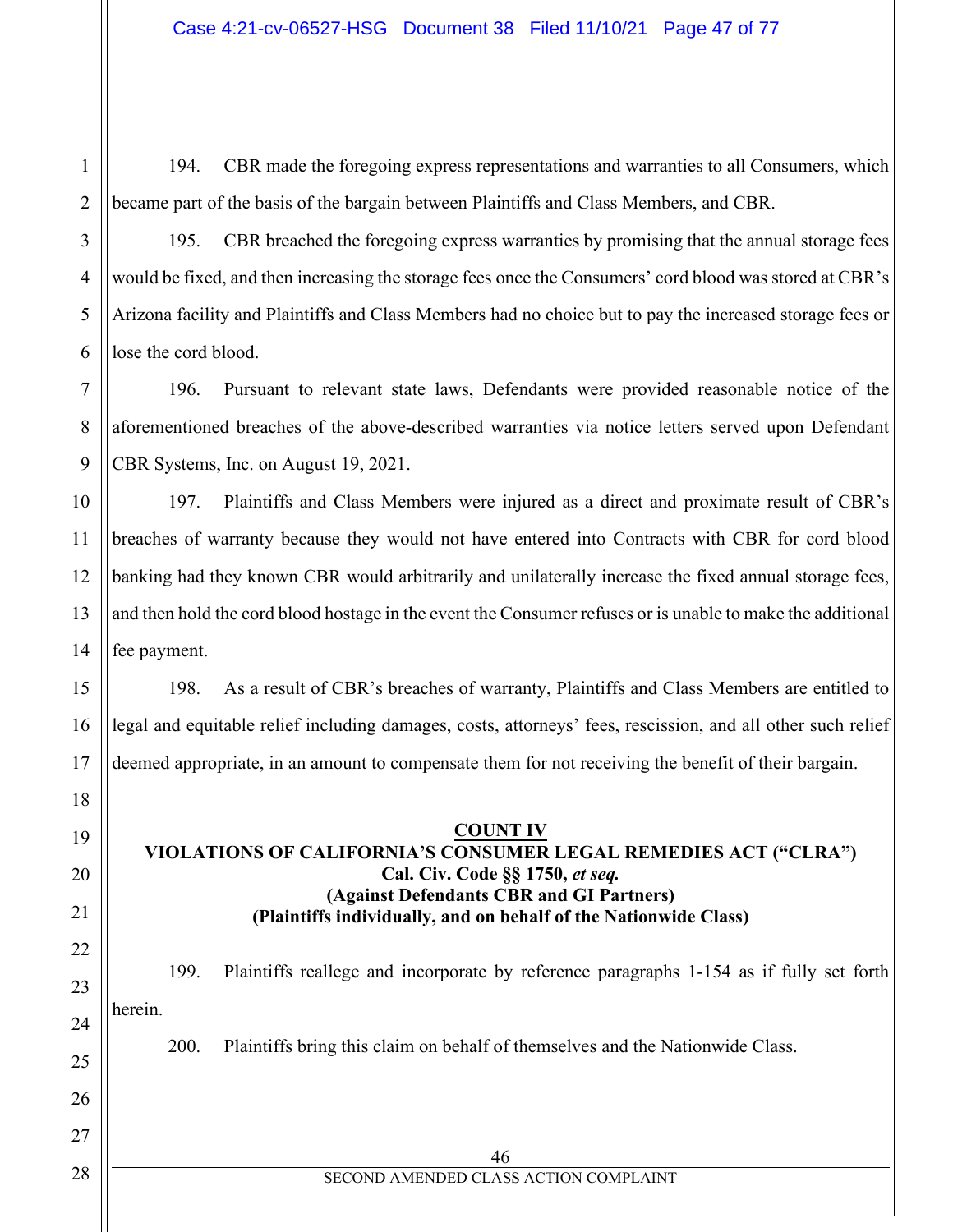201. Defendants' conduct constitutes violations under California's Consumer Legal Remedies Act, Cal. Civ. Code §§ 1750, *et seq*. The CLRA proscribes "unfair methods of competition and unfair or deceptive acts or practices undertaken by any person in a transaction intended to result or which results in the sale or lease of goods or services to any consumer."

202. Defendants' conduct falls within the meaning of this statute because they caused transactions to occur, resulting in the sale or lease of goods or services to Consumers – namely, the sale of cord blood services, including preservation and storage, to Plaintiffs and Class Members. The preservation and storage of cord blood is considered a service within the meaning of the statute under Civil Code § 1761(a) and Defendants' sale of cord blood services is considered a service under Civil Code § 1761(b).

11

12

13

14

15

16

17

18

19

20

21

22

23

24

25

<span id="page-47-0"></span>26

27

10

1

2

3

4

5

6

7

8

9

203. Plaintiffs and Class Members are consumers pursuant to the CLRA.

204. Defendants violated the CLRA by way of the following provisions:

- a. In violation of Civil Code  $\S 1770(a)(1)$ , Defendants have passed off services as those of another by representing (and continuing to represent) the annual cord blood storage fees as fixed, when they are not;
- b. In violation of Civil Code  $\S$  1770(a)(5), Defendants have represented that their services have characteristics they do not have by representing (and continuing to represent) that annual cord blood storage fees as fixed, when they are not; and
- c. In violation of Civil Code §1770(a)(9), Defendants have advertised the cord blood banking as having fixed annual cord blood storage fees, when they are not fixed.

d. In violation of Civil Code  $\S1770(a)(9)$ , CBR inserted an unconscionable provision in a contract.

205. When Consumers contract with CBR, in order to secure the "once-in-a-lifetime opportunity<sup>39</sup>" to protect their children, they pay a substantial initial fee of \$1,500.00 or more, in addition

<sup>39</sup> www.cordblood.com/benefits-cord-blood/cord-blood-faqs#covid19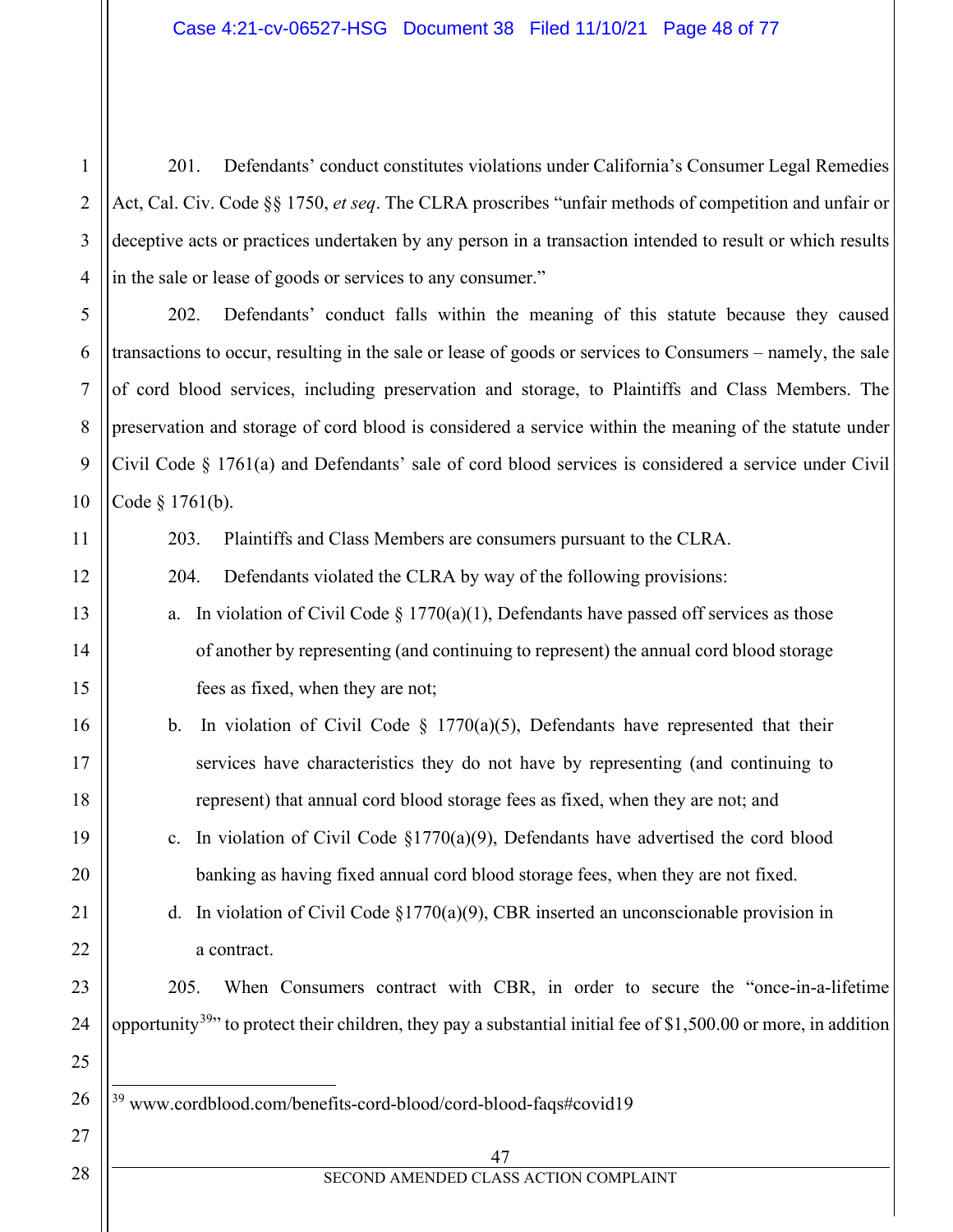1 2 to shipping costs of \$150.00 to \$170.00. Consumers also contract with CBR to pay an annual storage fee of at least \$125.00 over the lifespan of the cord blood storage in CBR's Arizona facility, which CBR deceptively leads Consumers to believe is a fixed fee.

206. Consumers are willing to pay these exorbitant initial costs and fixed annual storage fees to preserve their children's cord blood at birth in order to potentially protect their children in the event of a serious illness.

207. Because of the substantial up-front costs, CBR heavily markets the annual storage fees as fixed in its advertising materials and the Contract.

208. In its marketing and advertising, with respect to cord blood banking, CBR states, "we made it affordable" and represented to Plaintiffs and Class Members that the Contract would include "no hidden fees," and would be fixed from years 2-18.

209. Prior to purchasing cord blood banking services from CBR, Plaintiffs reviewed and relied upon statements in CBR's marketing and advertising, and from CBR's sales representatives, that the cord blood banking annual storage fee would be fixed.

210. Thus, the annual storage fee was reasonably understood by Consumers, and was so understood by Plaintiffs, to be – a fixed fee for storage.

211. However, unbeknownst to Plaintiffs and Class Members, and inconsistent with CBR's pervasive marketing and advertising, and uniform service Contract, the annual storage fee is not fixed. Defendants CBR and GI Partners, as the Lead Investor in CBR, profit substantially from increasing the annual storage fees, knowing that Consumers will have no choice but to pay the exorbitant fees or forever lose the cord blood. Defendants unlawfully and substantially increase the annual storage fee over time, so that Consumers are paying hundreds of additional dollars or more over the course of the cord blood storage. For Consumers who are storing cord blood for more than one child, the undisclosed and increased storage fees could cost them thousands of additional dollars.

212. Notably, these increased storage fees are not reasonably related to the service provided by CBR (i.e., cord blood storage), but are instead used by Defendants to fund unrelated business expenses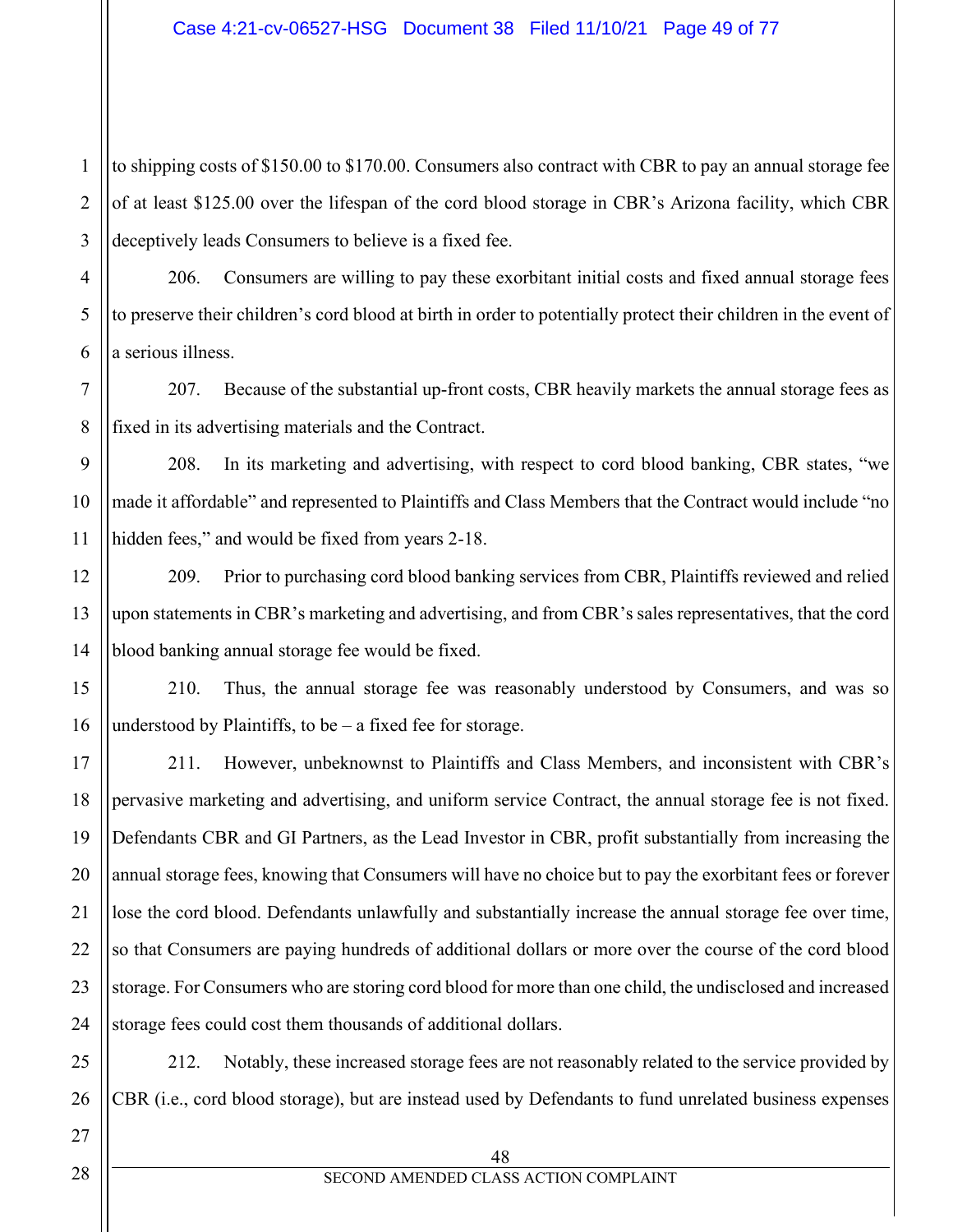1 2 3 4 5 6 7 and marketing ventures designed to increase Defendants' own market share and thereby amass greater profits. Defendants have placed the burden of paying for their clinical trials and customer service costs on Consumers and tethered it to the annual storage fee, even though such clinical trials and customer service costs have no relationship to storage costs. Paying for Defendants' unrelated business expenses is not a burden that Consumers should have to bear, as such expenses are wholly unrelated to the storage of cord blood, and Consumers have already paid substantial up-front fees and costs for cord blood banking services.

213. Even more, the annual storage fee increase is not a one-time assessment, as Defendants regularly increase the annual storage fees at \$25.00 intervals every few years. Thus, the annual storage fee increases are substantial, and can amount to a more than 50% increase in fees (or more) over the lifetime of the storage, deceptively and unlawfully forcing Consumers to foot the bill for Defendants' clinical research and marketing via their storage fees.

214. It is up to Defendants to responsibly manage their funds, and not place the burden of unrelated business expenses onto Consumers, who purchase cord blood banking services from CBR based upon the reasonable belief that the annual storage fees they agreed to and contracted for would be fixed.

215. That Defendants have nearly \$30 billion in capital is evidence that they enjoy substantial benefits from their investments, including the CBR brand, and that they do not need to further dip into Consumers' pockets to fund their research and customer service costs, and do so only to preserve and increase their profits at the expense of Consumers.

22 216. Further, if and when Consumers learn of the unlawful increase in the annual storage fee, they are left with no choice but to pay the fee or lose their cord blood.

23 24 25 26 217. Reasonable Consumers would not have purchased cord blood banking services from CBR had they known that CBR, in concert with its private and lead investor GI Partners, would arbitrarily and unilaterally increase their fixed annual storage fees, and then hold the cord blood hostage in the event the Consumer refuses or is unable to make the additional fee payment.

8

9

10

11

12

13

14

15

16

17

18

19

20

21

27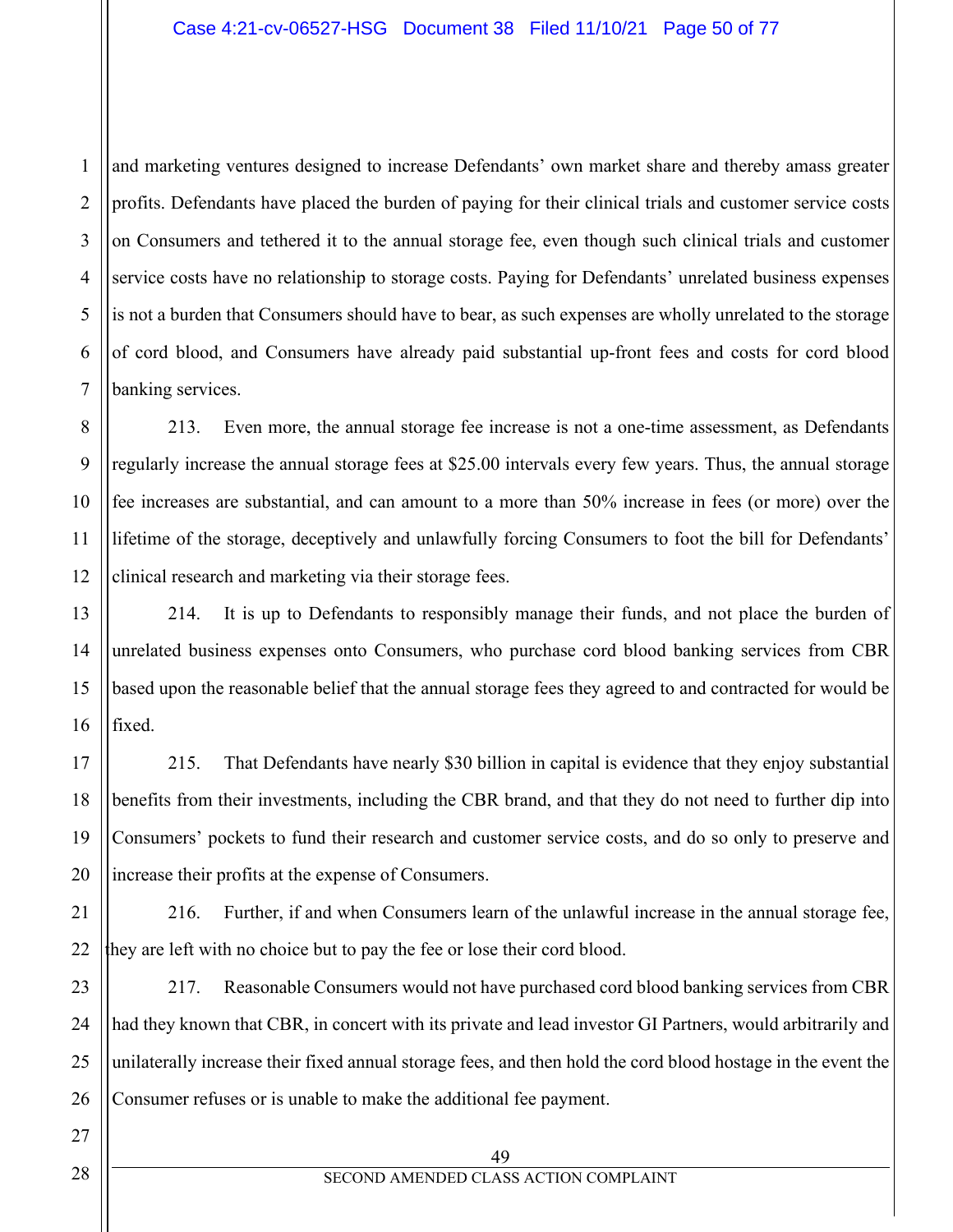218. Plaintiffs and Class Members have suffered injury-in-fact and actual damages resulting from Defendants' omissions and misrepresentations.

219. As a result of Defendants' unlawful conduct, Plaintiffs and Class Members are entitled to recover injunctive and other equitable relief, including restitution, as determined by the Court, pursuant to the CLRA.

6 220. On August 19, 2021 (to Defendant CBR Systems, Inc.) and August 20, 2021 (to Defendant GI Partners), via USPS certified letter, return requested, by undersigned counsel, Plaintiffs and Class Members put Defendants on written notice of the claims arising from violations of the numerous provisions of California Law, including the CLRA, in addition to breaches of warranties and other consumer protection statutes. Defendant CBR responded on September 22, 2021 and refused to remedy the violations listed in the CLRA demand letter.

221. Plaintiffs additionally seek monetary damages from Defendants in the form of actual, compensatory, trebled, statutory, punitive, or any other allowable damages permitted under the law that this Court deems just and proper.

#### **COUNT V**

## **VIOLATIONS OF CALIFORNIA'S UNFAIR COMPETITION LAW Cal. Bus. & Prof. Code §§ 17200,** *et seq.* **("UCL") (Against Defendants CBR and GI Partners) (Plaintiffs individually, and on behalf of the Nationwide Class)**

222. Plaintiffs reallege and incorporate by reference paragraphs 1-154 as if fully set forth herein.

223. Plaintiffs bring this claim on behalf of themselves and the Nationwide Class.

224. Defendants engaged in unlawful, fraudulent, and unfair business practices.

225. Defendants' conduct was unlawful because it violates the CLRA.

226. Defendant CBR's breach of contract is also unlawful in violation of the UCL.

## 227. Defendant CBR's breach of the implied covenant of good faith and fair dealing is also an

unlawful violation of the UCL.

1

2

3

4

5

7

8

9

10

11

12

13

14

15

16

17

18

19

20

21

22

23

24

25

26

27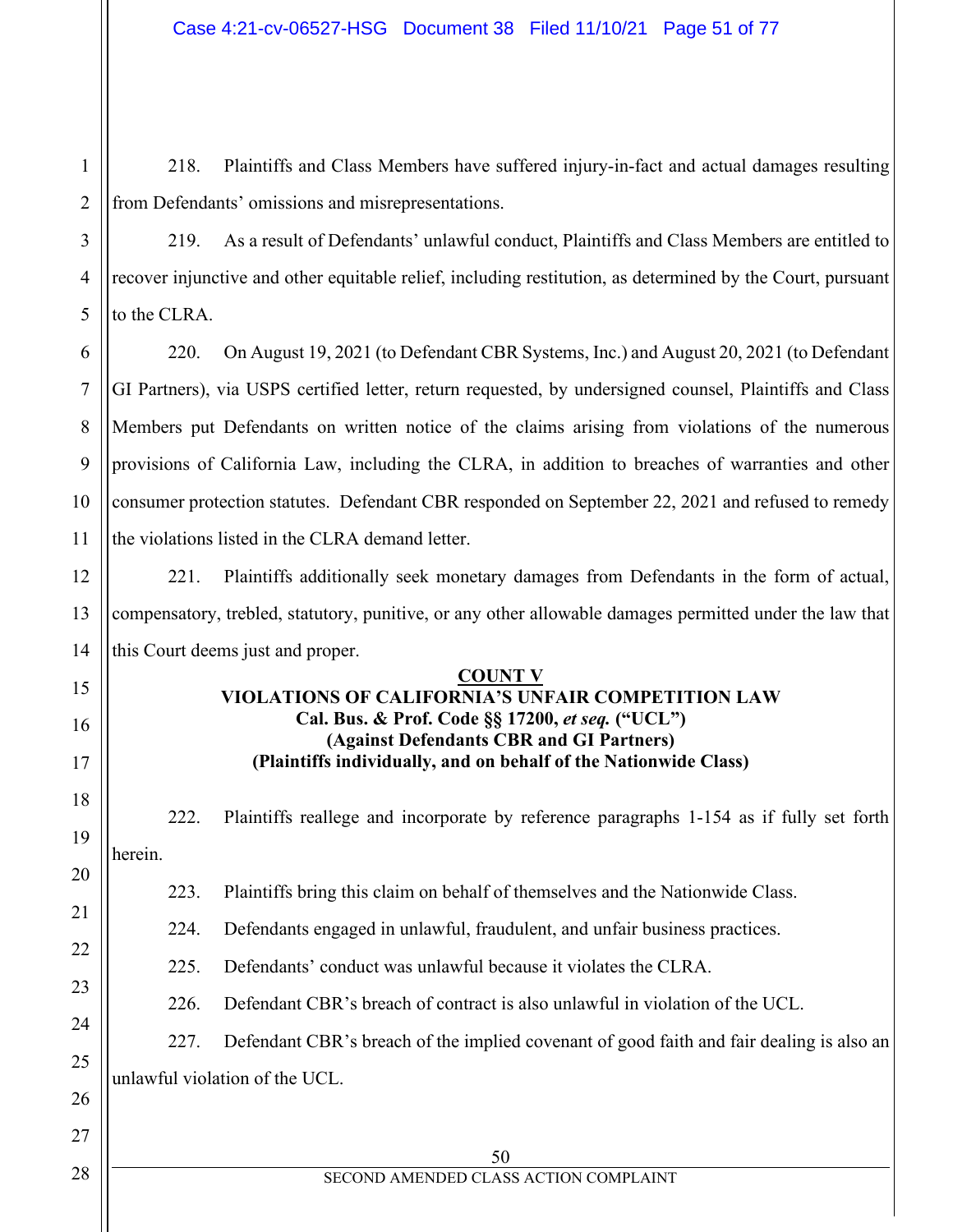228. Defendants' conduct is fraudulent because they have represented and continue to represent that the annual cord blood storage fees are fixed, when they are not.

229. Defendants' acts and business practices, as alleged herein, are also unfair in violation of the UCL because they offend established public policy and/or are immoral, unethical, oppressive, unscrupulous and/or are substantially injurious to Consumers. There is no countervailing benefit of these acts and practices to Consumers or competition. These acts and practices caused injures to Plaintiffs and Class Members and could not reasonably have been avoided because they were not informed of the breach until after Defendants were storing and maintaining their cord blood and Plaintiffs and Class Members had no choice but to pay the increased annual storage fees or lose the cord blood.

230. Defendants' retention of profits from the aforementioned conduct does not outweigh the economic harm that said retention imposes on Consumers. The lone parties that benefit are Defendants. Their conduct also harms competitors, who would otherwise be the recipients of Consumers' business, which Defendants acquired using omissions and misrepresentations.

231. All of the conduct, representations, and omissions alleged herein occurred in the course of Defendants' business and were part of a pattern or generalized course of illegal conduct.

232. When Consumers contract with CBR, in order to secure the "once-in-a-lifetime opportunity<sup> $140$  $140$ </sup> to protect their children, they pay a substantial initial fee of \$1,500.00 or more, in addition to shipping costs of \$150.00 to \$170.00, and agree to pay a fixed annual storage fee of at least \$125.00 over the lifespan of the cord blood storage in CBR's Arizona facility, which CBR deceptively leads Consumers to believe is a fixed fee.

233. Consumers are willing to pay these exorbitant initial costs and fixed annual storage fees to preserve their children's cord blood at birth in order to potentially protect their children in the event of a serious illness.

<span id="page-51-0"></span><sup>40</sup> www.cordblood.com/benefits-cord-blood/cord-blood-faqs#covid19

#### 51 SECOND AMENDED CLASS ACTION COMPLAINT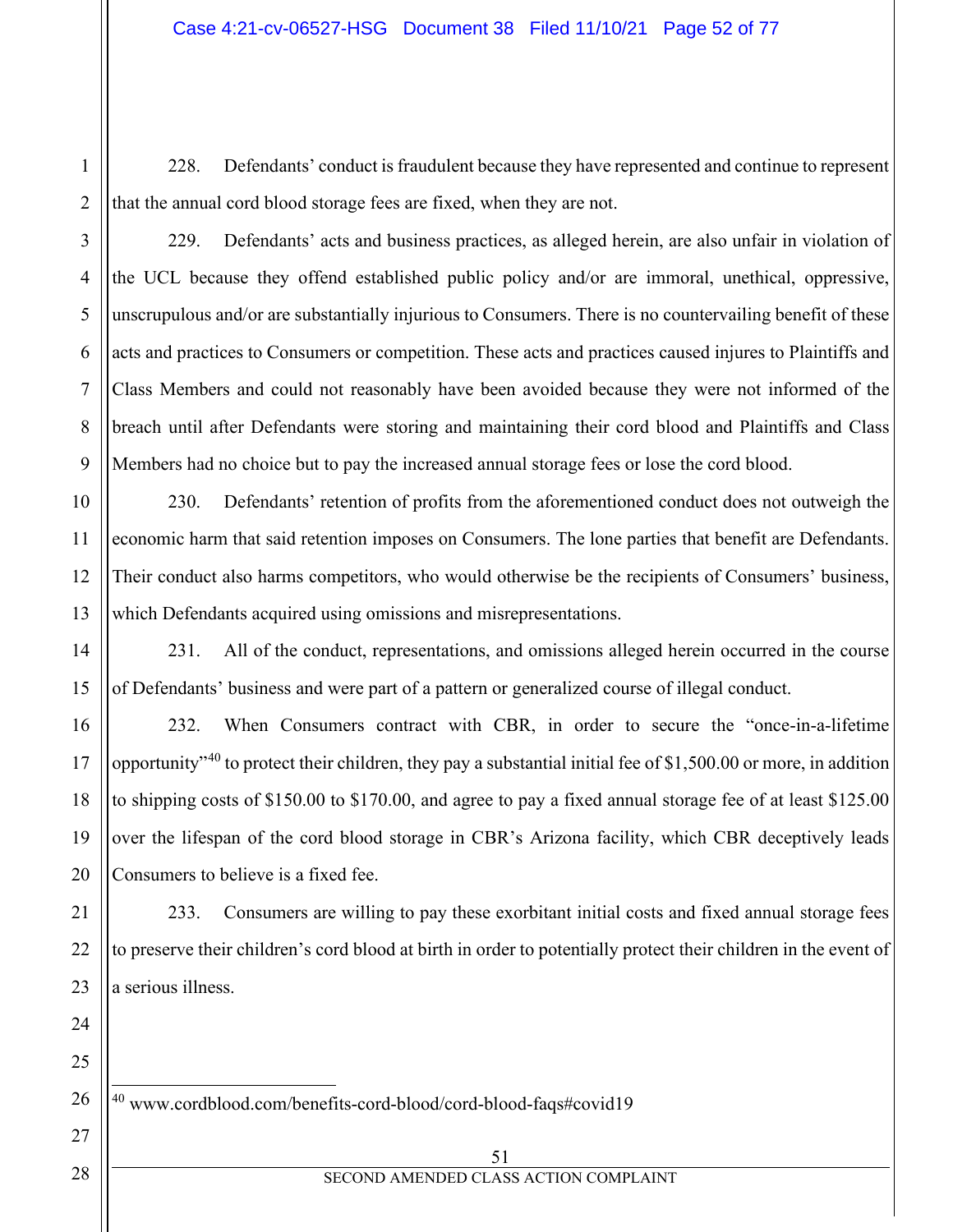234. Because of the substantial up-front costs, CBR heavily markets the annual storage fees as fixed in its advertising materials and the Contract.

235. In its marketing and advertising, CBR represented to Plaintiffs and Class Members that the Contract would include "no hidden fees," and would be fixed from ages 2-18.

236. Prior to purchasing cord blood banking services from CBR, Plaintiffs and Class Members reviewed and relied upon statements in CBR's marketing and advertising materials, and from CBR's sales representatives, that the cord blood banking annual storage fee would be fixed.

8 9 237. However, unbeknownst to Plaintiffs and Class Members, and inconsistent with CBR's pervasive marketing and advertising, and uniform service Contract, the annual storage fee is not fixed. Defendants CBR and GI Partners, as the Lead Investor in CBR, profit substantially from increasing the annual storage fees, knowing that Consumers will have no choice but to pay the exorbitant fees or forever lose the cord blood. Defendants unlawfully and substantially increase the annual storage fee over time, so that Consumers are paying hundreds of additional dollars or more over the course of the cord blood storage. For Consumers who are storing cord blood for more than one child, the undisclosed and increased storage fees could cost them thousands of additional dollars.

238. Notably, these increased storage fees are not reasonably related to the service provided by CBR (i.e., cord blood storage), but are instead used by Defendants to fund unrelated business expenses and marketing ventures designed to increase Defendants' own market share and thereby amass greater profits. Defendants have placed the burden of paying for their clinical trials and customer service costs on Consumers and tethered it to the annual storage fee even though such clinical trials and customer service costs have no relationship to storage costs. Paying for Defendants' unrelated business expenses is not a burden that Consumers should have to bear, as such expenses are wholly unrelated to the storage of cord blood, and Consumers have already paid substantial up-front fees and costs for cord blood banking services.

1

2

3

4

5

6

7

52 SECOND AMENDED CLASS ACTION COMPLAINT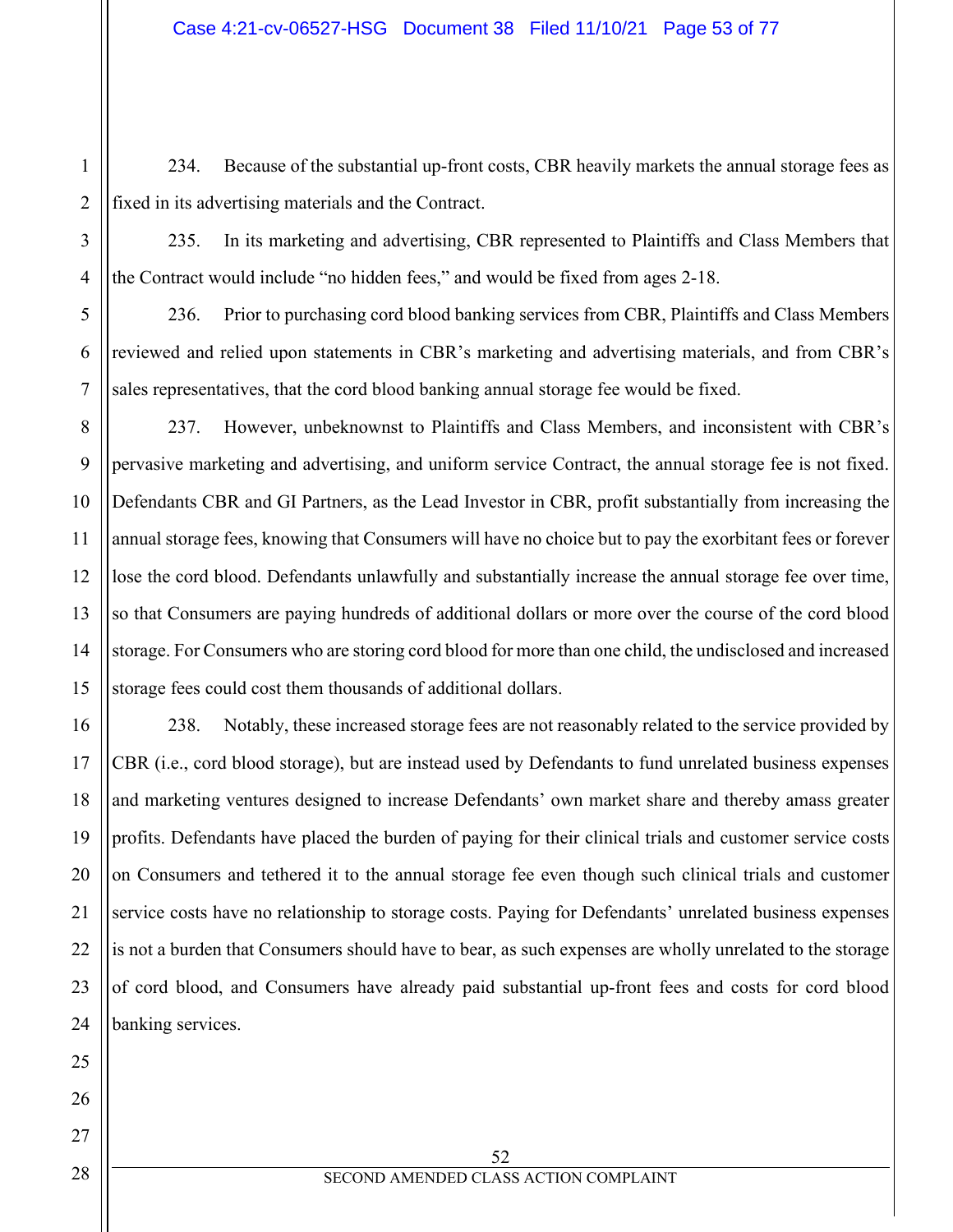239. Even more, the annual storage fee increase is not a one-time assessment, as Defendants regularly increase the annual fees at \$25.00 intervals every few years. Thus, the annual storage fee increases are substantial, and can amount to a more than 50% increase in fees (or more) over the lifetime of the storage, deceptively and unlawfully forcing Consumers to foot the bill for Defendants' clinical research and marketing via their storage fees.

240. The annual storage fee was reasonably understood by Class Members to be just that  $-a$ fee for storage. Yet, Defendants have placed the burden of paying for their clinical trials on Consumers and tethered it to the annual storage fee, despite the fact that such clinical trials have no relationship to storage costs.

10 11 241. Reasonable Consumers would not have purchased cord blood banking services from CBR had they known that CBR, in concert with its private and lead investor GI Partners, would arbitrarily and unilaterally increase the fixed annual storage fees, and then hold the cord blood hostage in the event the Consumer refuses or is unable to make the additional fee payment.

242. Defendants' acts and practices, as alleged herein, have caused injury to Plaintiffs and Class Members.

243. Because Defendants violated the UCL, Plaintiffs and Class Members should be made whole for amounts Defendants overcharged them for cord blood storage.

244. Plaintiffs, on behalf of themselves and all others similarly situated, seek an order of this Court awarding monetary damages, restitution, disgorgement, injunctive relief, and all other relief allowed under the UCL.

## **COUNT VI VIOLATION OF CALIFORNIA'S FALSE ADVERTISING LAW Cal. Bus. & Prof. Code § 17500 ("FAL") (Against Defendant CBR) (Plaintiffs individually, and on behalf of the Nationwide Class)**

245. Plaintiffs reallege and incorporate by reference paragraphs 1-154 as if fully set forth herein.

28

1

2

3

4

5

6

7

8

9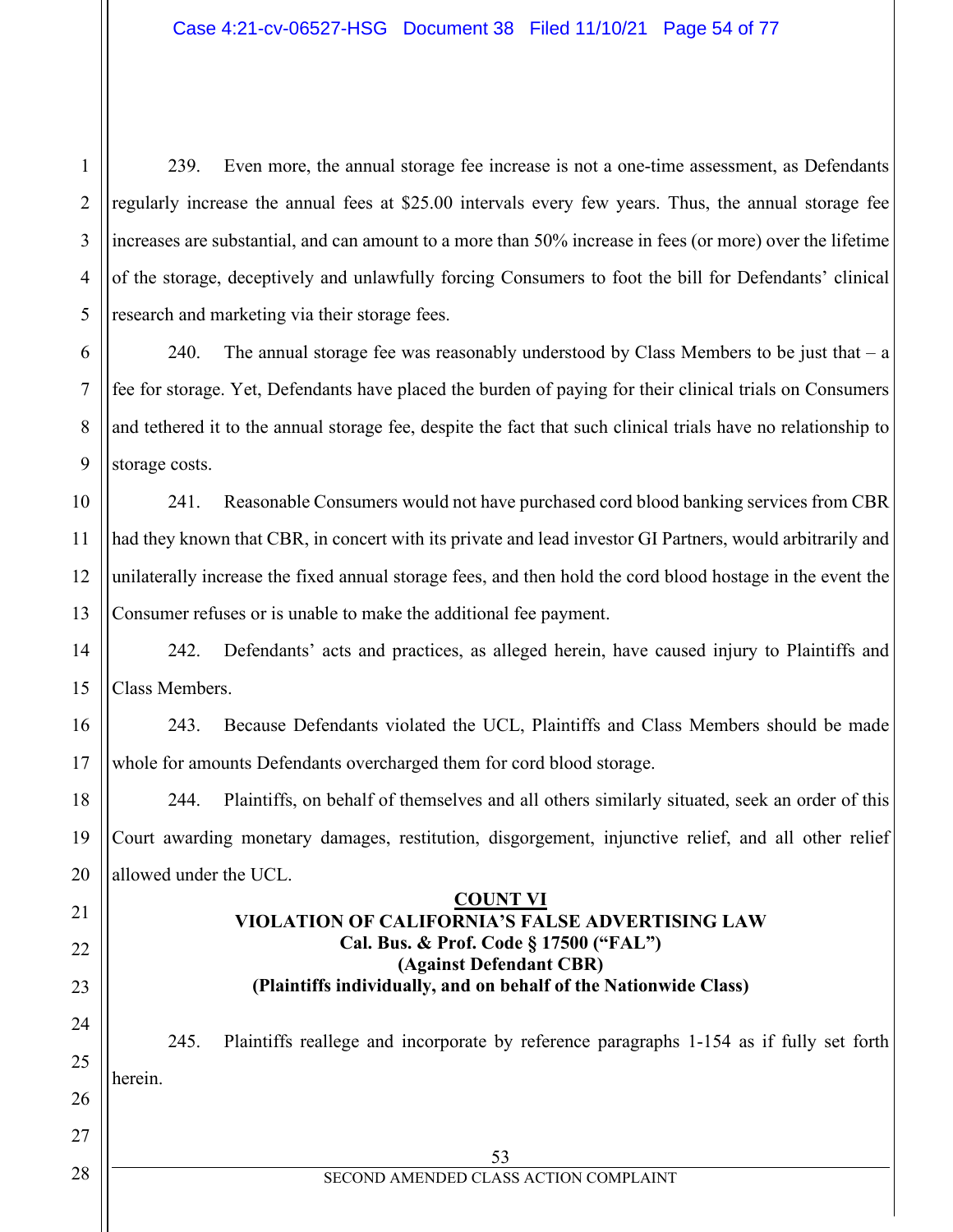246. Plaintiffs bring this claim on behalf of themselves and the Nationwide Class.

247. CBR violated California's False Advertising Law, Cal. Bus. & Prof. Code § 17500 ("FAL"), by publicly disseminating misleading and false advertisements through advertising and marketing statements, suggesting that annual storage fees are fixed when they are not.

248. CBR's false and misleading advertisements were made in order to increase profits at the expense of Consumers.

249. CBR knew these false and misleading advertisements were untrue, as evidenced by the increase in the annual storage fees, which it plainly represented as fixed, and by its admission to Consumers that CBR is adding unrelated fees for clinical studies into the storage fee, which is contrary to the terms of the Contract and CBR's advertising and marketing representations that "we made it affordable" with "no hidden fees."

250. Plaintiffs and Class Members would not have contracted with CBR for the storage of their children's cord blood had they known that CBR and GI Partners would arbitrarily and unilaterally increase the fixed annual storage fees, and then hold the cord blood hostage in the event the Consumer refuses or is unable to make the additional fee payment.

251. Pursuant to Business & Professions Code § 17500, Plaintiffs and Class Members seek an order of this Court permanently enjoining CBR from continuing to publicly disseminate misleading and false advertisements as alleged herein. Plaintiffs and Class Members also seek an order requiring CBR to: (a) make full restitution for all monies wrongfully obtained; and (b) disgorge all ill-gotten revenues and/or profits. Plaintiffs seek all other available relief as pled in this Complaint.

## **COUNT VII VIOLATION OF NEW YORK GBL §§ 349,** *et seq***. (Against Defendants CBR and GI Partners) (Plaintiff Koneru individually, and on behalf of the New York Subclass)**

252. Plaintiff Koneru realleges and incorporates by reference paragraphs 1-154 as if fully set forth herein.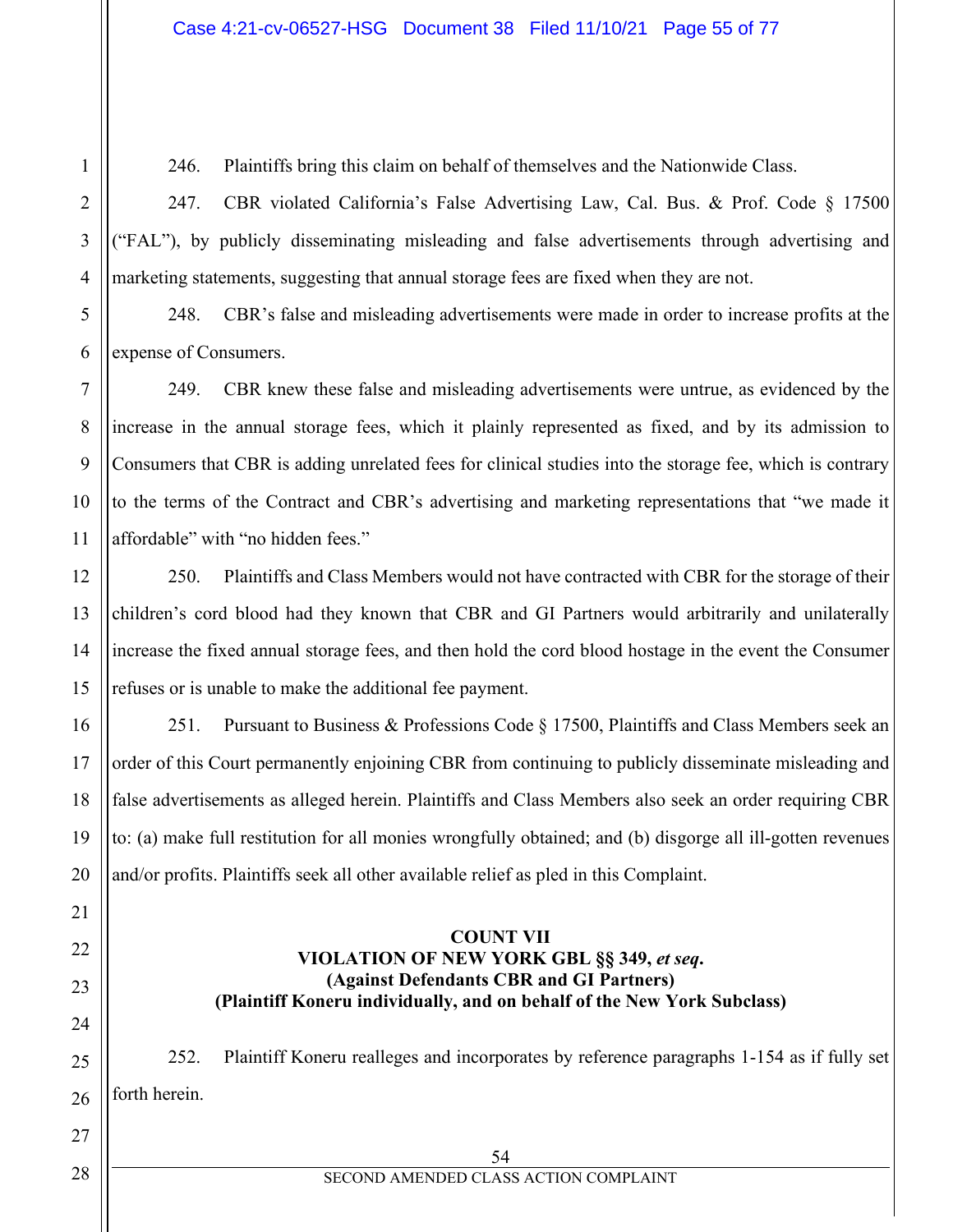253. Plaintiff Koneru brings this claim on behalf of herself and New York Subclass Members. 254. New York General Business Law § 349 ("NY GBL § 349") prohibits "[d]eceptive acts or practices in the conduct of any business, trade or commerce or in furnishing of any service in this state. . . ." NY GBL § 349(a).

255. Defendants' foregoing acts and practices, including their concealment and omissions, were directed at Consumers.

256. Defendants' foregoing deceptive acts and practices, including their concealment and omissions, were material, in part, because they concerned a material aspect of the pricing for cord blood services, including fixed annual cord blood storage fees.

257. CBR aggressively and uniformly marketed and advertised the cord blood banking to Consumers as being reasonably priced, with statements such as "we made it affordable" with "no hidden fees," along with promises from its sales representatives that the annual storage fees would be fixed.

258. CBR made affirmations of fact and promises in the cord blood banking marketing and advertising, and in the form Contract, as described herein, regarding the fixed annual storage fees.

259. CBR misrepresented and/or omitted material facts regarding the costs associated with its cord blood services by advertising, marketing, and representing in its form Contract that the annual cord blood storage fees were fixed when they were not.

260. Contrary to the above-described representations in CBR's marketing, advertising, and form Contract that the annual cord blood storage fee was fixed, Defendants CBR and GI Partners regularly increased the annual fees at \$25.00 intervals every few years.

261. Defendants CBR and GI Partners increase the annual storage fees, knowing that Consumers will have no choice but to pay the exorbitant fees or forever lose the cord blood. Defendants substantially increase the annual storage fee over time, so that Consumers are paying hundreds of additional dollars or more over the course of the cord blood storage. For Consumers who are storing cord blood for more than one child, the undisclosed and increased storage fees could cost them thousands of additional dollars.

1

2

3

4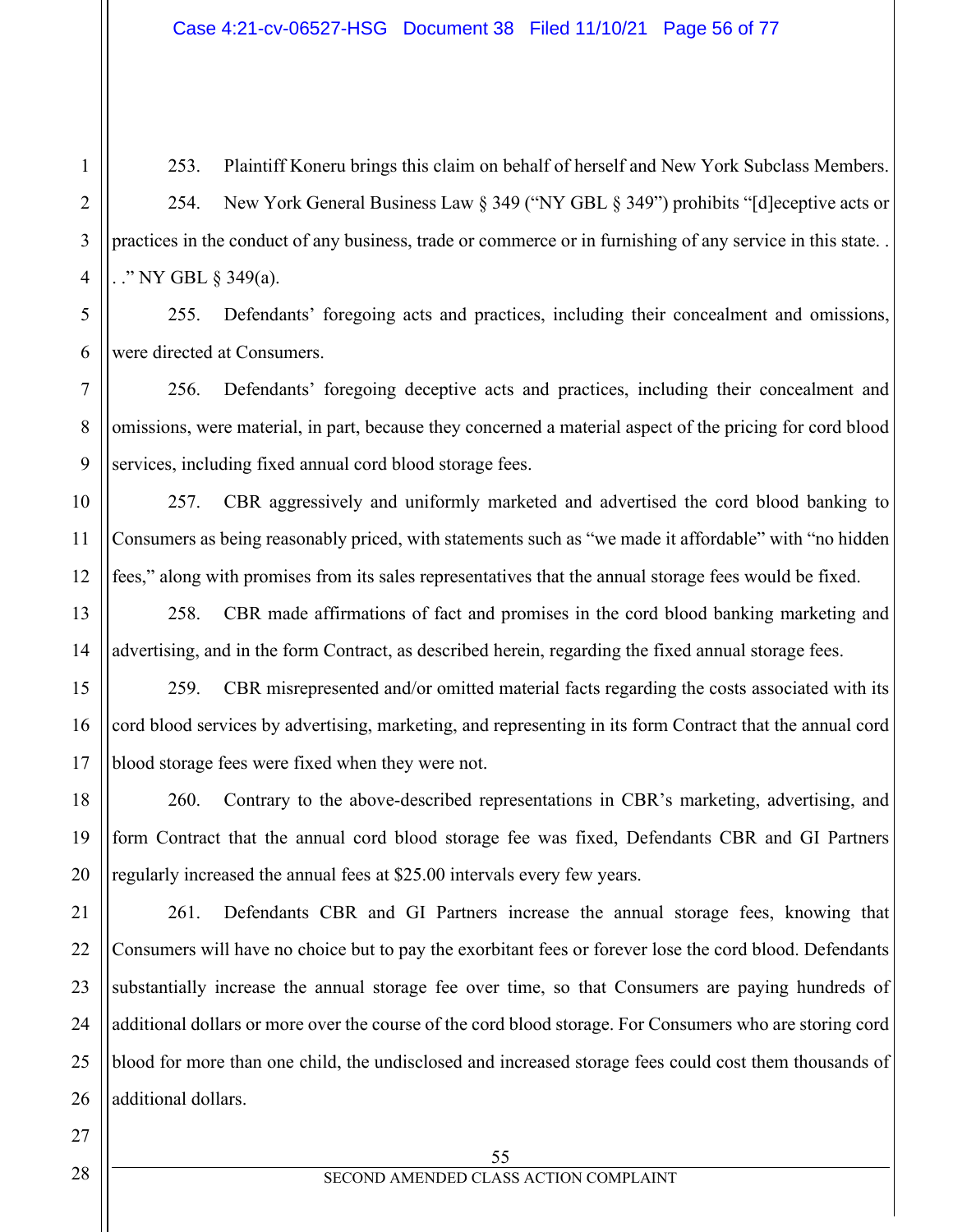262. Defendants did not disclose the fact that their annual cord blood storage fee would be regularly and incrementally increased to Consumers or otherwise cause this information to be disclosed to Consumers, including Plaintiff Koneru and New York Subclass Members.

263. Defendants' foregoing deceptive and unfair acts and practices, including their concealment and omissions, were and are deceptive acts or practices in violation of New York's General Business Law § 349, Deceptive Acts and Practices, N.Y. Gen. Bus. Law §§ 349, *et seq*., by:

- a. Misrepresenting that the annual cord blood storage fee was fixed;
- b. Concealing, omitting, and failing to disclose that the annual cord blood storage fee would be regularly and incrementally increased; and
- c. Applying the increased annual cord blood storage fees towards business expenses unrelated to the storage costs.

264. Defendants' business practices, in marketing, advertising, and selling cord blood services, including cord blood storage and preservation, while misrepresenting, failing to disclose, concealing or omitting material information, including the fact that the fixed annual storage fees were not, in fact, fixed and would be incrementally increased by Defendants, constitutes the use of fraud, misrepresentation, and deceptive practices.

265. These practices deceived Plaintiff Koneru and New York Subclass Members, causing them to lose money by paying more than they otherwise would have, as herein alleged, and deceived and are likely to deceive the consuming public.

266. As detailed herein, Defendants CBR and GI Partners, as the Lead Investor in CBR, profit substantially from deceptively and unlawfully increasing the annual storage fees, knowing that Consumers will have no choice but to pay the exorbitant fees or forever lose the cord blood. Defendants unlawfully and substantially increase the annual storage fee over time, so that Consumers are paying hundreds of additional dollars or more over the course of the cord blood storage. For Consumers who are storing cord blood for more than one child, the undisclosed and increased storage fees could cost them thousands of additional dollars.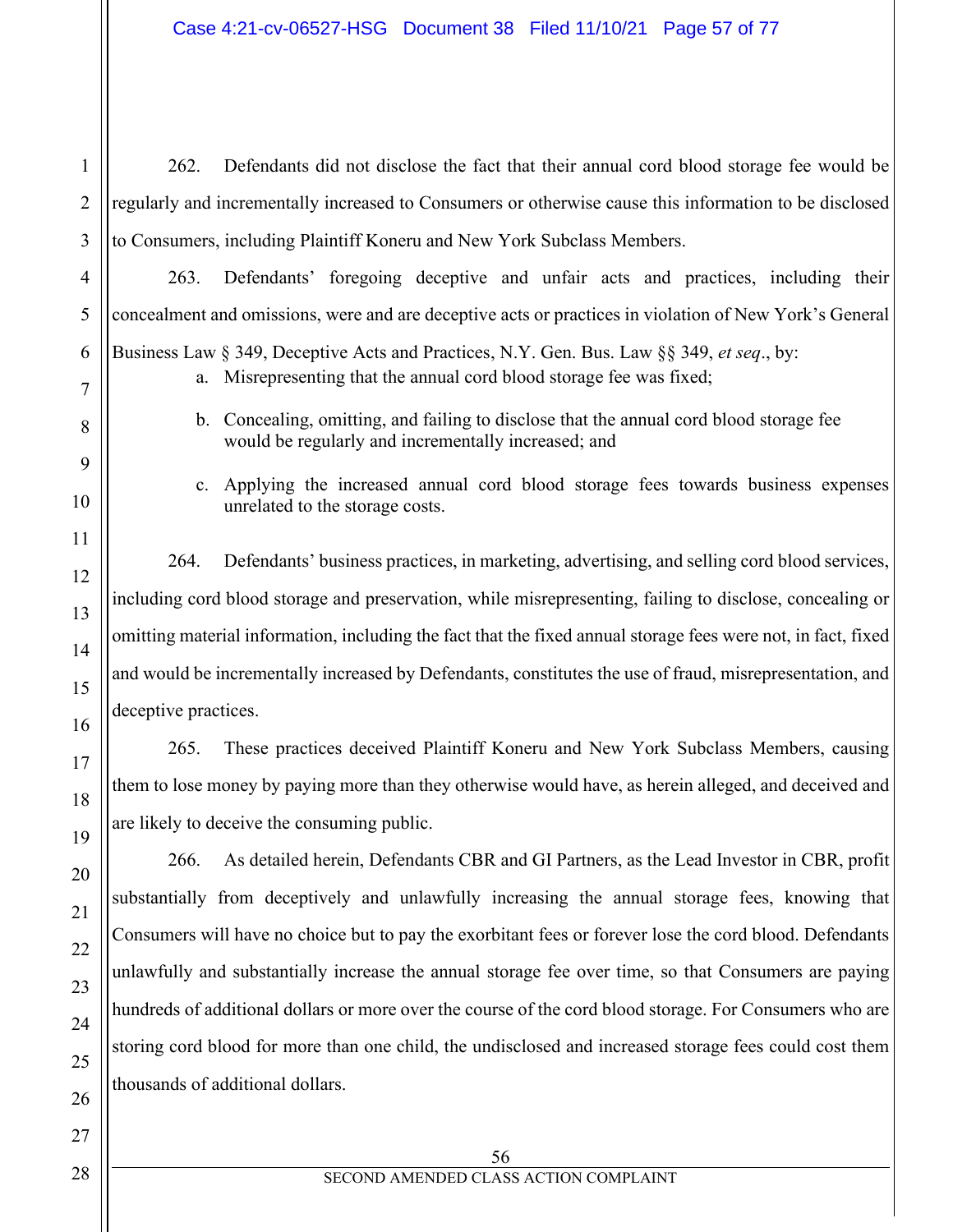267. Notably, these increased storage fees are not reasonably related to the service provided by CBR (i.e., cord blood storage), but are instead used by Defendants to fund unrelated business expenses and marketing ventures designed to increase Defendants' own market share and thereby amass greater profits. Defendants have placed the burden of paying for their clinical trials and customer service costs on Consumers and tethered it to the annual storage fee, even though such clinical trials and customer service costs have no relationship to storage costs. Paying for Defendants' unrelated business expenses is not a burden that Consumers should have to bear, as such expenses are wholly unrelated to the storage of cord blood, and Consumers have already paid substantial up-front fees and costs for cord blood banking services.

268. Accordingly, Defendants' business acts and practices, as alleged herein, have caused injury to Plaintiff Koneru and New York Subclass Members.

269. Defendants' unconscionable, deceptive and/or unfair practices caused actual damages to Plaintiff Koneru and New York Subclass Members who were unaware that, contrary to CBR's marketing and advertising and the express terms of its form Contract, the fixed annual storage fees would be incrementally increased by Defendants and were not, in fact, fixed. Defendants' foregoing deceptive acts and practices, including their omissions, were likely to deceive, and did deceive, Consumers acting reasonably under the circumstances.

270. Consumers, including Plaintiff Koneru and New York Subclass Members, either would not have purchased cord blood banking services from CBR had they known that the fixed annual storage fees would be increased by Defendants and were not, in fact, fixed, or they would have paid less for the cord blood services.

271. As a direct and proximate result of Defendants' deceptive acts and practices, including their omissions, Plaintiff Koneru and New York Subclass Members have been damaged as alleged herein, and are entitled to recover actual damages to the extent permitted by law, including class action rules, in an amount to be proven at trial.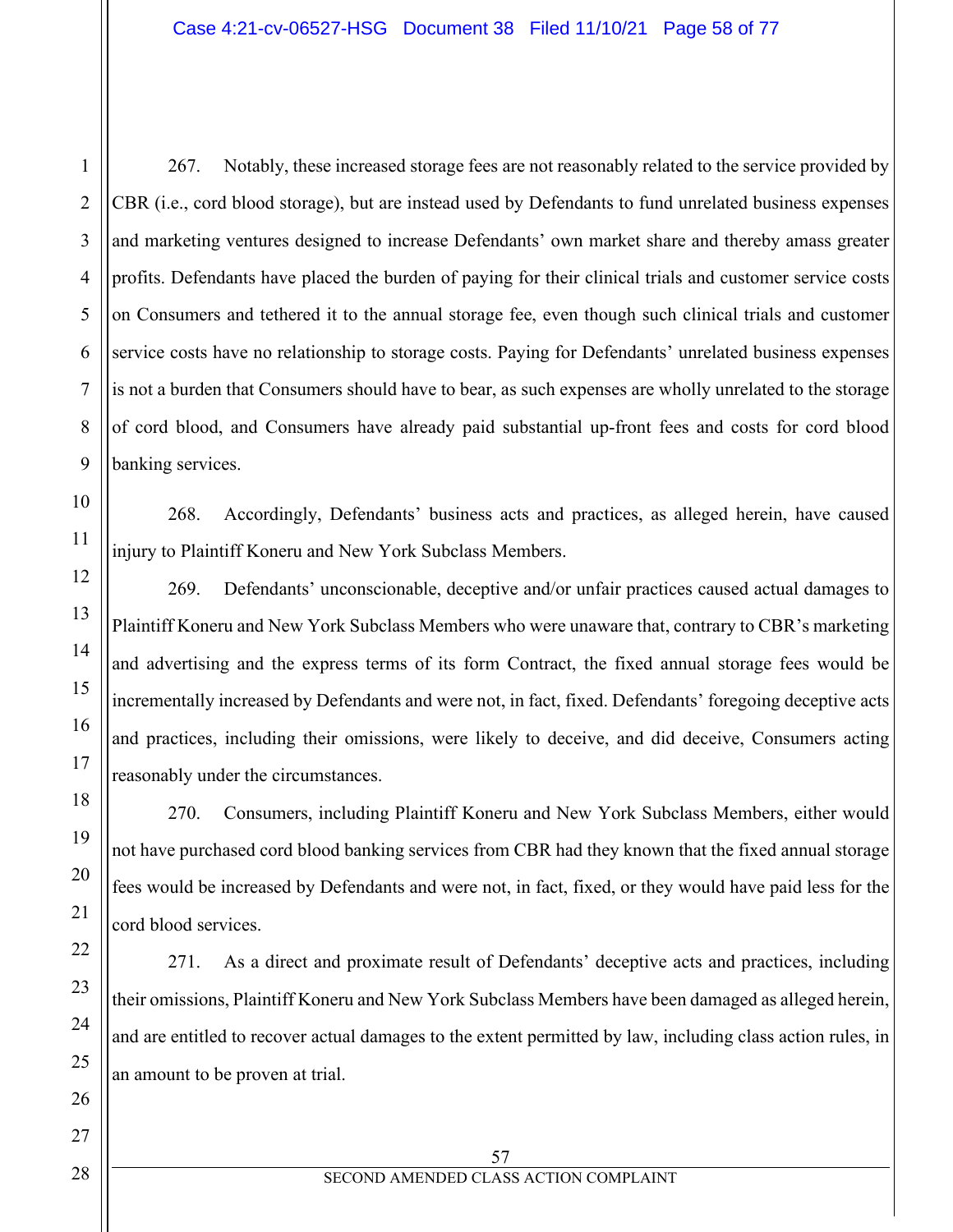272. In addition, Plaintiff Koneru and New York Subclass Members seek equitable and injunctive relief against Defendants on terms that the Court considers reasonable, and reasonable attorneys' fees and costs.

1

2

3

4

5

6

7

8

9

10

11

12

13

14

15

16

17

18

19

20

21

22

23

24

25

26

27

28

## **COUNT VIII VIOLATION OF NEW YORK GBL §§ 350,** *et seq***. (Against Defendant CBR) (Plaintiff Koneru individually, and on behalf of the New York Subclass)**

273. Plaintiff Koneru realleges and incorporates by reference paragraphs 1-154 as if fully set forth herein.

274. Plaintiff Koneru brings this claim on behalf of herself and New York Subclass Members. 275. New York General Business Law § 350 ("NY GBL § 350") prohibits "[f]alse advertising in the conduct of any business, trade or commerce . . . ." NY GBL § 350.

276. CBR's foregoing acts and practices, including its advertising, were directed at Consumers. 277. Through the acts and conduct alleged herein, Defendant CBR committed unfair or deceptive acts and practices, by falsely advertising and misleadingly representing that its annual cord blood storage fees were fixed.

278. CBR also committed unfair or deceptive acts and practices by concealing or omitting material information from its advertising and representations, including its failure to disclose that the fixed annual storage fees would be increased by CBR and were not, in fact, fixed.

279. CBR did not disclose this information to Consumers in its advertising or representations. 280. CBR's foregoing, consumer-oriented, unfair or deceptive acts and practices, including its advertising, representations, concealment, and omissions, constitute false and misleading advertising in a material way in violation of the New York's General Business Law § 350.

## 281. CBR's false, misleading, and deceptive advertising and representations include:

- a. Misrepresenting that the annual cord blood storage fee was fixed;
- b. Concealing, omitting, and failing to disclose that the annual cord blood storage fee would be regularly and incrementally increased; and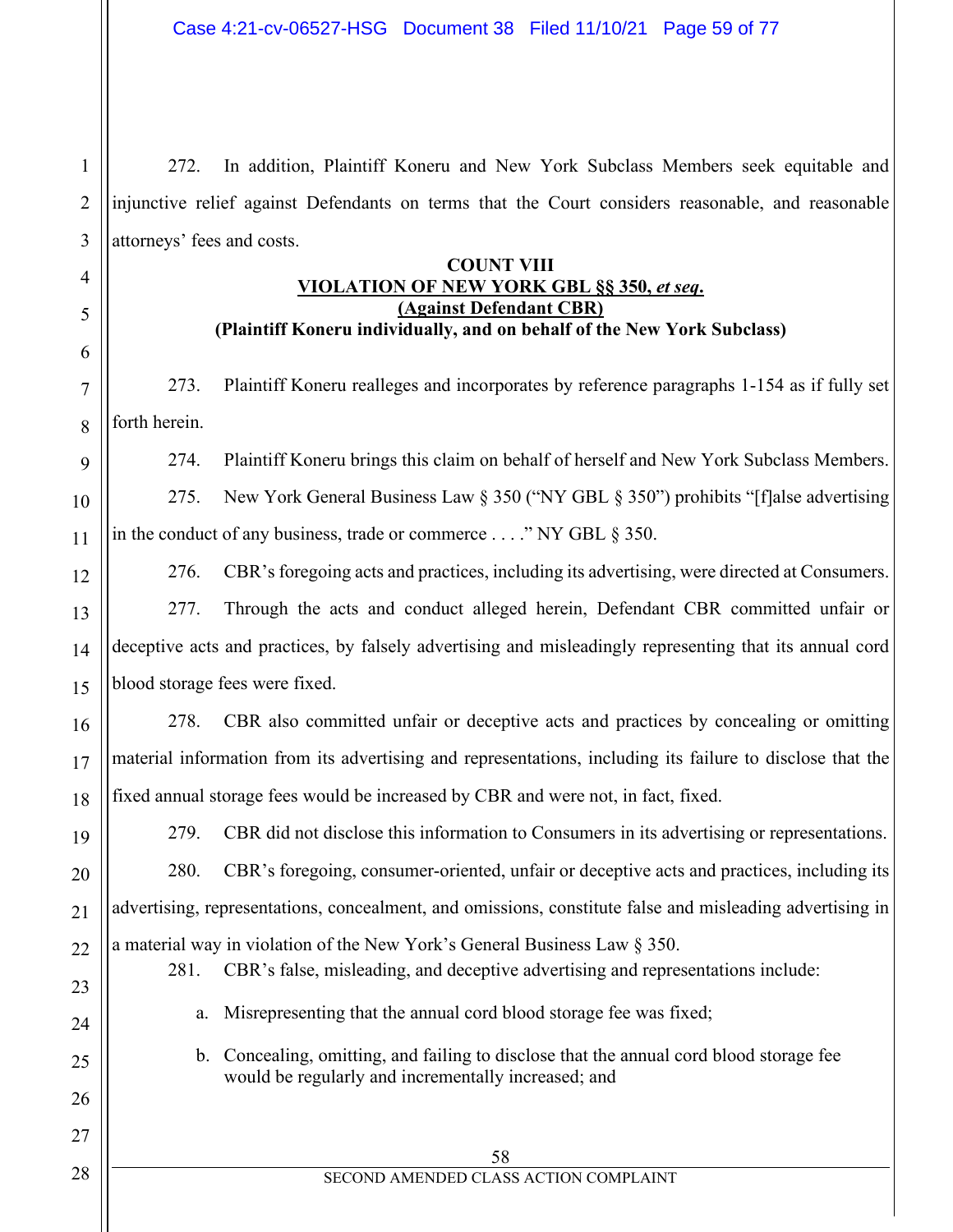c. Applied the increased annual cord blood storage fees towards business expenses unrelated to the storage costs.

282. CBR's false, misleading, and deceptive advertising and representations of fact were and are directed at Consumers.

283. CBR's false, misleading, and deceptive advertising and representations of fact were and are likely to mislead reasonable Consumers acting reasonably under the circumstances.

284. CBR's false, misleading, and deceptive advertising and representations of fact have resulted in Consumer injury or harm to the public interest.

285. Plaintiff Koneru and New York Subclass Members were injured because (a) they would not have contracted for CBR's cord blood services on the same terms if the true facts concerning the incremental increases of annual blood cord storage fees had been known; (b) they would have paid less for the blood cord services if the true facts concerning CBR's intent to incrementally increase the annual blood cord storage fees had been known; and (c) the annual blood cord storage fee is not fixed, despite CBR's representations to the contrary.

286. On behalf of herself and New York Subclass Members, Plaintiff Koneru seeks to enjoin the unlawful acts and practices described herein, to recover actual damages or five hundred dollars, whichever is greater, three times actual damages, and reasonable attorneys' fees.

287. CBR's business practices, in marketing and advertising its cord blood services, while concealing, failing to disclose, suppressing or omitting material information, including the fact that CBR would be incrementally increasing the annual blood cord storage fees, all while continuing to misrepresent to Consumers, including Plaintiff Koneru and New York Subclass Members that this storage fee was fixed, constitutes the use of fraud, misrepresentation, and deceptive practices. These practices deceived Plaintiff Koneru and New York Subclass Members, causing them to lose money by contracting for CBR's cord blood services or paying more than they otherwise would, as herein alleged, and deceived and are likely to deceive the consuming public. Accordingly, CBR's business acts and practices, as alleged herein, have caused injury to Plaintiff Koneru and New York Subclass Members.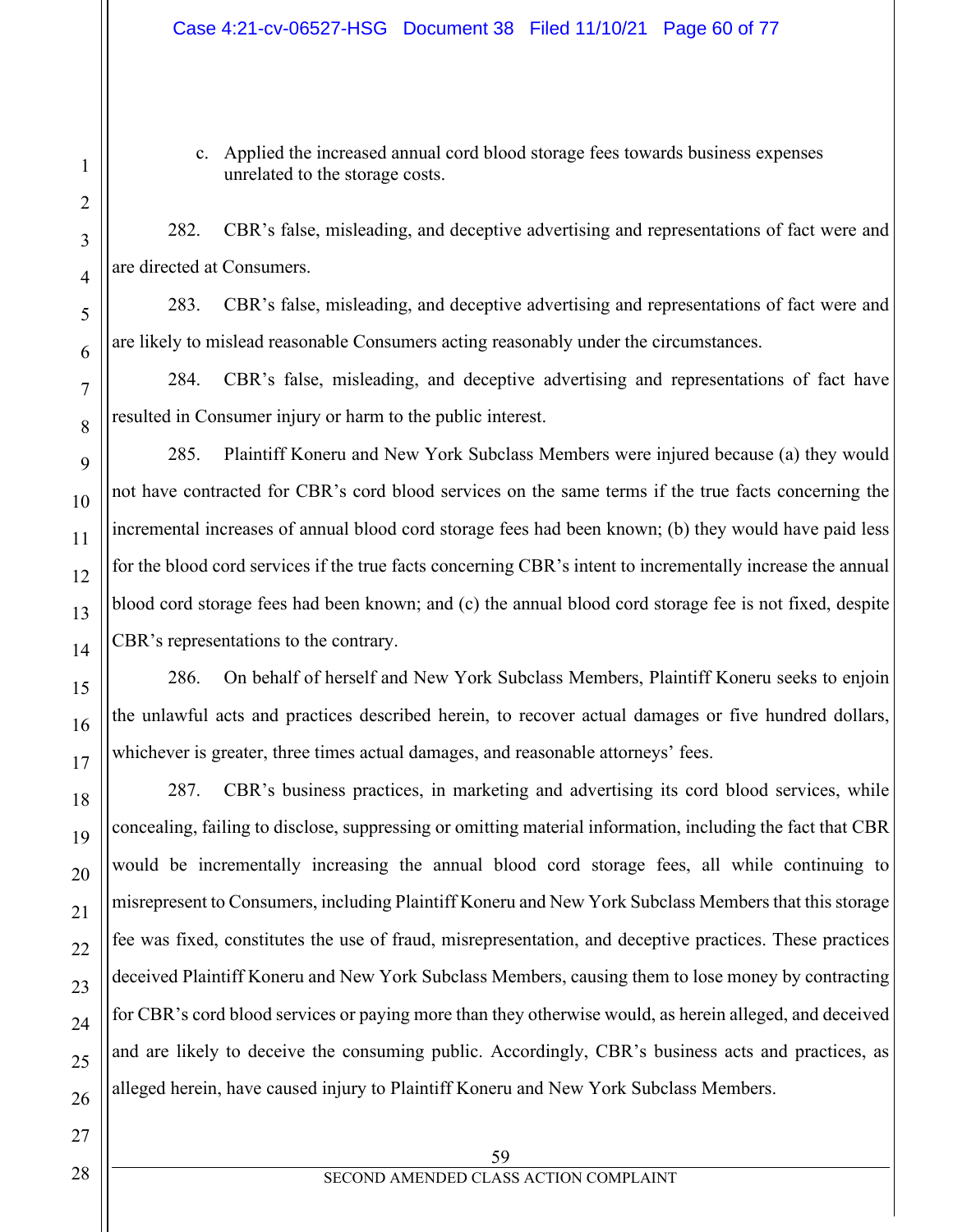2 3 4 5 288. Plaintiff Koneru and New York Subclass Members suffered damages when they contracted and paid for CBR's cord blood services. Defendants CBR's unconscionable, deceptive and/or unfair practices caused actual damages to Plaintiff Koneru and New York Subclass Members who were unaware that the annual blood cord storage fees were not fixed and that CBR would be incrementally increasing these fees. Defendant CBR's foregoing deceptive acts and practices, including omissions, were likely to deceive, and did deceive, Consumers acting reasonably under the circumstances.

289. Consumers, including Plaintiff Koneru and New York Subclass Members, either would not have contracted and paid for CBR's cord blood services had they known that the annual blood cord storage fees were not actually fixed, and that CBR would be incrementally increasing these fees, or they would have paid less for the cord blood services.

290. As a direct and proximate result of CBR's deceptive acts and practices, including its omissions, Plaintiff Koneru and New York Subclass Members have been damaged as alleged herein, and are entitled to recover actual damages to the extent permitted by law, including class action rules, in an amount to be proven at trial.

291. In addition, Plaintiff Koneru and New York Subclass Members seek equitable and injunctive relief against Defendant CBR on terms that the Court considers reasonable, and reasonable attorneys' fees and costs.

#### **COUNT IX**

## **VIOLATION OF THE FLORIDA DECEPTIVE AND UNFAIR TRADE PRACTICES ACT ("FDUTPA") §§ 501.201,** *et seq***. (Against Defendants CBR and GI Partners) (Plaintiff Cohen individually, and on behalf of the Florida Subclass)**

292. Plaintiff Cohen realleges and incorporates by reference paragraphs 1-154 as if fully set forth herein.

293. Plaintiff Cohen brings this claim on behalf of herself and Florida Subclass Members.

294. Plaintiff Cohen and the Florida Sub-Class are "consumers" within the meaning of Fla. Stat. § 501.203(7).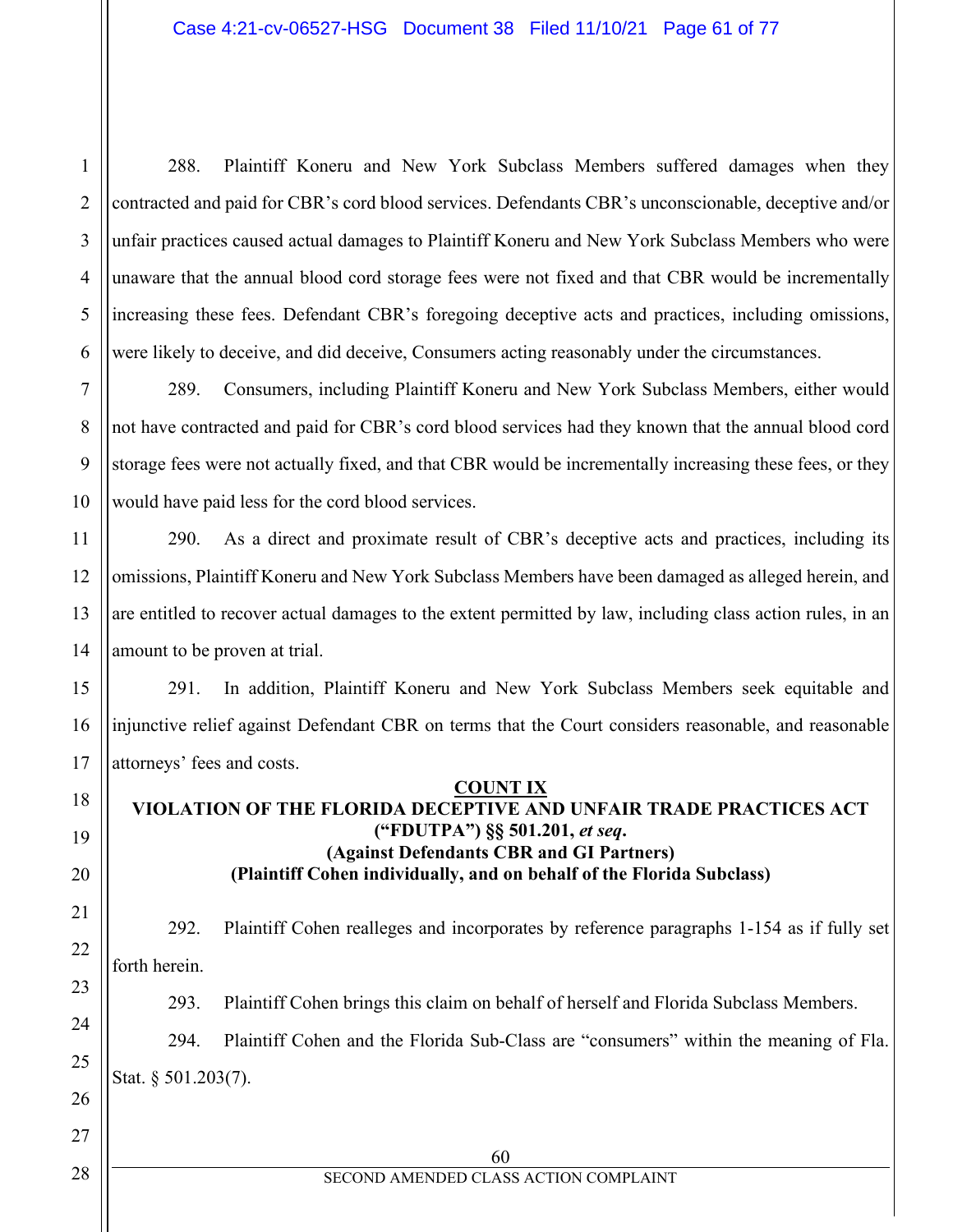295. Defendants engaged in "trade" or "commerce" within the meaning of Fla. Stat. § 501.203(8). The FDUTPA makes it unlawful to use "[u]nfair methods of competition, unconscionable acts or practices, and unfair or deceptive acts or practices in the conduct of any trade or commerce …" Fla. Stat. § 501.204(1).

296. As described above, Plaintiff Cohen and Florida Subclass Members suffered damages because CBR misrepresented in marketing and advertising that its annual cord blood storage fee was fixed. However, Defendants CBR and GI Partners increase the fixed annual storage fees, knowing that Consumers will have no choice but to pay the exorbitant fees or forever lose the cord blood. Defendants unlawfully and substantially increase the annual storage fee over time, so that Consumers are paying hundreds of additional dollars or more over the course of the cord blood storage. For Consumers who are storing cord blood for more than one child, the undisclosed and increased storage fees could cost them thousands of additional dollars. This has caused Plaintiff Cohen and other Florida Sub-Class Members to sustain damages in the form of loss of money in connection with Defendants incrementally increasing the annual cord blood storage fee, which was represented as being fixed.

297. Further, as a direct and proximate result of Defendants' unlawful conduct, Plaintiff Cohen and the Florida Sub-Class Members suffered harm in that they overpaid for Defendants' cord blood services, which they otherwise would not have, and they did not receive the benefit of their bargain.

298. By making misrepresentations and material omissions to Plaintiff Cohen and the Florida Subclass regarding the cost of their annual cord blood storage fees, Defendant CBR affected commerce and trade within the State of Florida. Specifically, CBR engaged in unfair or deceptive acts or practices in violation of the FDUTPA when, in connection with marketing and advertising its cord blood services, CBR:

a. Misrepresented that the annual cord blood storage fee was fixed;

b. Concealed, omitted, and failed to disclose that the annual cord blood storage fee would be regularly and incrementally increased; and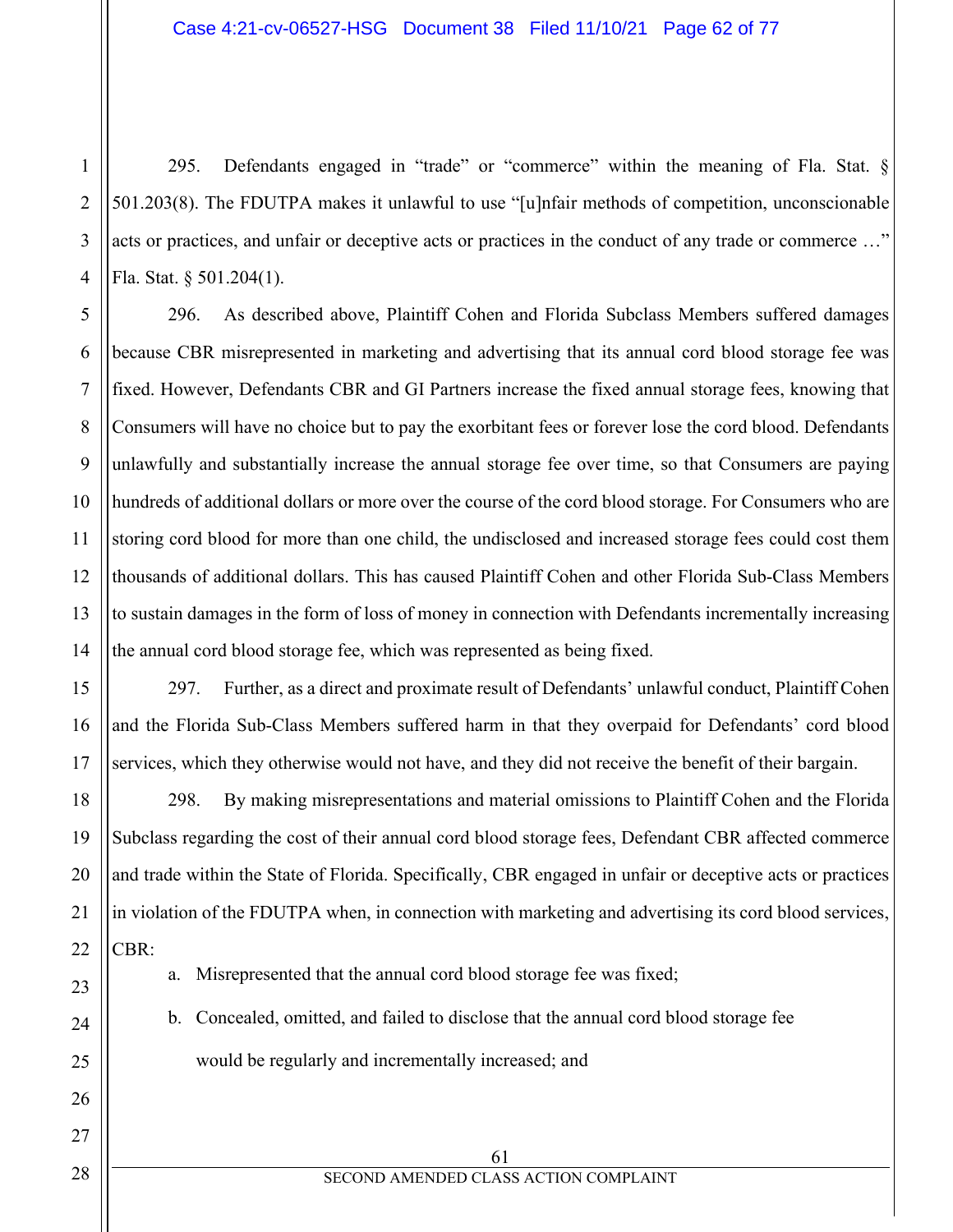c. Applied the increased annual cord blood storage fees towards business expenses unrelated to the storage costs.

262. Defendants knew that their annual cord blood storage fees were not fixed and that they intended to and did incrementally increase the annual cord blood storage fees charged to Plaintiff Cohen and Florida Subclass Members, yet continued to represent that these fees were fixed.

299. Defendants' acts and omissions posed the tendency or capacity to mislead or create the likelihood of deception regarding a material fact.

300. Defendants knew that the annual cord blood storage fees were not fixed as represented, and that the increased fees that Defendants charged Plaintiff Cohen and Florida Subclass Members were not applied to storage-related costs.

301. Defendants' acts and omissions, as described herein, repeatedly occurred in trade or commerce, and were capable of deceiving a substantial portion of the consuming public.

302. Defendants' misrepresentations, concealment, omissions, and other deceptive conduct were likely to deceive, cause misunderstanding, and/or, in fact, caused Plaintiff Cohen and the Florida Subclass to be deceived about the fixed or unfixed nature of their annual cord blood storage fees.

303. Defendants intended that Plaintiff Cohen and the Florida Subclass would rely on CBR's misrepresentations, concealment, warranties, deceptions, and/or omissions regarding the fixed nature of their annual cord blood storage fees.

304. The facts concealed or not disclosed by CBR are, and would be, material in that Plaintiff Cohen, the Florida Subclass, and any reasonable Consumer would have considered the cost of the annual cord blood storage fees important in deciding whether to purchase cord blood banking services from CBR.

305. Had Plaintiff Cohen and the Florida Subclass known that the annual cord blood storage fees were not actually fixed, as represented by CBR, they either would not have contracted for CBR's cord blood services or they would have paid less for them.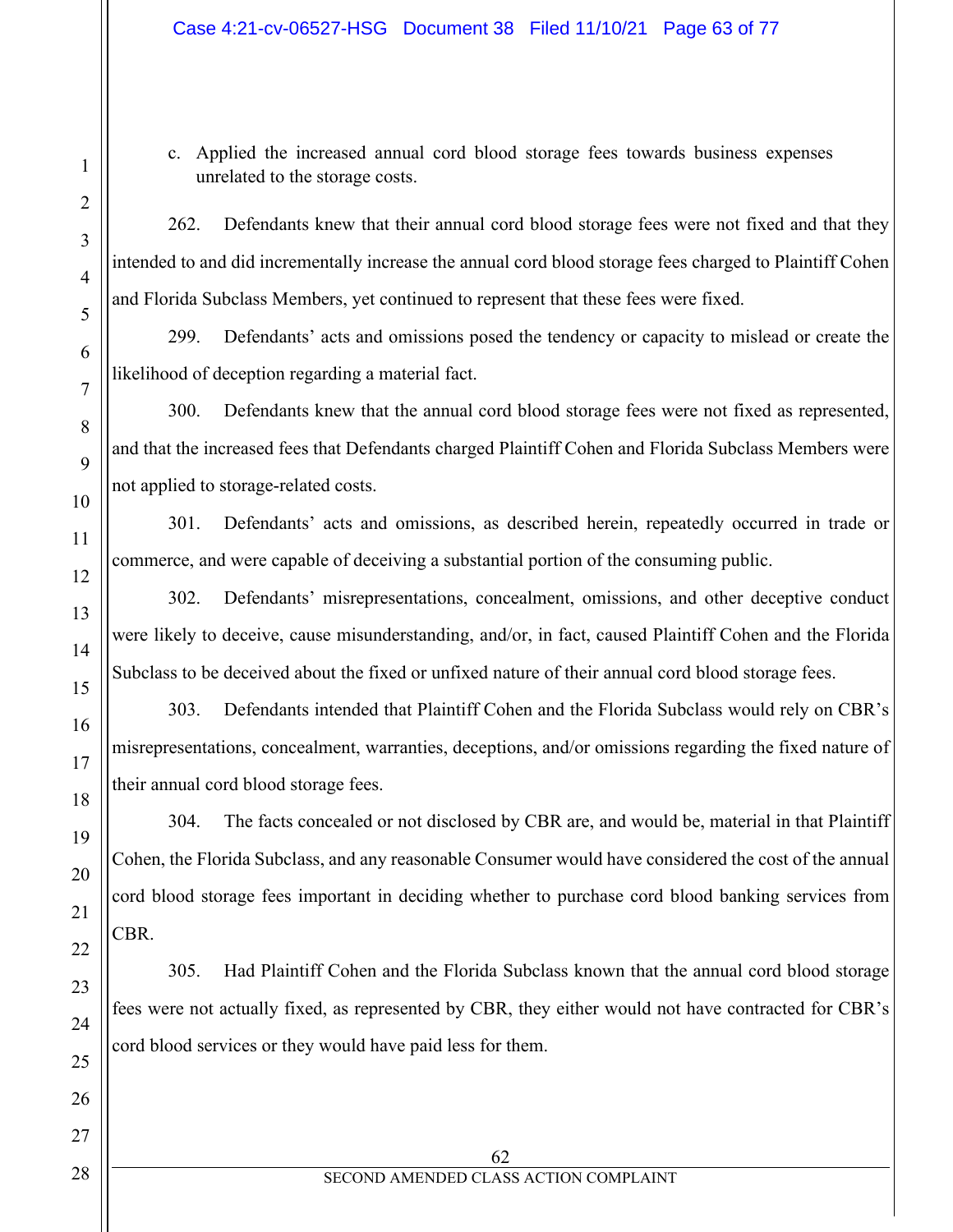306. As detailed herein, Defendants CBR and GI Partners, as the Lead Investor in CBR, profit substantially from deceptively and unlawfully increasing the annual storage fees, knowing that Consumers will have no choice but to pay the exorbitant fees or forever lose the cord blood. Defendants unlawfully and substantially increase the annual storage fee over time, so that Consumers are paying hundreds of additional dollars or more over the course of the cord blood storage. For Consumers who are storing cord blood for more than one child, the undisclosed and increased storage fees could cost them thousands of additional dollars.

307. Notably, these increased storage fees are not reasonably related to the service provided by CBR (i.e., cord blood storage), but are instead used by Defendants to fund unrelated business expenses and marketing ventures designed to increase Defendants' own market share and thereby amass greater profits. Defendants have placed the burden of paying for their clinical trials and customer service costs on Consumers and tethered it to the annual storage fee, even though such clinical trials and customer service costs have no relationship to storage costs. Paying for Defendants' unrelated business expenses is not a burden that Consumers should have to bear, as such expenses are wholly unrelated to the storage of cord blood, and Consumers have already paid substantial up-front fees and costs for cord blood banking services.

308. As a direct and proximate result of Defendants' unfair and deceptive trade practices, Plaintiff Cohen and the Florida Subclass suffered ascertainable losses and actual damages.

309. Plaintiff Cohen and the Florida Subclass did not receive the benefit of their bargains.

273. The cost of CBR's annual cord blood storage fees are not fixed as marketed and advertised by CBR. This has caused Plaintiff Cohen and Florida Subclass Members' damages, which can be measured with specificity based upon, *inter alia*, the incrementally increased annual cord blood storage fees that Defendants charged and Plaintiff Cohen and Florida Subclass Members paid during the lifetime of their cord blood storage.

1

2

3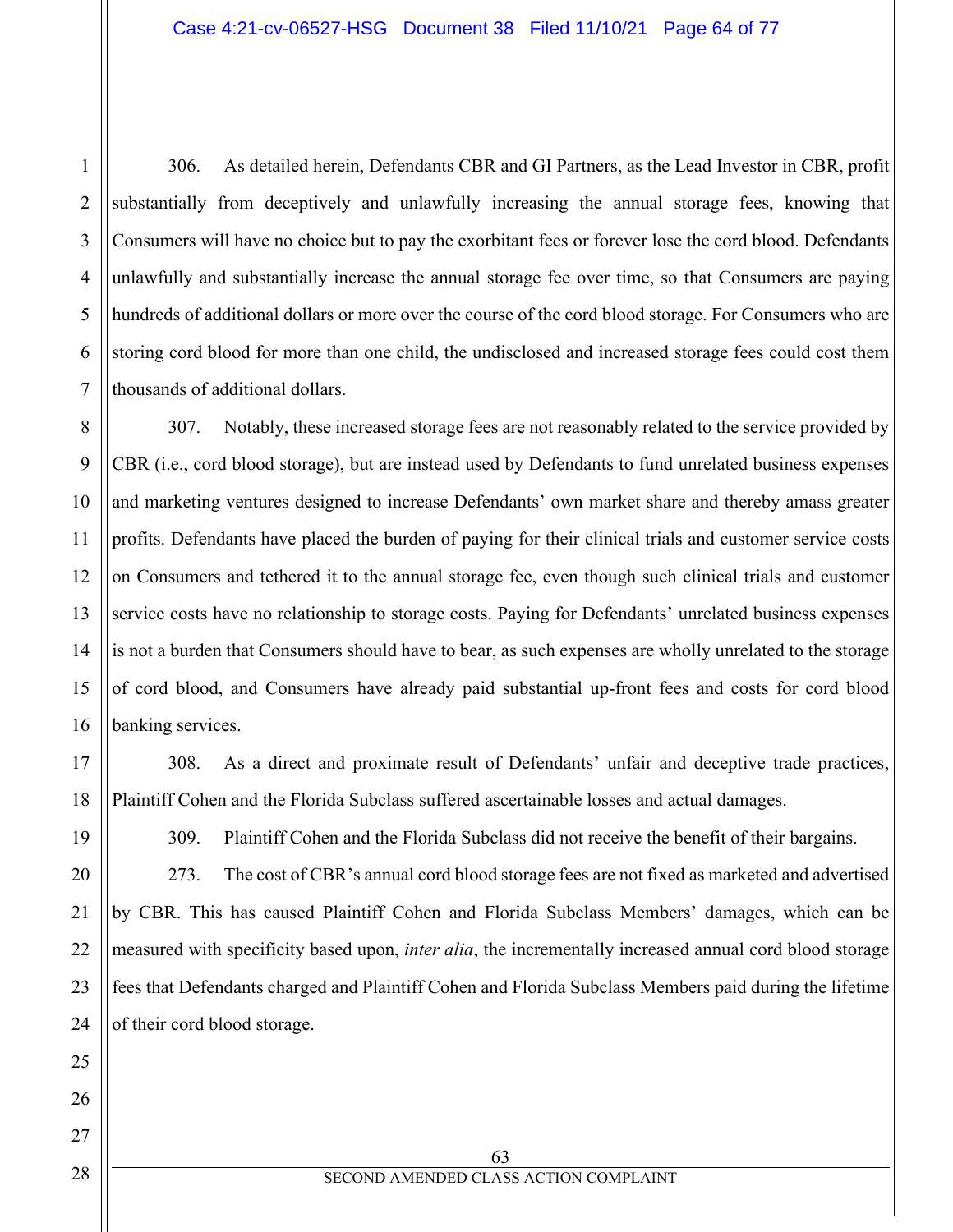274. Plaintiff Cohen and Florida Subclass Members seek an order enjoining Defendants' unfair and/or deceptive acts or practices and awarding damages and any other just and proper relief available under FUDTPA.

## **COUNT X**

### **VIOLATION OF THE NEW JERSEY CONSUMER FRAUD ACT, N.J.S.A. §56:8-1,** *et seq.* **(Against Defendants CBR and GI Partners) (Plaintiff Vaccarella individually, and on behalf of the New Jersey Subclass)**

310. Plaintiff Vaccarella realleges and incorporate by reference paragraphs 1-154 as if fully set forth herein.

9 10 311. Plaintiff Vaccarella brings this claim on behalf of herself and New Jersey Subclass Members.

11 12 312. Plaintiff Vaccarella, the New Jersey Subclass Members, and GE are "persons" under the New Jersey Consumer Fraud Act, N.J.S.A. § 56:8-1(d).

13 14 313. The cord blood banking is "merchandise" within the definition of N.J. Stat. Ann. § 56:8-  $1(c)$ .

314. The cord blood banking is and has been the subject of "advertisement" and "sale" within the definition of N.J. Stat. Ann.  $\S$  56:8-1(a) & (e).

315. The New Jersey Consumer Fraud Act ("New Jersey CFA") makes unlawful "[t]he act, use or employment by any person of any unconscionable commercial practice, deception, fraud, false pretense, false promise, misrepresentation, or the knowing concealment, suppression, or omission of any material fact with the intent that others rely upon such concealment, suppression or omission, in connection with the sale or advertisement of any merchandise or real estate, or with the subsequent performance of such person as aforesaid, whether or not any person has in fact been misled, deceived or damaged thereby. . ." N.J. S.A.. § 56:8-2.

24 26 316. Specifically, as part of the fraudulent marketing practices and recruitment program, CBR engaged in a pattern and practice of knowingly and intentionally making numerous false representations and omissions of material facts, with the intent to deceive and fraudulently induce reliance by Plaintiffs

28

27

1

2

3

4

5

6

7

8

15

16

17

18

19

20

21

22

23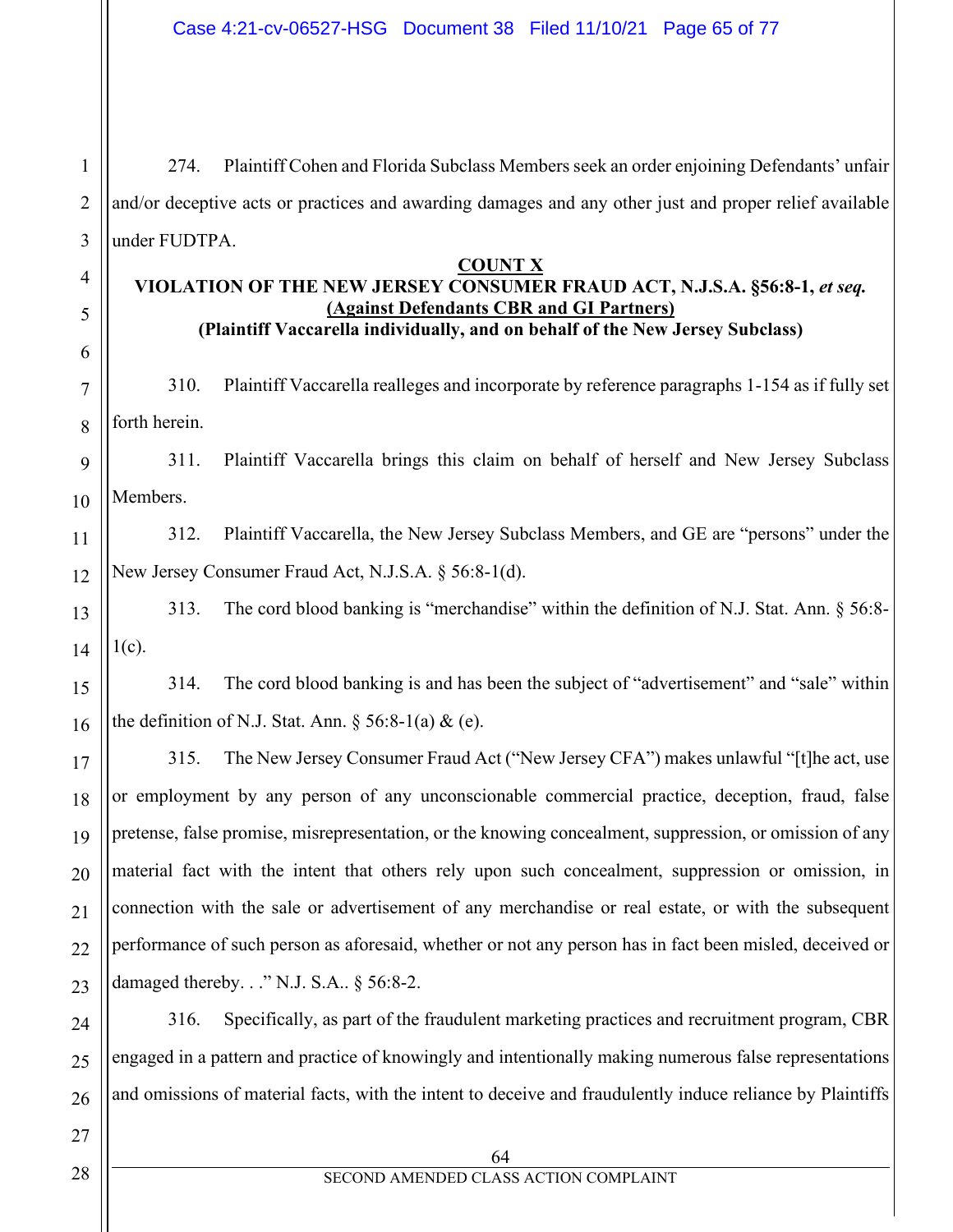and the Members of the New Jersey Subclass. These false representations and omissions were uniform and identical in nature, and include, without limitation, the following: a. Misrepresenting that the annual cord blood storage fee was fixed;

- b. Concealing, omitting, and failing to disclose that the annual cord blood storage fee would be regularly and incrementally increased; and
- c. Applying the increased annual cord blood storage fees towards business expenses unrelated to the storage costs.

317. Plaintiffs were unaware of the deception and, therefore, were reasonable in incorporating the deceptive information when making their decisions to participate in cord blood banking and storage with CBR.

318. As detailed herein, Defendants CBR and GI Partners, as the Lead Investor in CBR, profit substantially from deceptively and unlawfully increasing the annual storage fees, knowing that Consumers will have no choice but to pay the exorbitant fees or forever lose the cord blood. Defendants unlawfully and substantially increase the annual storage fee over time, so that Consumers are paying hundreds of additional dollars or more over the course of the cord blood storage. For Consumers who are storing cord blood for more than one child, the undisclosed and increased storage fees could cost them thousands of additional dollars.

319. Notably, these increased storage fees are not reasonably related to the service provided by CBR (i.e., cord blood storage), but are instead used by Defendants to fund unrelated business expenses and marketing ventures designed to increase Defendants' own market share and thereby amass greater profits. Defendants have placed the burden of paying for their clinical trials and customer service costs on Consumers and tethered it to the annual storage fee, even though such clinical trials and customer service costs have no relationship to storage costs. Paying for Defendants' unrelated business expenses is not a burden that Consumers should have to bear, as such expenses are wholly unrelated to the storage

1

2

3

4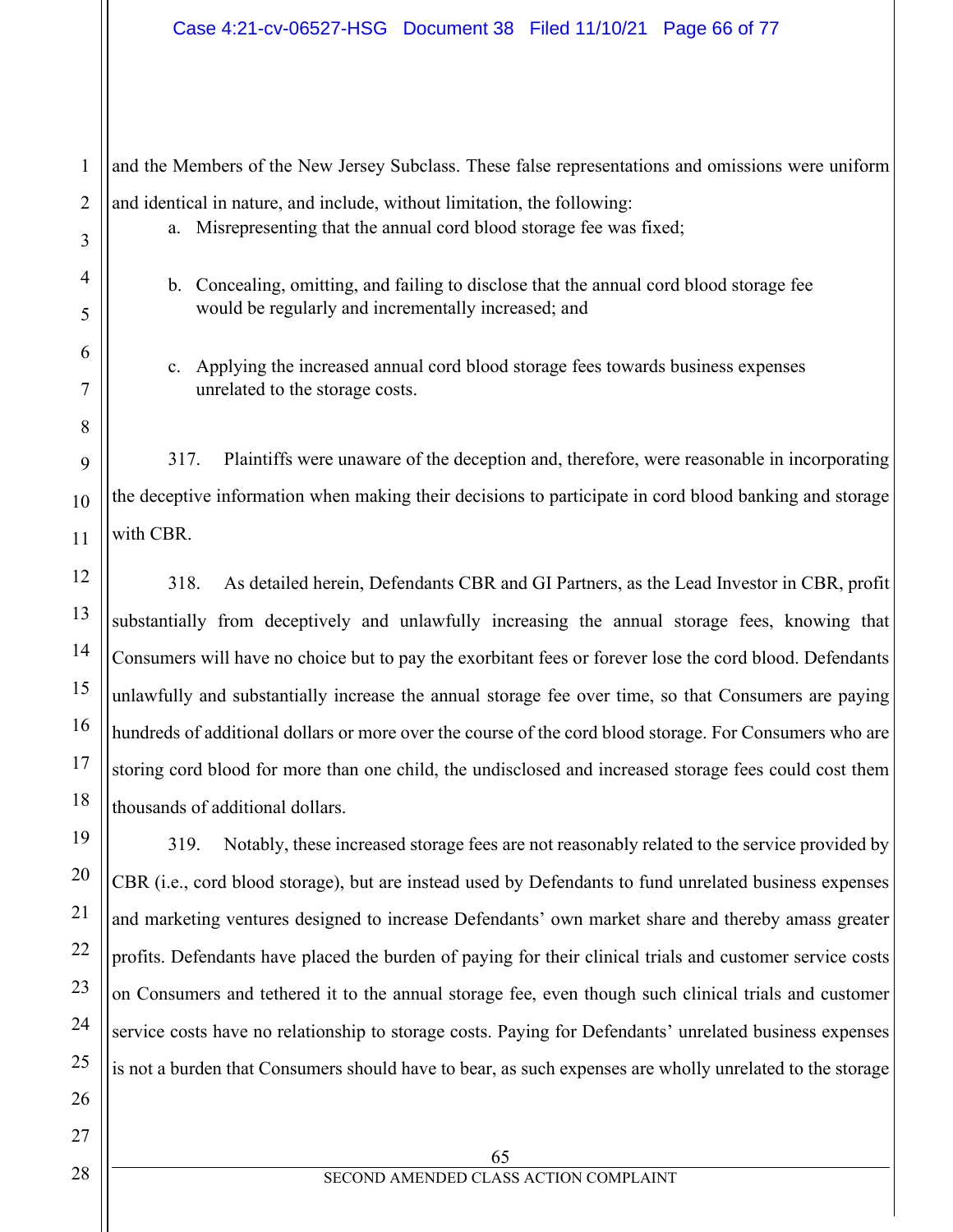1 2 of cord blood, and Consumers have already paid substantial up-front fees and costs for cord blood banking services.

320. Further, Defendants CBR and GI Partners increase the fixed annual storage fees, knowing that Consumers will have no choice but to pay the exorbitant fees or forever lose the cord blood. Defendants slyly and substantially increase the annual storage fee over time, so that Consumers are paying hundreds of additional dollars or more over the course of the cord blood storage. For Consumers who are storing cord blood for more than one child, the undisclosed and increased storage fees could cost them thousands of additional dollars.

321. Defendants' above-alleged actions constitute deceptive and fraudulent material acts and practices in connection with the advertisement and sale of merchandise, namely cord blood banking and storage.

322. The deceptive and fraudulent acts and practices have directly, foreseeably, and proximately caused ascertainable losses to Plaintiffs and other Members of the New Jersey Subclass.

323. Defendants' practices, in addition, are fraudulent and deceptive because they have caused Plaintiffs and the New Jersey Subclass substantial harm, which is not outweighed by any countervailing benefits to Consumers, and is not an injury Consumers themselves could have reasonably avoided.

324. Defendants' acts and practices have misled and deceived the general public in the past and will continue to mislead and deceive the general public in the future, by, among other things, causing them to pay increased annual storage fees or lose their cord blood.

325. Defendants had an ongoing duty to all Consumers to refrain from unfair and deceptive practices under the New Jersey Consumer Fraud Act, N.J.S.A. § 56:8-1 in the course of their business.

326. Defendants' foregoing deceptive acts and practices, including their omissions, were material, in part, because they concerned essential parts of the cord blood banking.

3

4

5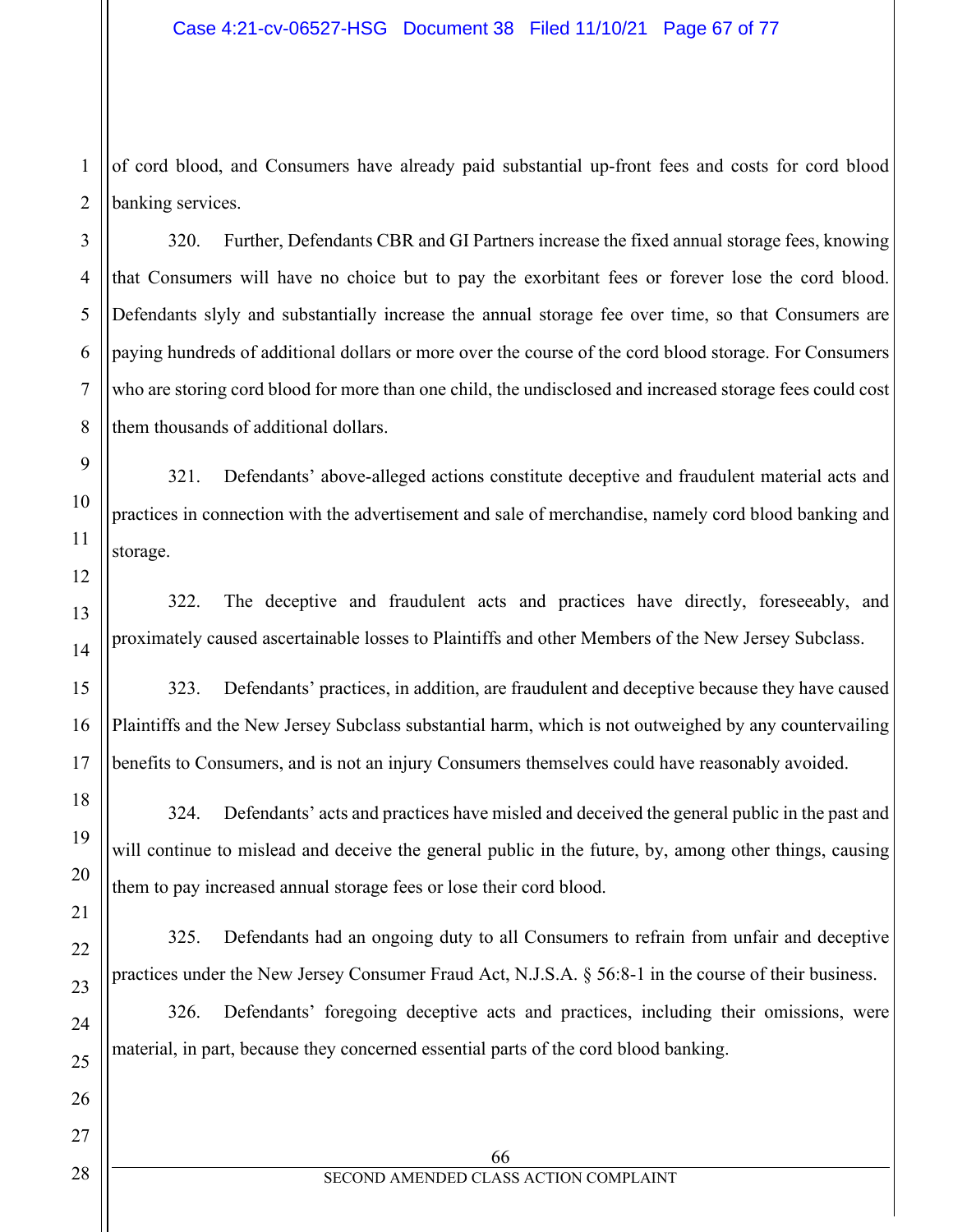2 3 327. Defendants' violations present continuing violations to Plaintiff Vaccarella, New Jersey Subclass Members, and the general public. Defendants' wrongful acts and practices complained of herein affect the public interest.

328. As a direct and proximate result of Defendants' deceptive acts and practices, including their omissions, Plaintiff Vaccarella and New Jersey Subclass Members have been damaged as alleged herein, and are entitled to recover actual damages to the extent permitted by law, including class action rules, in an amount to be proven at trial.

8 9 10 329. In addition to compensatory and injunctive relief, Plaintiffs and New Jersey Subclass Members are entitled to treble damages, reasonable attorneys' fees, filing fees, and reasonable costs of suit. N.J. Stat. Ann. § 56:8-19.

11 12 13 330. In addition, Plaintiff Vaccarella and New Jersey Subclass Members seek equitable and injunctive relief against Defendants on terms that the Court considers reasonable, and reasonable attorneys' fees and costs.

### **COUNT XI FRAUDULENT CONCEALMENT (Against Defendants CBR and GI Partners) (Plaintiffs individually, and on behalf of the Nationwide Class and Florida, New York, and New Jersey Subclasses)**

331. Plaintiffs reallege and incorporate by reference paragraphs 1-154 as if fully set forth herein.

332. Defendants planned and conspired to covertly raise cord blood fees without full disclosure to Plaintiffs and Class Members.

21 22 333. Defendants fraudulently concealed from and/or intentionally failed to disclose to Plaintiffs and the Class that Defendants would covertly raise cord blood storage fees as described herein.

23 24 25 334. Defendants conducted exclusive, unilateral actions by covertly increasing and profiting from cord blood storage fees in a manner that was not disclosed to, and otherwise concealed from, Plaintiffs and Class Members at the time they purchased cord blood banking services from CBR.

26

27

1

4

5

6

7

14

15

16

17

18

19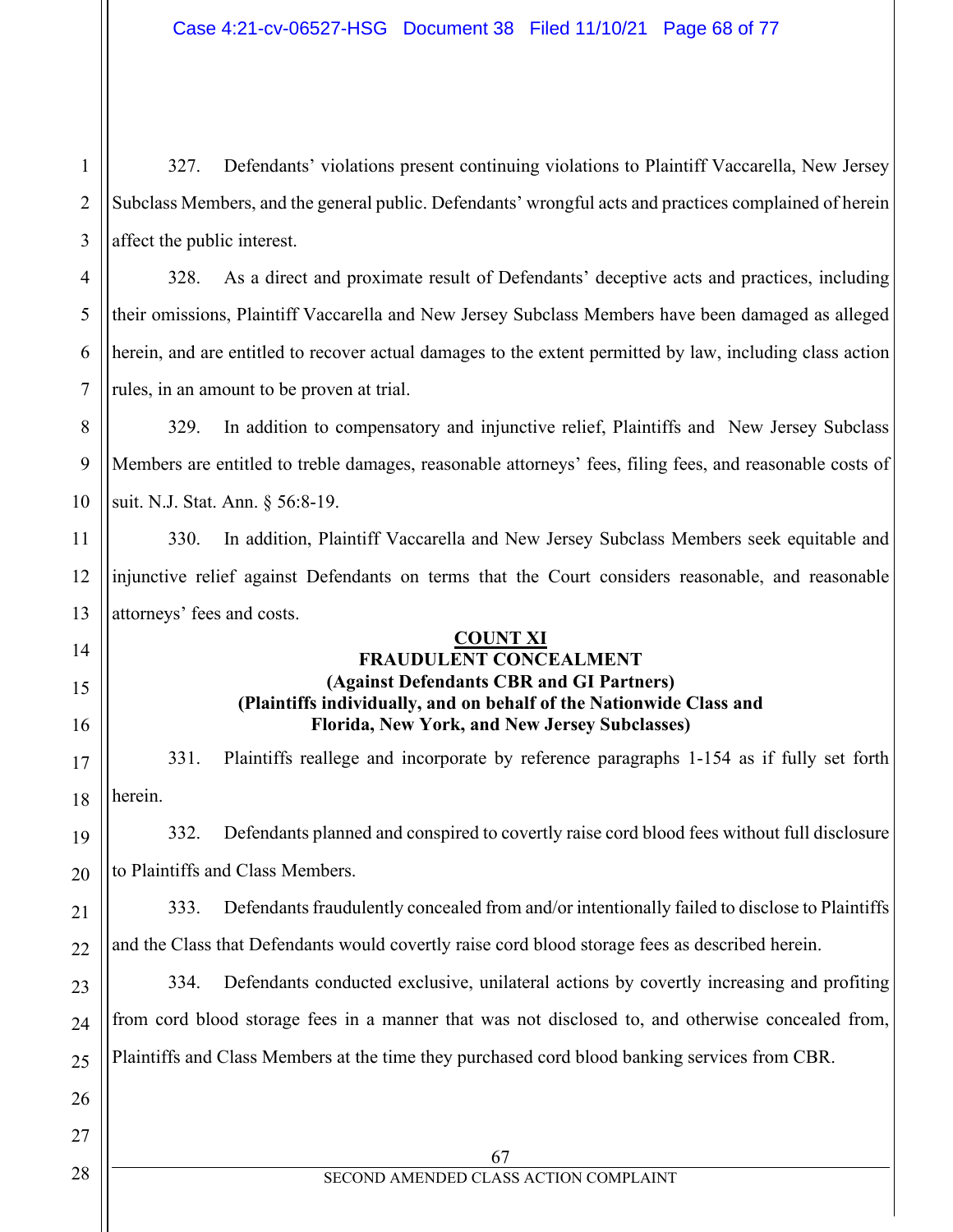335. Defendants had the capacity to, and did, deceive Plaintiffs and Class Members into believing that they were purchasing cord blood services for a fixed rate, when they were not.

336. Defendants undertook active and ongoing steps to conceal from Plaintiffs and Class Members that they intended to raise cord blood storage fees. Plaintiffs and Class Members were not aware that Defendants would deceptively and unlawfully raise their purported fixed cord blood storage fees.

337. The facts concealed and/or not disclosed by Defendants to Plaintiffs and Class Members are material facts that a reasonable person would have considered important in deciding whether to purchase (or to pay the same price for) the cord blood services.

338. Defendants intentionally concealed and/or failed to disclose material facts for the purpose of inducing Plaintiffs and the Class to act thereon, and purchase cord blood services.

339. Plaintiffs and the Class justifiably acted or relied upon the concealed and/or nondisclosed facts to their detriment, as evidenced by their purchase of the cord blood services.

340. Plaintiffs and Class Members suffered a loss of money in an amount to be proven at trial, *inter alia*, as a result of Defendants' fraudulent concealment and nondisclosure because: (a) they would not have purchased the cord blood services on the same terms if the true facts concerning Defendants' intent to raise the storage fees had been known; (b) they would not have paid a price premium for the cord blood services had they known Defendants would take ownership of and/or dispose of the cord blood if Plaintiffs and Class Members did not pay the elevated annual storage fees; and (c) Defendants otherwise did not perform as promised.

341. Had Plaintiffs, Class Members, and the consuming public known that Defendants would unilaterally and covertly raise annual cord blood storage fees, they would not have purchased the cord blood services or would have paid less for them.

342. By reason of the foregoing, Plaintiffs and Class Members suffered, and continue to suffer damage and injury.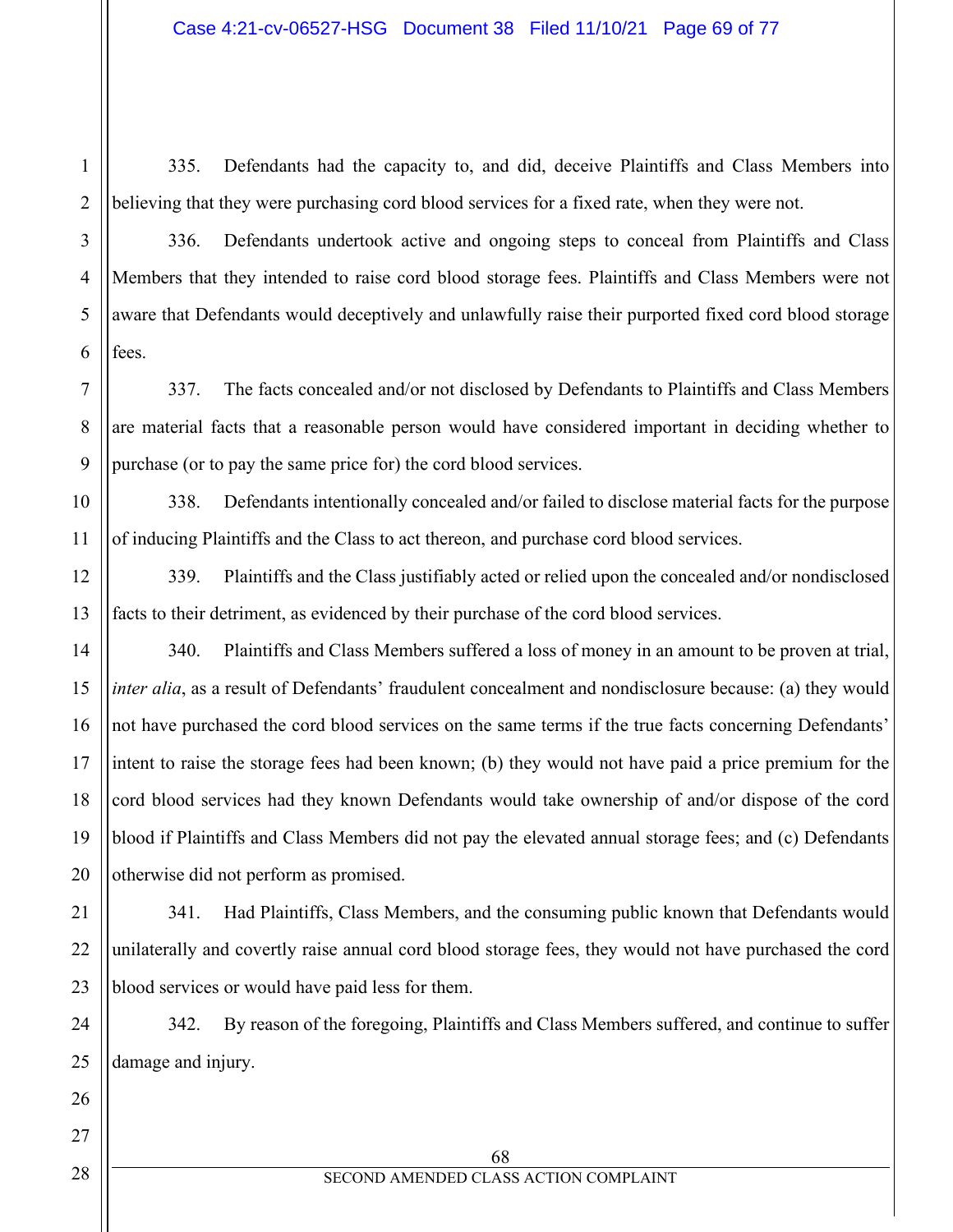## **COUNT XII BREACH OF FIDUCIARY DUTY (Against Defendant CBR) (Plaintiffs individually, and on behalf of the Nationwide Class and Florida, New York, and New Jersey Subclasses)**

343. Plaintiffs incorporate by reference paragraphs 1-154 as if fully set forth herein.

344. By virtue of the relationship between Defendant CBR and Plaintiffs and Class Members, Defendant CBR at all times relevant herein owed Plaintiffs and Class Members fiduciary obligations, including an unwavering commitment to loyalty, candor and full disclosure. As such, Defendant CBR was bound to act in the highest good faith and with the highest regard for Plaintiffs and Class Members' best interests, placing Plaintiffs and Class Members' interests above its own, particularly as it possessed and preserved the cord blood of Plaintiffs and Class Members' loved ones, which Defendant CBR markets as lifesaving technology.

345. By reason of the acts and omissions set forth herein, Defendant CBR owed to Plaintiffs and Class Members extensive fiduciary duties including, without limitation:

- a. To properly manage accounts, including all payments due under any contracts or other promises made to Class Members, and to not collect or demand monies to which Defendant CBR was not entitled;
- b. To properly and prudently select investors in its company that would not impact its loyalty and fiduciary obligations to Plaintiffs and Class Members;
- c. To ensure, at all times, that Plaintiffs and Class Members were not charged amounts, including cord blood storage fees, in excess of amounts due or owed;
- d. To act in the best interest of Plaintiffs and Class Members instead of increasing its profits and the profits of its business affiliates or investors at the expense of Plaintiffs and Class Members; and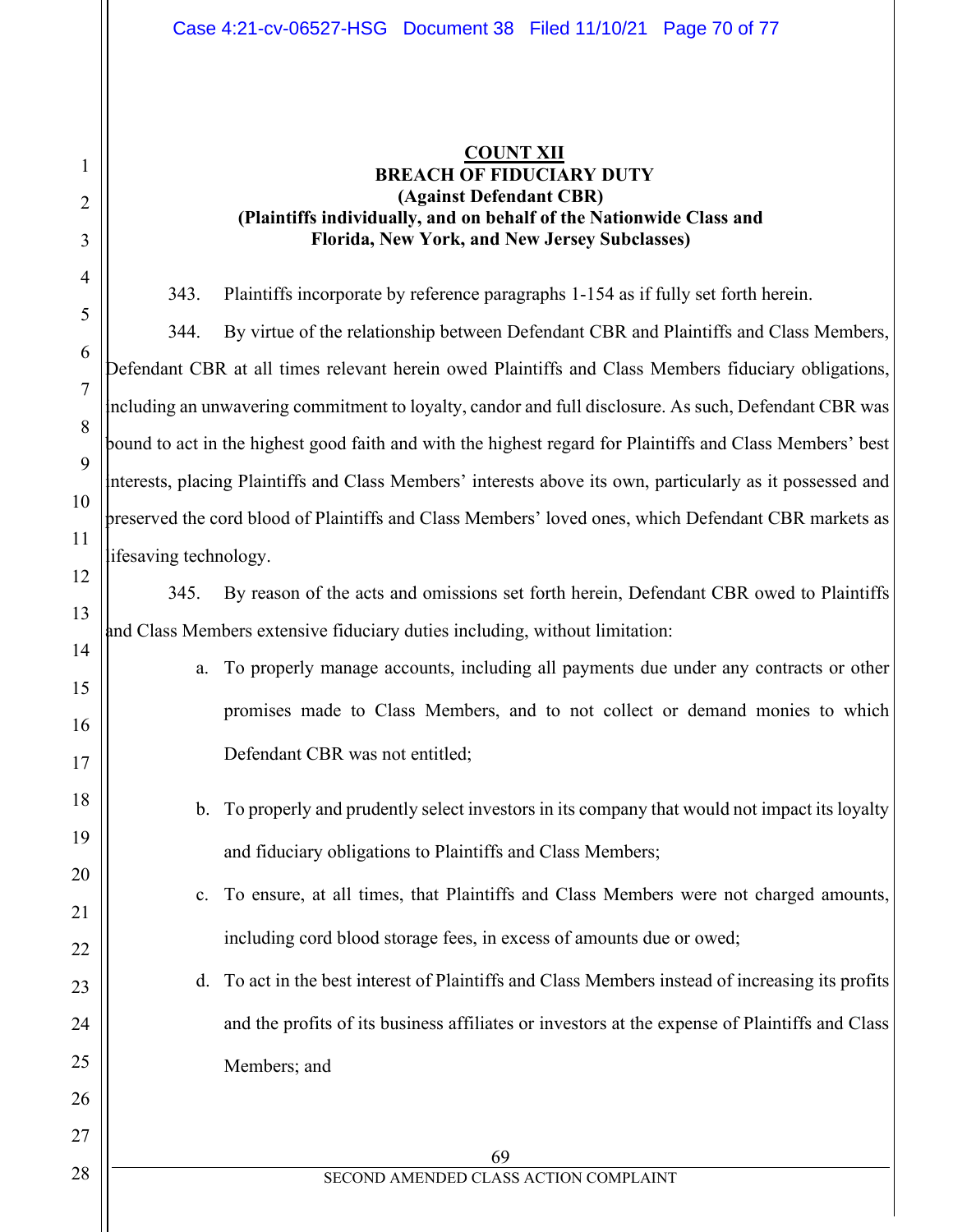e. To place Plaintiffs and Class Members' interests above the interests of its business affiliates or investors with undivided loyalty and above the interests of billing and collecting fees to which it is not entitled.

346. As a direct, proximate and substantial cause and result of Defendant CBR's breaches of fiduciary duty, Plaintiffs and Class Members have suffered injuries and damages in an amount subject to proof at trial, including, but not limited to: incurring legal fees in bringing this litigation for Defendant CBR's breaches of fiduciary duty, and amounts charged in excess of the annual cord blood storage fees to which Defendant CBR is not entitled.

#### **COUNT XIII UNJUST ENRICHMENT (Against Defendant GI Partners)**

**(Plaintiffs individually, and on behalf of the Florida, New York, and New Jersey Subclasses)**

347. Plaintiffs incorporate by reference paragraphs 1-154 as if fully set forth herein.

348. By its wrongful acts and omissions described herein, Defendant GI Partners was unjustly enriched at the expense of Plaintiffs and Subclass Members.

349. Plaintiffs and Subclass Members' detriment and GI Partners' enrichment were related to and flowed from the wrongful conduct alleged in this Complaint.

350. Plaintiffs and Subclass Members conferred a monetary benefit on Defendant GI Partners, and GI Partners had knowledge of this benefit.

351. As alleged herein, Defendant GI Partners is an investment firm and a self-described "Lead Investor" in CBR. Defendant GI Partners' investment strategy is to generate returns on its investments like CBR. Thus, GI Partners acquired Defendant CBR for the purpose of increasing its profits.

352. As part of its revenue generation, Defendant GI Partners, by the actions alleged herein, collected and/or retained money from Plaintiffs and the Subclasses under such circumstances that, in equity and good conscience, it cannot retain, and which in justice and fairness belongs to Plaintiffs and the Subclasses.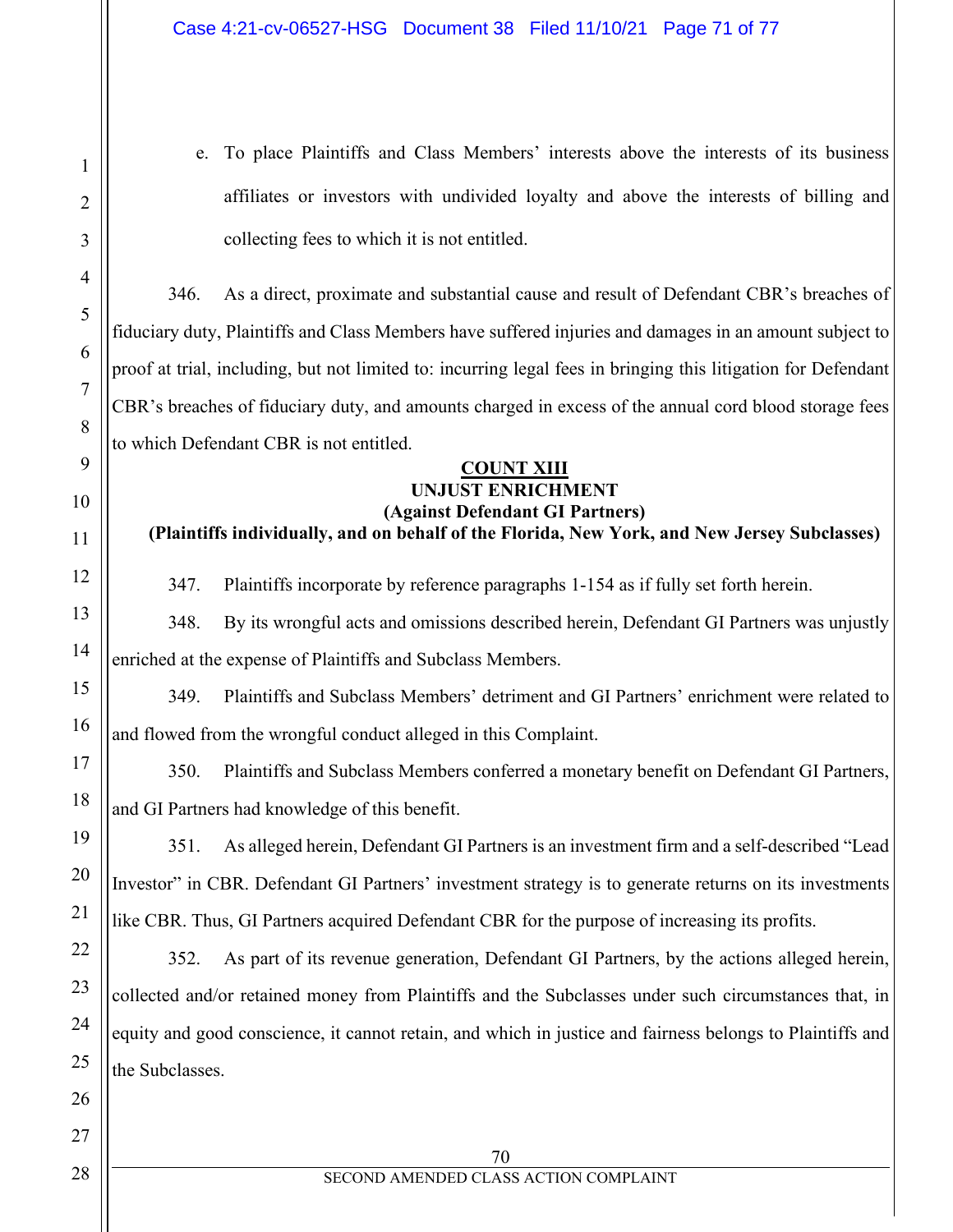1 2 353. Defendant GI Partners used money charged and collected from Plaintiffs and Subclass Members, which Defendant GI Partners was not entitled to, to pay for business expenses other than annual storage fees, including, but not limited to, customer service infrastructure, or to fund clinical studies that Defendant GI Partners uses to tout CBR's cord blood services and attract new Consumers and investors to GI Partners, thereby amassing greater profits.

354. It would be inequitable for GI Partners to retain the profits, benefits, or other compensation obtained in connection with the excess annual cord blood storage fees.

355. The retention of money gained through the wrongful conduct of Defendant GI Partners is unjust considering the circumstances under which the funds were obtained.

356. Plaintiffs and Subclass Members seek restitution from Defendant GI Partners and an order of this Court proportionally disgorging all profits, benefits and other compensation obtained by Defendant GI Partners from its wrongful conduct and establishing a constructive trust from which Plaintiffs and Subclass Members may seek restitution.

## **COUNT XIV CONVERSION (Against Defendant GI Partners)**

**(Plaintiffs individually, and on behalf of the Nationwide Class and the Florida, New York and New Jersey Subclasses)**

357. Plaintiffs reallege and incorporate by reference paragraphs 154 as if fully set forth herein. 358. As alleged herein, Defendant GI Partners is an investment firm and a self-described "Lead Investor" in CBR. Defendant GI Partners' investment strategy is to generate returns on its investments like CBR. Thus, GI Partners acquired Defendant CBR for the purpose of increasing its profits.

359. As part of its revenue generation, GI Partners has collected and retained money from Plaintiffs and Class Members to which it is not entitled.

360. Plaintiffs and Class Members paid monies to Defendant CBR for annual storage fees to preserve cord blood. Defendant CBR charged and collected money for these annual storage fees in an amount greater than Plaintiffs and Class Members agreed to and/or an amount greater than Plaintiffs and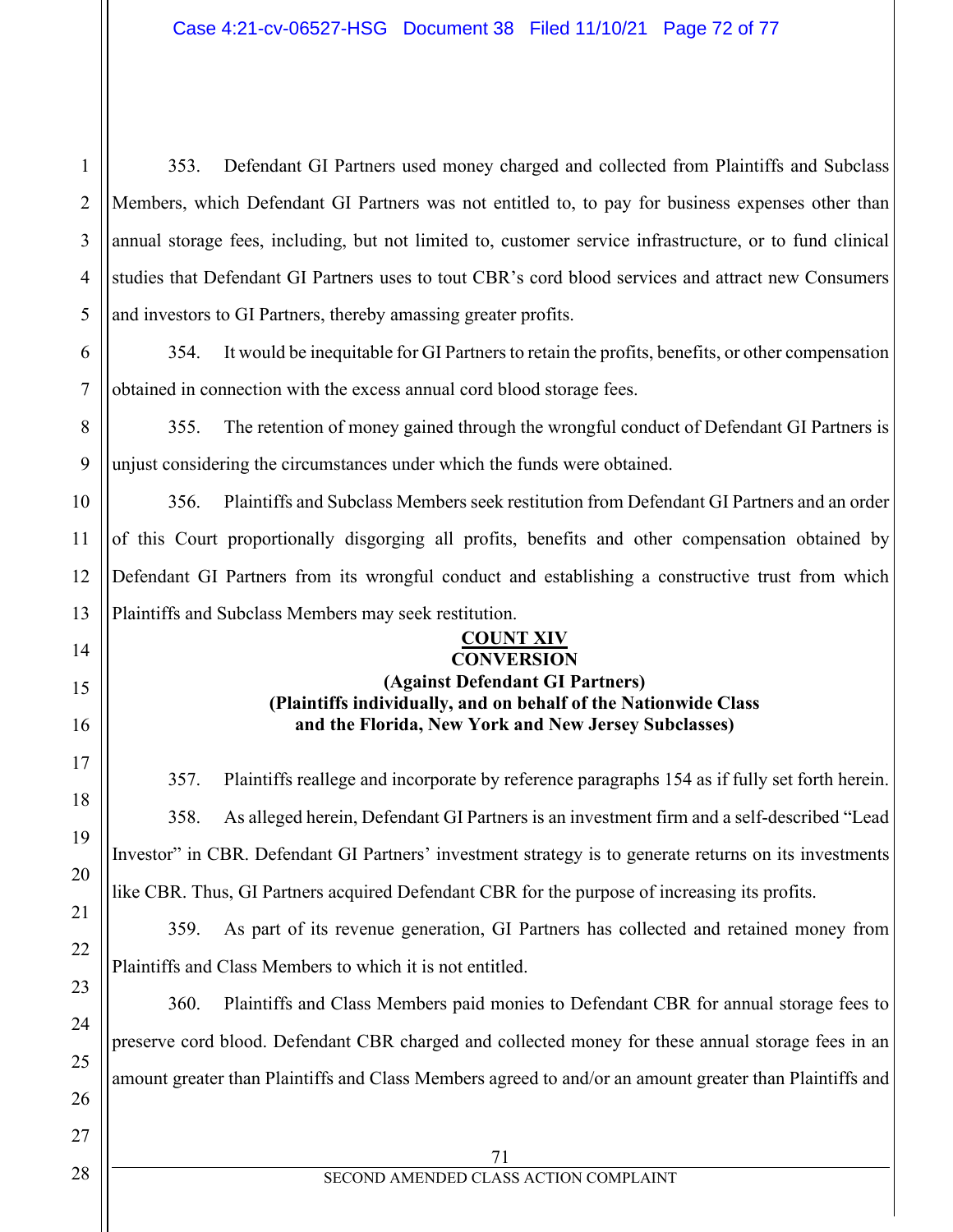1 Class Members reasonably expected to pay based upon Defendant CBR's representations in advertising and marketing, and from CBR's customer service representatives.

361. As part of Defendant CBR and GI Partners' shared plan to increase profits at the expense of Consumers, Defendant CBR charged and collected this excess money from Plaintiffs and Class Members in order to fund its business operations and to increase its profits, which were shared with or transferred to GI Partners.

362. Defendants CBR and GI Partners did not have a right to collect, possess or convert this excess money, which belonged to Plaintiffs and Class Members with whom GI Partners had no contract.

363. GI Partners unlawfully used and converted the excess money charged and collected by CBR from Plaintiffs and Class Members to pay for business expenses other than annual storage fees, including, but not limited to, customer service infrastructure, or to fund clinical studies that Defendants use to tout their cord blood services and attract new Consumers and investors, thereby amassing greater profits.

364. Despite Plaintiffs and Class Members' demands, Defendants have not returned to Plaintiffs and Class Members the amounts paid in excess of what they owed for annual storage fees, and Plaintiffs and Class Members are entitled to damages in this amount.

#### **COUNT XV**

### **MONEY HAD AND RECEIVED (Against Defendant GI Partners) (Plaintiffs individually, and on behalf of the Nationwide Class and the Florida, New York, and New Jersey Subclasses)**

365. Plaintiffs reallege and incorporate by reference paragraphs 1-154 as if fully set forth herein.

366. Defendant GI Partners, by the actions alleged above, collected money from Plaintiffs and the Class under such circumstances that, in equity and good conscience, it cannot retain, and which in justice and fairness belongs to Plaintiffs and the Class.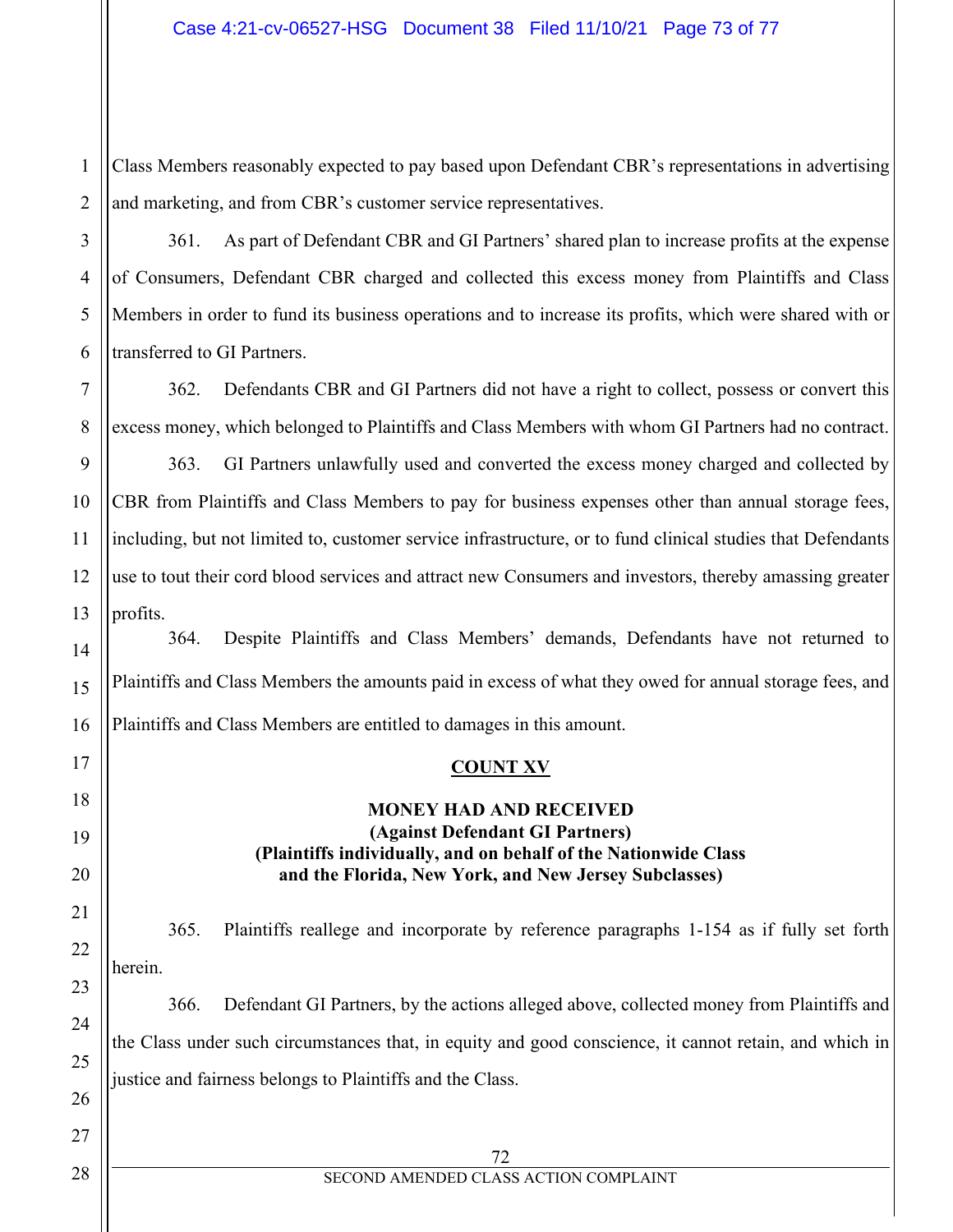367. As alleged herein, Plaintiffs and Class Members paid money to Defendant CBR for annual storage fees to preserve cord blood. Defendant CBR charged and collected money for these annual storage fees in an amount greater than Plaintiffs and Class Members agreed to and/or an amount greater than Plaintiffs and Class Members reasonably expected to pay based upon Defendant CBR's representations in advertising and marketing, and from CBR's customer service representatives.

368. Defendant CBR charged and collected this money from Plaintiffs and Class Members to fund its business operations and to increase its profits, which were shared with or transferred to the GI Partners.

369. Defendants CBR and GI Partners used the money charged and collected by CBR to pay for business expenses other than annual storage fees, including, but not limited to, customer service infrastructure, or to fund clinical studies that Defendants use to tout their cord blood services and attract new Consumers and investors, thereby amassing greater profits.

370. Defendant GI Partners had no right to retain Plaintiffs and Class Members' annual storage fee payments in amounts in excess of what was actually owed.

371. Despite Plaintiffs and Class Members' demands, GI Partners has not returned to Plaintiffs and Class Members the amounts paid in excess of what they owed for annual storage fees.

372. Because GI Partners maintains that it is entitled to the amounts requested under this Claim for Relief, Defendant GI Partners has not repaid any portion of the amount sought by Plaintiffs or Class Members.

373. The retention of money gained through the wrongful conduct of Defendant GI Partners is unjust considering the circumstances under which the funds were obtained.

374. As a result of the foregoing, Plaintiffs and the Class have been deprived of their money and suffered loss in an amount to be determined at trial, including prejudgment interest.

1

2

3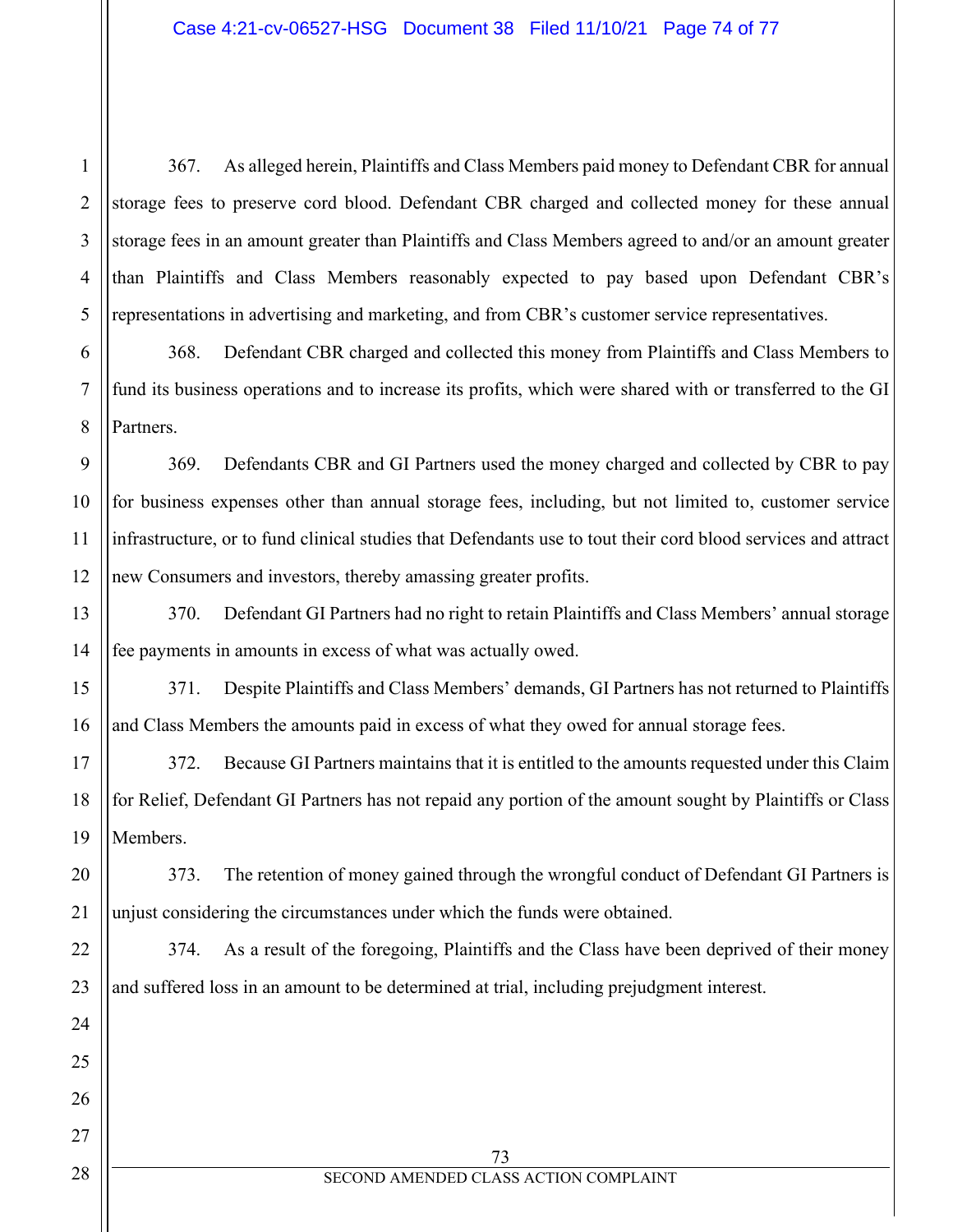# Case 4:21-cv-06527-HSG Document 38 Filed 11/10/21 Page 75 of 77

## **PRAYER FOR RELIEF**

 $\mathbf{I}$ 

| 1              | <b>PRAYER FOR RELIEF</b>                                                                   |                                                                                |                                                                                         |  |
|----------------|--------------------------------------------------------------------------------------------|--------------------------------------------------------------------------------|-----------------------------------------------------------------------------------------|--|
| $\overline{2}$ | WHEREFORE, Plaintiffs, individually and on behalf of all other Class Members, respectfully |                                                                                |                                                                                         |  |
| 3              | request that the Court enter an Order:                                                     |                                                                                |                                                                                         |  |
| 4              |                                                                                            |                                                                                | a. Declaring that this Action is a proper class action, designating Plaintiffs as Class |  |
| 5              |                                                                                            |                                                                                |                                                                                         |  |
| 6              |                                                                                            |                                                                                | Representatives, and appointing Plaintiffs' attorneys as Class Counsel;                 |  |
| 7              |                                                                                            |                                                                                | b. For a public injunction enjoining Defendants from continuing the unlawful practices  |  |
| 8              |                                                                                            | alleged herein;                                                                |                                                                                         |  |
| 9              |                                                                                            | c. Ordering Defendants to pay actual and statutory damages (including punitive |                                                                                         |  |
| 10             |                                                                                            |                                                                                | damages) and restitution to Plaintiffs and the other Class Members, as allowable by     |  |
| 11             |                                                                                            | law;                                                                           |                                                                                         |  |
| 12             |                                                                                            |                                                                                | d. Ordering Defendants to pay both pre- and post-judgment interest on any amounts       |  |
| 13             |                                                                                            | awarded;                                                                       |                                                                                         |  |
| 14             | e.                                                                                         |                                                                                | Ordering Defendants to pay attorneys' fees and costs of suit; and                       |  |
| 15             | f.                                                                                         |                                                                                | Ordering such other and further relief as may be just and proper.                       |  |
| 16             |                                                                                            |                                                                                | <b>JURY DEMAND</b>                                                                      |  |
| 17             |                                                                                            |                                                                                | Plaintiffs hereby demand a trial by jury on all issues so triable.                      |  |
| 18             |                                                                                            |                                                                                |                                                                                         |  |
| 19             |                                                                                            | DATED: November 10, 2021                                                       | Respectfully submitted,                                                                 |  |
| 20             |                                                                                            |                                                                                | <u>/s/ Rachel Soffin</u>                                                                |  |
| 21             |                                                                                            |                                                                                | Rachel Soffin*<br>Jonathan Cohen*                                                       |  |
| 22             |                                                                                            |                                                                                | Blake Yagman*<br>Erin Ruben*                                                            |  |
| 23             |                                                                                            |                                                                                | <b>MILBERG COLEMAN BRYSON</b>                                                           |  |
| 24             |                                                                                            |                                                                                | PHILLIPS GROSSMAN, PLLC<br>100 Garden City Plaza, Suite 500                             |  |
|                |                                                                                            |                                                                                | Garden City, New York, 11530                                                            |  |
| 25             |                                                                                            |                                                                                | Tel: (212) 594-5300<br>rsoffin@milberg.com                                              |  |
| 26             |                                                                                            |                                                                                | icohen@milberg.com                                                                      |  |
| 27             |                                                                                            |                                                                                | 74                                                                                      |  |
| 28             |                                                                                            |                                                                                | SECOND AMENDED CLASS ACTION COMPLAINT                                                   |  |
|                |                                                                                            |                                                                                |                                                                                         |  |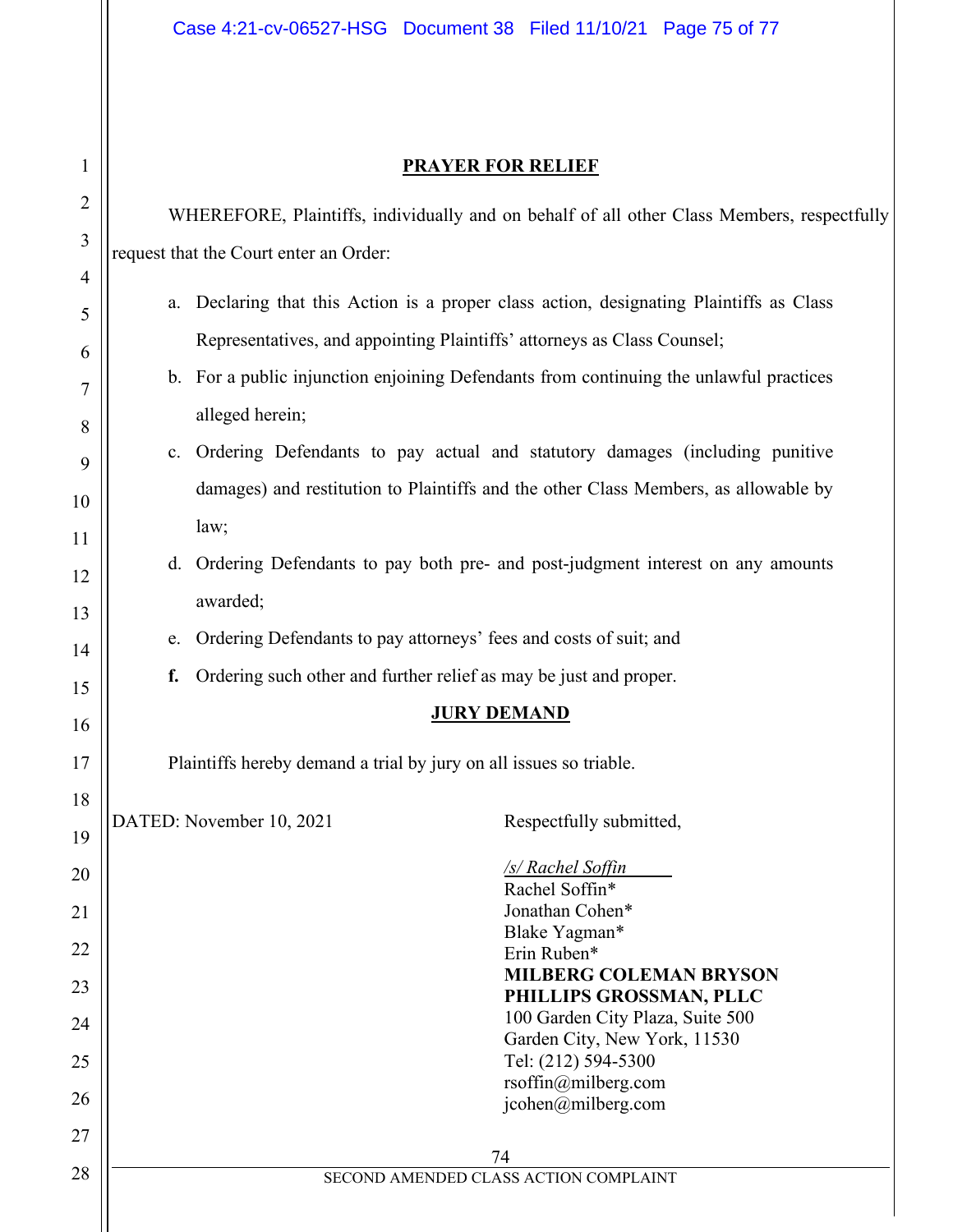byagman@milberg.com eruben@miberg.com

Harper T. Segui **MILBERG COLEMAN BRYSON PHILLIPS GROSSMAN, PLLC** 825 Lowcountry Blvd., Unit 101 Mount Pleasant, South Carolina 29464 T: 919-600-5000 [hsegui@milberg.com](mailto:hsegui@milberg.com)  Alex R. Straus (SBN 321366) **MILBERG COLEMAN BRYSON PHILLIPS GROSSMAN, PLLC**  280 S. Beverley Drive, PH Beverly Hills, CA 90212 Tel: (917) 471-1894 astraus@milberg.com \**Admitted Pro Hac Vice Attorneys for Plaintiffs*